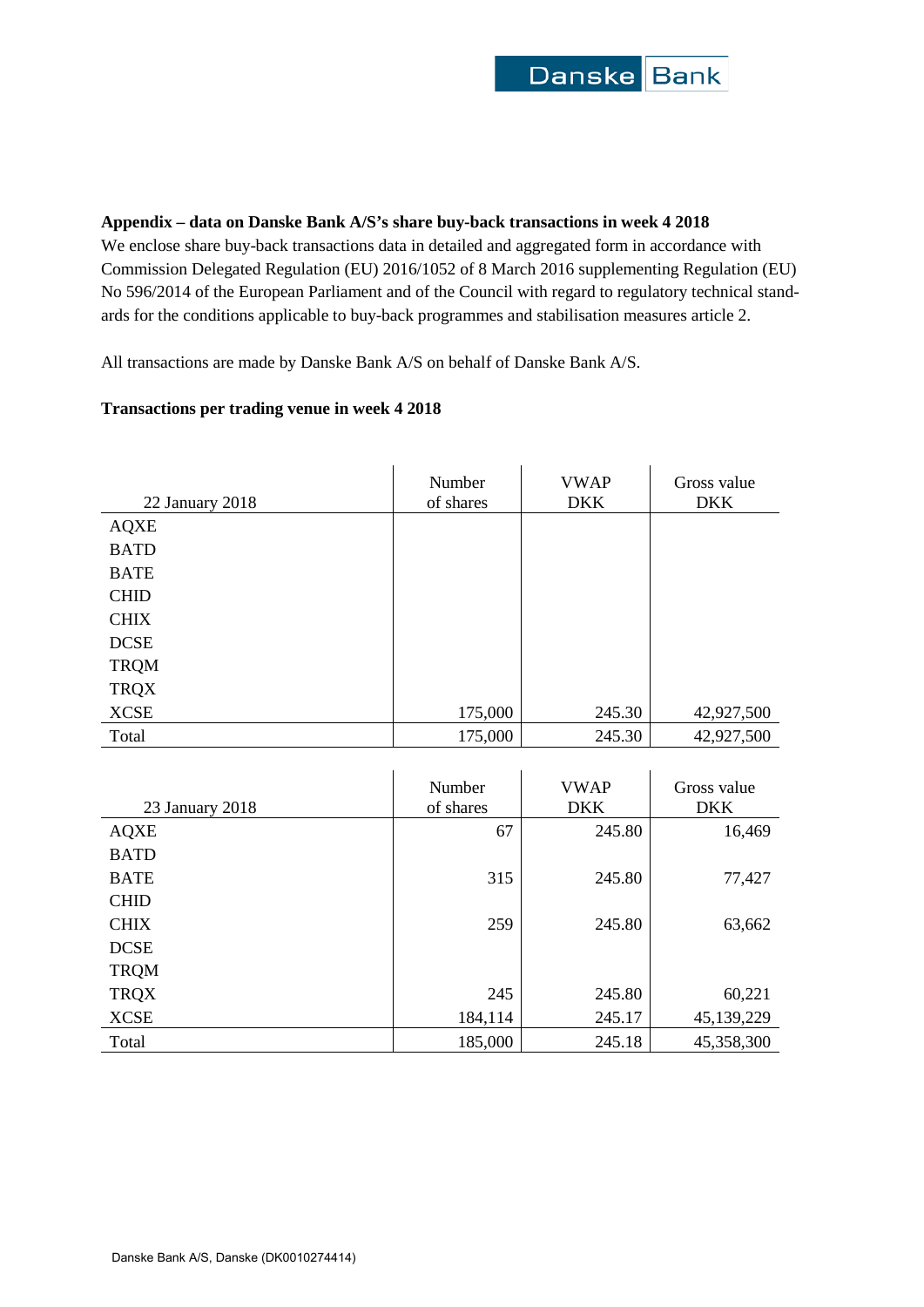| 24 January 2018 | Number<br>of shares | <b>VWAP</b><br><b>DKK</b> | Gross value<br><b>DKK</b> |
|-----------------|---------------------|---------------------------|---------------------------|
| <b>AQXE</b>     | 229                 | 245.50                    | 56,220                    |
| <b>BATD</b>     |                     |                           |                           |
| <b>BATE</b>     | 1,080               | 245.50                    | 265,140                   |
| <b>CHID</b>     |                     |                           |                           |
| <b>CHIX</b>     | 876                 | 245.50                    | 215,058                   |
| <b>DCSE</b>     |                     |                           |                           |
| <b>TRQM</b>     |                     |                           |                           |
| <b>TRQX</b>     | 823                 | 245.50                    | 202,047                   |
| <b>XCSE</b>     | 186,992             | 246.02                    | 46,003,772                |
| Total           | 190,000             | 246.01                    | 46,741,900                |

| 25 January 2018 | Number<br>of shares | <b>VWAP</b><br><b>DKK</b> | Gross value<br><b>DKK</b> |
|-----------------|---------------------|---------------------------|---------------------------|
| <b>AQXE</b>     |                     |                           |                           |
| <b>BATD</b>     |                     |                           |                           |
| <b>BATE</b>     |                     |                           |                           |
| <b>CHID</b>     |                     |                           |                           |
| <b>CHIX</b>     |                     |                           |                           |
| <b>DCSE</b>     |                     |                           |                           |
| <b>TRQM</b>     |                     |                           |                           |
| <b>TRQX</b>     |                     |                           |                           |
| <b>XCSE</b>     | 210,000             | 239.89                    | 50,376,900                |
| Total           | 210,000             | 239.89                    | 50,376,900                |

| 26 January 2018 | Number<br>of shares | <b>VWAP</b><br><b>DKK</b> | Gross value<br><b>DKK</b> |
|-----------------|---------------------|---------------------------|---------------------------|
| <b>AQXE</b>     |                     |                           |                           |
| <b>BATD</b>     |                     |                           |                           |
| <b>BATE</b>     | 323                 | 242.80                    | 78,424                    |
| <b>CHID</b>     |                     |                           |                           |
| <b>CHIX</b>     | 253                 | 242.80                    | 61,428                    |
| <b>DCSE</b>     |                     |                           |                           |
| <b>TRQM</b>     |                     |                           |                           |
| <b>TRQX</b>     | 753                 | 242.80                    | 182,828                   |
| <b>XCSE</b>     | 198,671             | 242.04                    | 48,086,329                |
| Total           | 200,000             | 242.04                    | 48,408,000                |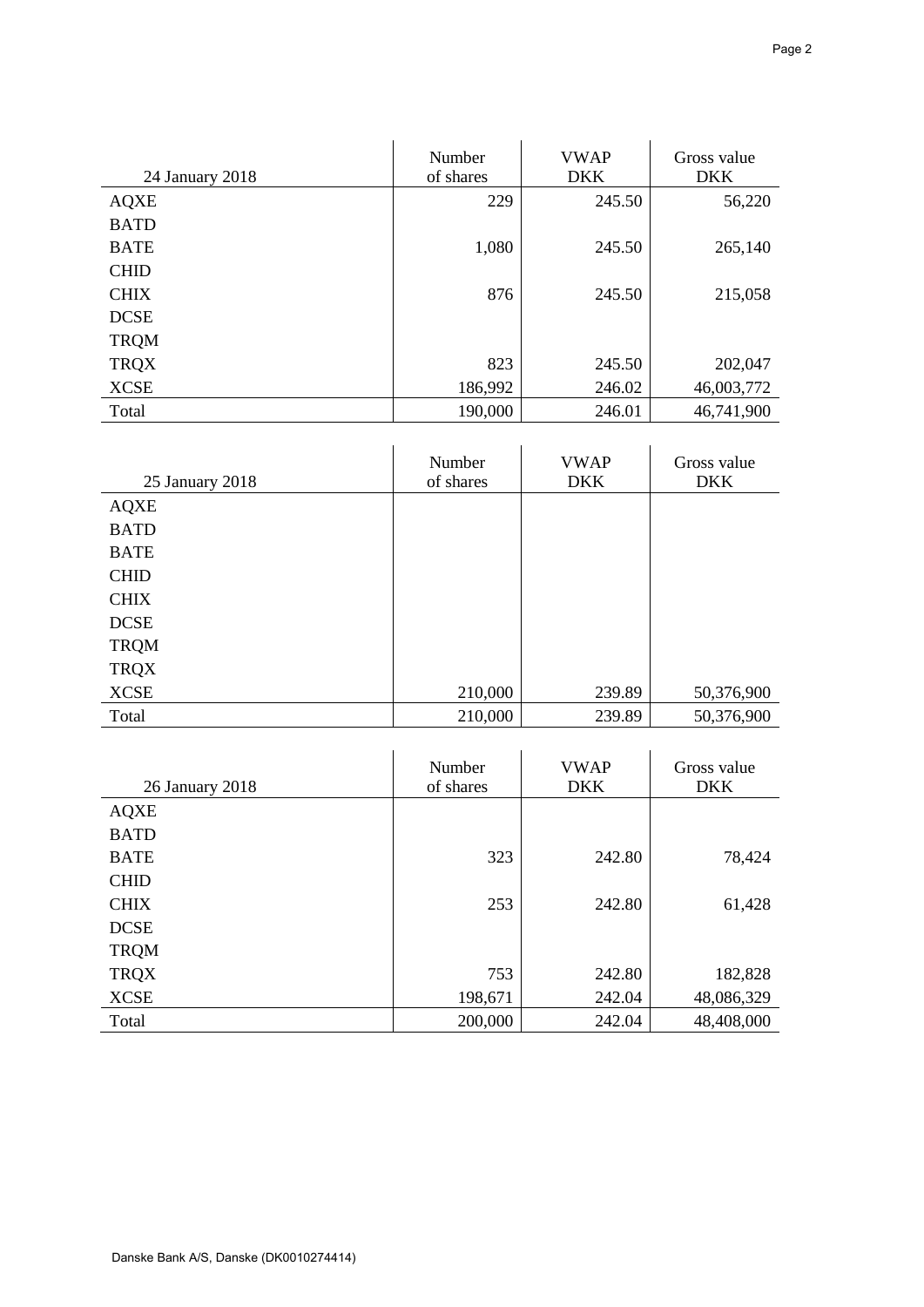| Volume                | Price | Venue                    | <b>Time CET</b>                                      | Volume Price   | Venue                    | <b>Time CET</b>                                      | Volume Price | Venue                    | <b>Time CET</b>                                      |
|-----------------------|-------|--------------------------|------------------------------------------------------|----------------|--------------------------|------------------------------------------------------|--------------|--------------------------|------------------------------------------------------|
| 153                   |       | 243.2 XCSE               | 20180122 9:00:07.885000                              | 8              | 243.9 XCSE               | 20180122 10:10:38.173000                             | -1           | 245.4 XCSE               | 20180122 12:33:30.751000                             |
| 25                    |       | 243.6 XCSE               | 20180122 9:01:27.832000                              | 47             | 243.9 XCSE               | 20180122 10:10:38.173000                             | 362          | 245.4 XCSE               | 20180122 12:33:30.751000                             |
| 400                   |       | 243.6 XCSE               | 20180122 9:01:59.605000                              | 85             | 243.8 XCSE               | 20180122 10:11:02.233000                             | 310          | 245.4 XCSE               | 20180122 12:33:44.723894                             |
| 359                   |       | 243.6 XCSE               | 20180122 9:01:59.605000                              | 647            | 243.8 XCSE               | 20180122 10:11:02.233000                             | 821          | 245.4 XCSE               | 20180122 12:33:44.723894                             |
| 107                   |       | 243.6 XCSE               | 20180122 9:01:59.605000                              | 237            | 243.8 XCSE               | 20180122 10:11:02.233000                             | 389          | 245.4 XCSE               | 20180122 12:33:44.723894                             |
| 400                   |       | 243.6 XCSE               | 20180122 9:01:59.605000                              | 480            | 243.7 XCSE               | 20180122 10:11:33.439818                             | 551          | 245.4 XCSE               | 20180122 12:33:44.723894                             |
| 41                    |       | 243.6 XCSE<br>243.6 XCSE | 20180122 9:01:59.605000                              | 2520           | 243.7 XCSE               | 20180122 10:11:38.606695                             | 49           | 245.4 XCSE               | 20180122 12:33:44.723894                             |
| 41<br>244             |       | 243.6 XCSE               | 20180122 9:01:59.605000<br>20180122 9:01:59.605000   | 522<br>350     | 244 XCSE<br>244 XCSE     | 20180122 10:17:10.919000<br>20180122 10:17:10.919000 | 274<br>173   | 245.4 XCSE<br>245.4 XCSE | 20180122 12:33:44.723894<br>20180122 12:33:44.723894 |
| 506                   |       | 243.6 XCSE               | 20180122 9:03:21.296000                              | 21             | 244 XCSE                 | 20180122 10:17:10.919000                             | 186          | 245.4 XCSE               | 20180122 12:33:45.004617                             |
| 122                   |       | 243.6 XCSE               | 20180122 9:03:21.296000                              | 245            | 244 XCSE                 | 20180122 10:17:10.919000                             | 740          | 245.4 XCSE               | 20180122 12:33:45.004627                             |
| 283                   |       | 243.7 XCSE               | 20180122 9:06:49.933000                              | 252            | 244 XCSE                 | 20180122 10:17:10.919000                             | 400          | 245.4 XCSE               | 20180122 12:33:45.004631                             |
| 109                   |       | 243.7 XCSE               | 20180122 9:06:50.446000                              | 25             | 244 XCSE                 | 20180122 10:17:10.919000                             | 480          | 245.4 XCSE               | 20180122 12:33:45.004654                             |
| 75                    |       | 243.7 XCSE               | 20180122 9:06:55.242000                              | 295            | 243.9 XCSE               | 20180122 10:18:05.382000                             | 627          | 245.4 XCSE               | 20180122 12:33:45.004663                             |
| 99                    |       | 243.7 XCSE               | 20180122 9:06:55.242000                              | 767            | 244.1 XCSE               | 20180122 10:21:42.673000                             | 548          | 245.3 XCSE               | 20180122 12:33:53.899000                             |
| 99                    |       | 243.7 XCSE               | 20180122 9:06:55.242000                              | 45             | 244.1 XCSE               | 20180122 10:23:17.386000                             | 613          | 245.1 XCSE               | 20180122 12:34:24.973764                             |
| 47                    |       | 243.7 XCSE               | 20180122 9:06:55.242000                              | 256            | 244.1 XCSE               | 20180122 10:23:38.493000                             | 370          | 245.5 XCSE               | 20180122 12:43:48.162000                             |
| 283                   |       | 243.7 XCSE               | 20180122 9:06:55.242000                              | $\overline{1}$ | 244.1 XCSE               | 20180122 10:23:38.517000                             | 49           | 245.5 XCSE               | 20180122 12:43:48.162000                             |
| 283                   |       | 243.7 XCSE               | 20180122 9:06:55.262000                              | 314            | 244 XCSE                 | 20180122 10:24:10.672000                             | 439          | 245.5 XCSE               | 20180122 12:43:48.162000                             |
| 319                   |       | 243.6 XCSE               | 20180122 9:07:08.734000                              | 251            | 243.9 XCSE               | 20180122 10:31:02.041000                             | 350          | 245.5 XCSE               | 20180122 12:43:48.162000                             |
| 179                   |       | 243.6 XCSE               | 20180122 9:07:08.734000                              | 558            | 243.9 XCSE               | 20180122 10:33:57.526000                             | 419          | 245.5 XCSE               | 20180122 12:43:48.332000                             |
| 539                   |       | 243.3 XCSE               | 20180122 9:08:18.007000                              | 9              | 243.9 XCSE               | 20180122 10:33:57.526000                             | 134          | 245.4 XCSE               | 20180122 12:51:39.220000                             |
| 147                   |       | 243.5 XCSE               | 20180122 9:09:04.326000                              | 350            | 243.9 XCSE               | 20180122 10:33:57.526000                             | 2424         | 245.4 XCSE               | 20180122 12:51:39.220000                             |
| 161<br>3              |       | 243.5 XCSE<br>243.5 XCSE | 20180122 9:09:04.326000<br>20180122 9:09:04.354000   | 567<br>567     | 243.9 XCSE<br>243.9 XCSE | 20180122 10:33:57.542000<br>20180122 10:33:57.543000 | 66<br>569    | 245.4 XCSE<br>245.3 XCSE | 20180122 12:51:39.220000<br>20180122 12:52:07.437000 |
| 513                   |       | 243.7 XCSE               | 20180122 9:10:32.028000                              | 109            | 243.9 XCSE               | 20180122 10:33:57.546000                             | 357          | 245.3 XCSE               | 20180122 12:52:07.437000                             |
| 10                    |       | 243.7 XCSE               | 20180122 9:10:32.028000                              | 350            | 244 XCSE                 | 20180122 10:38:48.131000                             | 352          | 245.4 XCSE               | 20180122 12:56:56.542000                             |
| 314                   |       | 243.7 XCSE               | 20180122 9:11:15.194000                              | 1288           | 244 XCSE                 | 20180122 10:38:48.131000                             | 348          | 245.3 XCSE               | 20180122 13:00:35.688000                             |
| 317                   |       | 243.6 XCSE               | 20180122 9:12:02.492000                              | 995            | 244 XCSE                 | 20180122 10:38:48.131000                             | 223          | 245.3 XCSE               | 20180122 13:00:35.688000                             |
| 996                   |       | 243.9 XCSE               | 20180122 9:25:02.298000                              | 288            | 243.9 XCSE               | 20180122 10:45:11.373000                             | 658          | 245.2 XCSE               | 20180122 13:05:10.862000                             |
| 350                   |       | 243.9 XCSE               | 20180122 9:25:02.298000                              | 552            | 243.8 XCSE               | 20180122 10:46:15.289000                             | $\mathbf{1}$ | 245.2 XCSE               | 20180122 13:05:10.862000                             |
| 179                   |       | 243.9 XCSE               | 20180122 9:25:02.298000                              | 146            | 243.8 XCSE               | 20180122 10:46:15.289000                             | 1828         | 245.4 XCSE               | 20180122 13:11:49.183000                             |
| 350                   |       | 243.9 XCSE               | 20180122 9:25:02.298000                              | 204            | 243.8 XCSE               | 20180122 10:46:15.289000                             | 20           | 245.4 XCSE               | 20180122 13:11:49.183000                             |
| 297                   |       | 243.9 XCSE               | 20180122 9:25:02.298000                              | 344            | 243.8 XCSE               | 20180122 10:46:15.289000                             | 314          | 245.3 XCSE               | 20180122 13:16:16.179000                             |
| 226                   |       | 243.9 XCSE               | 20180122 9:25:02.298000                              | 4              | 243.8 XCSE               | 20180122 10:46:15.289000                             | 350          | 245.3 XCSE               | 20180122 13:16:16.179000                             |
| 473                   |       | 243.9 XCSE               | 20180122 9:25:02.298000                              | 1192           | 244.1 XCSE               | 20180122 10:52:07.316000                             | 519          | 245.3 XCSE               | 20180122 13:16:16.179000                             |
| 73                    |       | 243.9 XCSE               | 20180122 9:25:02.298000                              | 288            | 244 XCSE                 | 20180122 10:52:20.468000                             | 314          | 245.3 XCSE               | 20180122 13:16:16.179000                             |
| 389                   |       | 243.9 XCSE               | 20180122 9:31:46.794000                              | 331            | 244.1 XCSE               | 20180122 10:58:15.495000                             | 850          | 245.3 XCSE               | 20180122 13:16:16.179000                             |
| 618                   |       | 243.9 XCSE               | 20180122 9:31:46.794000<br>20180122 9:32:20.599000   | 350            | 244.1 XCSE               | 20180122 10:58:15.496000<br>20180122 10:58:25.611000 | 158          | 245.3 XCSE               | 20180122 13:16:16.179000                             |
| 307<br>786            |       | 243.8 XCSE<br>243.8 XCSE | 20180122 9:32:20.599000                              | 331<br>1406    | 244.1 XCSE<br>244.2 XCSE | 20180122 11:04:05.266000                             | 688<br>527   | 245.3 XCSE<br>245.3 XCSE | 20180122 13:22:55.057000<br>20180122 13:22:55.057000 |
| 33                    |       | 243.8 XCSE               | 20180122 9:32:20.599000                              | 1503           | 244.2 XCSE               | 20180122 11:04:05.266000                             | 274          | 245.4 XCSE               | 20180122 13:29:29.857000                             |
| 384                   |       | 244 XCSE                 | 20180122 9:39:14.867000                              | 527            | 244.3 XCSE               | 20180122 11:09:17.136000                             | 782          | 245.4 XCSE               | 20180122 13:29:29.857000                             |
| 640                   |       | 244 XCSE                 | 20180122 9:39:14.867000                              | 253            | 244.3 XCSE               | 20180122 11:09:17.136000                             | 887          | 245.4 XCSE               | 20180122 13:35:04.352000                             |
| 480                   |       | 244 XCSE                 | 20180122 9:39:14.867000                              | 286            | 244.2 XCSE               | 20180122 11:12:00.331000                             | 14           | 245.4 XCSE               | 20180122 13:35:04.352000                             |
| 210                   |       | 244 XCSE                 | 20180122 9:39:14.867000                              | 931            | 244.1 XCSE               | 20180122 11:13:07.388000                             | 992          | 245.4 XCSE               | 20180122 13:47:30.448000                             |
| 243                   |       | 244 XCSE                 | 20180122 9:39:14.867000                              | 907            | 244.1 XCSE               | 20180122 11:13:07.465000                             | 136          | 245.4 XCSE               | 20180122 13:47:30.448000                             |
| 320                   |       | 244.4 XCSE               | 20180122 9:43:46.692000                              | 402            | 244.2 XCSE               | 20180122 11:22:05.929000                             | 992          | 245.4 XCSE               | 20180122 13:47:30.448000                             |
| 357                   |       | 244.4 XCSE               | 20180122 9:43:46.692000                              | 709            | 244.2 XCSE               | 20180122 11:22:05.929000                             | 525          | 246 XCSE                 | 20180122 14:00:16.778000                             |
| 291                   |       | 244.4 XCSE               | 20180122 9:43:46.692000                              | 179            | 244.2 XCSE               | 20180122 11:22:05.929000                             | 821          | 246 XCSE                 | 20180122 14:00:16.778000                             |
| 320                   |       | 244.4 XCSE               | 20180122 9:43:46.692000                              | 402            | 244.2 XCSE               | 20180122 11:22:05.949000                             | 88           | 246 XCSE                 | 20180122 14:00:19.433000                             |
| 388                   |       | 244.3 XCSE               | 20180122 9:44:54.321000                              | 250            | 244.2 XCSE               | 20180122 11:24:30.783000                             | 16           | 246 XCSE                 | 20180122 14:02:16.629000                             |
| 320<br>$\overline{2}$ |       | 244.3 XCSE<br>244.3 XCSE | 20180122 9:45:53.857000<br>20180122 9:45:53.857000   | 24<br>930      | 244.2 XCSE<br>244.2 XCSE | 20180122 11:24:30.783000<br>20180122 11:24:53.177000 | 13<br>921    | 246 XCSE<br>246.1 XCSE   | 20180122 14:02:23.628000<br>20180122 14:02:34.904000 |
| 36                    |       | 244.1 XCSE               | 20180122 9:48:13.847000                              | 274            | 244.2 XCSE               | 20180122 11:24:53.177000                             | 390          | 246.1 XCSE               | 20180122 14:02:34.904000                             |
| 284                   |       | 244.1 XCSE               | 20180122 9:48:13.847000                              | 800            | 244.2 XCSE               | 20180122 11:27:00.853000                             | 390          | 246.1 XCSE               | 20180122 14:02:34.904000                             |
| 592                   |       | 244.1 XCSE               | 20180122 9:56:11.032000                              | 153            | 244.3 XCSE               | 20180122 11:39:11.935000                             | 390          | 246.1 XCSE               | 20180122 14:02:34.904000                             |
| 592                   |       | 244.1 XCSE               | 20180122 9:56:18.945000                              | 350            | 244.3 XCSE               | 20180122 11:39:11.935000                             | 827          | 246.1 XCSE               | 20180122 14:02:34.904000                             |
| 27                    |       | 244.1 XCSE               | 20180122 9:56:18.945000                              | 492            | 244.3 XCSE               | 20180122 11:39:11.935000                             | 120          | 246.5 XCSE               | 20180122 14:06:01.163000                             |
| 306                   |       | 244.1 XCSE               | 20180122 9:56:18.945000                              | 102            | 244.3 XCSE               | 20180122 11:39:11.935000                             | 65           | 246.5 XCSE               | 20180122 14:06:01.163000                             |
| 286                   |       | 244.1 XCSE               | 20180122 9:56:18.945000                              | 456            | 244.3 XCSE               | 20180122 11:39:11.935000                             | 363          | 246.5 XCSE               | 20180122 14:06:01.163000                             |
| 190                   |       | 244.1 XCSE               | 20180122 10:01:40.843657                             | 185            | 244.3 XCSE               | 20180122 11:39:11.935000                             | 243          | 246.5 XCSE               | 20180122 14:06:01.163000                             |
| 286                   |       | 244.1 XCSE               | 20180122 10:01:40.843657                             | 5              | 244.3 XCSE               | 20180122 11:39:11.935000                             | 696          | 246.5 XCSE               | 20180122 14:06:01.163000                             |
| 210                   |       | 244.1 XCSE               | 20180122 10:01:40.843657                             | 1512           | 244.3 XCSE               | 20180122 11:45:04.383000                             | 700          | 246.5 XCSE               | 20180122 14:06:01.163000<br>20180122 14:06:01.163000 |
| 62<br>438             |       | 244.1 XCSE<br>244.1 XCSE | 20180122 10:01:50.602162<br>20180122 10:01:50.621952 | 2630<br>731    | 244.3 XCSE<br>244.3 XCSE | 20180122 11:45:04.383000<br>20180122 11:45:04.383000 | 350<br>263   | 246.5 XCSE<br>246.5 XCSE | 20180122 14:06:01.183000                             |
| 227                   |       | 244.1 XCSE               | 20180122 10:01:50.622440                             | 610            | 244.3 XCSE               | 20180122 11:54:27.133000                             | 29           | 246.1 XCSE               | 20180122 14:07:37.849000                             |
| 217                   |       | 244.2 XCSE               | 20180122 10:02:12.225180                             | 380            | 244.3 XCSE               | 20180122 11:54:27.133000                             | 100          | 246.1 XCSE               | 20180122 14:07:41.105000                             |
| 70                    |       | 244.2 XCSE               | 20180122 10:02:12.225180                             | 573            | 244.3 XCSE               | 20180122 11:54:27.133000                             | 153          | 246.1 XCSE               | 20180122 14:07:42.558000                             |
| 57                    |       | 244.2 XCSE               | 20180122 10:02:12.225180                             | 2228           | 244.3 XCSE               | 20180122 11:54:27.133000                             | 285          | 246 XCSE                 | 20180122 14:11:41.047000                             |
| 120                   |       | 244.2 XCSE               | 20180122 10:02:12.225180                             | 628            | 244.2 XCSE               | 20180122 11:55:52.910000                             | 405          | 246 XCSE                 | 20180122 14:11:46.663000                             |
| 47                    |       | 244.2 XCSE               | 20180122 10:02:12.225180                             | 62             | 244.2 XCSE               | 20180122 11:55:52.912000                             | 243          | 246.4 XCSE               | 20180122 14:21:51.526000                             |
| 63                    |       | 244.2 XCSE               | 20180122 10:02:12.225180                             | 303            | 244.2 XCSE               | 20180122 11:58:10.188000                             | 466          | 246.4 XCSE               | 20180122 14:21:51.526000                             |
| 104                   |       | 244.2 XCSE               | 20180122 10:02:12.225180                             | 938            | 244.2 XCSE               | 20180122 11:58:31.231000                             | 1414         | 246.4 XCSE               | 20180122 14:27:39.097000                             |
| 500                   |       | 244.2 XCSE               | 20180122 10:02:12.245141                             | 533            | 244.2 XCSE               | 20180122 11:58:31.231000                             | 604          | 246.4 XCSE               | 20180122 14:27:39.097000                             |
| 193                   |       | 244.2 XCSE               | 20180122 10:02:12.245200                             | 255            | 244.2 XCSE               | 20180122 11:58:31.231000                             | 275          | 246.4 XCSE               | 20180122 14:30:59.281000                             |
| 468                   |       | 244.2 XCSE<br>244.2 XCSE | 20180122 10:02:12.245469                             | 285            | 244.2 XCSE<br>244.5 XCSE | 20180122 11:58:31.261000                             | 597          | 246.9 XCSE<br>246.9 XCSE | 20180122 14:42:57.822000                             |
| 32<br>128             |       | 244.2 XCSE               | 20180122 10:02:12.265023<br>20180122 10:02:12.265023 | 30<br>159      | 244.5 XCSE               | 20180122 12:03:19.179436<br>20180122 12:03:19.179436 | 570<br>1556  | 247 XCSE                 | 20180122 14:42:57.991000<br>20180122 14:44:36.118000 |
| 144                   |       | 244.2 XCSE               | 20180122 10:02:12.265075                             | 363            | 244.5 XCSE               | 20180122 12:03:19.179436                             | 318          | 247 XCSE                 | 20180122 14:48:08.494000                             |
| 500                   |       | 244.2 XCSE               | 20180122 10:02:12.464913                             | 1787           | 244.5 XCSE               | 20180122 12:03:19.286466                             | 1351         | 247 XCSE                 | 20180122 14:48:08.494000                             |
| 500                   |       | 244.2 XCSE               | 20180122 10:03:51.892816                             | 11             | 244.7 XCSE               | 20180122 12:05:05.042221                             | 185          | 247 XCSE                 | 20180122 14:48:08.494000                             |
| 330                   |       | 244.2 XCSE               | 20180122 10:03:51.892829                             | 125            | 244.7 XCSE               | 20180122 12:05:05.042221                             | 298          | 247 XCSE                 | 20180122 14:50:52.746000                             |
| 114                   |       | 244.2 XCSE               | 20180122 10:03:51.892912                             | 152            | 244.7 XCSE               | 20180122 12:05:05.042221                             | 102          | 247 XCSE                 | 20180122 14:51:13.526000                             |
| 200                   |       | 244.1 XCSE               | 20180122 10:05:20.736826                             | 184            | 244.7 XCSE               | 20180122 12:05:05.042221                             | -1           | 247 XCSE                 | 20180122 14:51:20.618000                             |
| $\mathbf{1}$          |       | 244.1 XCSE               | 20180122 10:05:20.736893                             | 707            | 244.8 XCSE               | 20180122 12:09:00.320000                             | 174          | 247 XCSE                 | 20180122 14:51:20.619000                             |
| 119                   |       | 244.1 XCSE               | 20180122 10:05:20.736905                             | 350            | 244.8 XCSE               | 20180122 12:09:00.320000                             | 9            | 247 XCSE                 | 20180122 14:51:20.619000                             |
| 200                   |       | 244.1 XCSE               | 20180122 10:05:20.737015                             | 331            | 244.8 XCSE               | 20180122 12:09:00.320000                             | 96           | 247 XCSE                 | 20180122 14:51:20.619000                             |
| 200<br>200            |       | 244.1 XCSE<br>244.1 XCSE | 20180122 10:05:20.737081<br>20180122 10:05:20.750556 | 707<br>647     | 244.8 XCSE<br>244.8 XCSE | 20180122 12:09:00.320000<br>20180122 12:13:40.535000 | 301<br>256   | 246.9 XCSE<br>246.9 XCSE | 20180122 14:52:56.003000<br>20180122 14:54:44.807000 |
| 49                    |       | 244.1 XCSE               | 20180122 10:05:20.750672                             | 440            | 244.8 XCSE               | 20180122 12:13:40.535000                             | 256          | 246.8 XCSE               | 20180122 14:56:14.403000                             |
| 151                   |       | 244.1 XCSE               | 20180122 10:05:20.775674                             | 1595           | 244.9 XCSE               | 20180122 12:20:52.935000                             | 44           | 246.8 XCSE               | 20180122 14:58:55.681000                             |
| 548                   |       | 244.1 XCSE               | 20180122 10:05:22.474564                             | 350            | 244.9 XCSE               | 20180122 12:20:52.935000                             | 381          | 246.8 XCSE               | 20180122 14:58:55.681000                             |
| 200                   |       | 244.1 XCSE               | 20180122 10:05:22.474564                             | 350            | 244.9 XCSE               | 20180122 12:20:52.935000                             | 124          | 246.8 XCSE               | 20180122 14:59:05.919612                             |
| 340                   |       | 244.1 XCSE               | 20180122 10:05:22.474602                             | 731            | 244.9 XCSE               | 20180122 12:20:52.935000                             | 222          | 246.8 XCSE               | 20180122 14:59:05.919612                             |
| 1263                  |       | 244.1 XCSE               | 20180122 10:07:10.910000                             | 265            | 244.9 XCSE               | 20180122 12:20:52.935000                             | 391          | 246.8 XCSE               | 20180122 14:59:05.919612                             |
| 1774                  |       | 244.1 XCSE               | 20180122 10:07:10.910000                             | 147            | 245.4 XCSE               | 20180122 12:33:04.568000                             | 257          | 246.7 XCSE               | 20180122 15:01:53.918000                             |
| 1092                  |       | 244.1 XCSE               | 20180122 10:07:10.910027                             | 930            | 245.4 XCSE               | 20180122 12:33:04.731000                             | 8            | 246.7 XCSE               | 20180122 15:01:53.918119                             |
| 200                   |       | 244.1 XCSE               | 20180122 10:07:10.910027                             | 339            | 245.4 XCSE               | 20180122 12:33:08.332000                             | 500          | 246.7 XCSE               | 20180122 15:01:53.918119                             |
| 316                   |       | 243.9 XCSE               | 20180122 10:10:38.173000                             | $\overline{c}$ | 245.4 XCSE               | 20180122 12:33:20.752000                             | 500          | 246.7 XCSE               | 20180122 15:01:53.918130                             |

**Transactions 22 January 2018**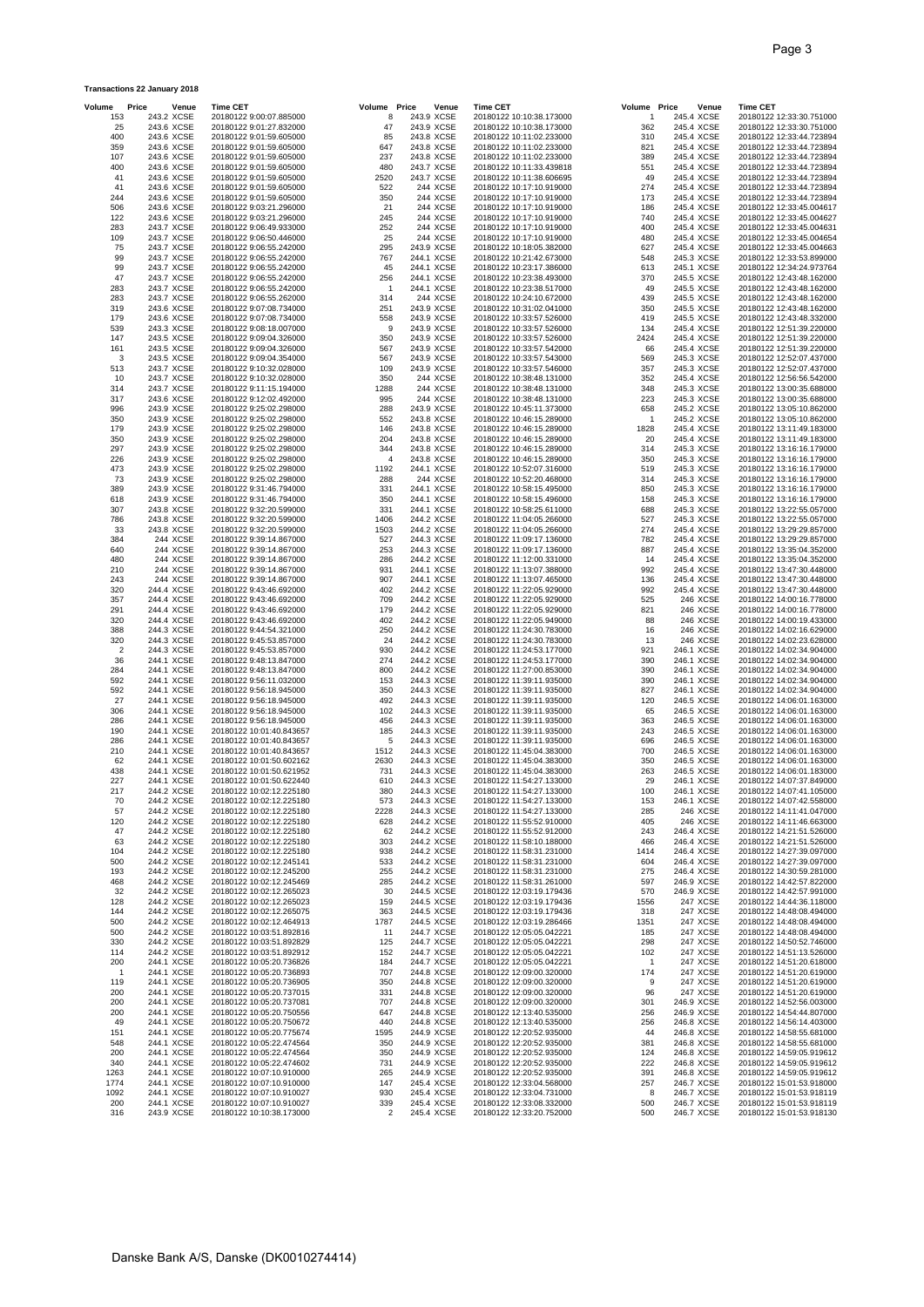## **Transactions 22 January 2018**

| Volume       | Price | Venue                    | <b>Time CET</b>                                      | Volume Price |            | Venue           | <b>Time CET</b> |
|--------------|-------|--------------------------|------------------------------------------------------|--------------|------------|-----------------|-----------------|
| 500          |       | 246.7 XCSE               | 20180122 15:01:59.541800                             | 400          |            | <b>247 XCSE</b> | 20180122        |
| 750          |       | 246.7 XCSE               | 20180122 15:01:59.541815                             | 389          |            | 247 XCSE        | 20180122        |
| 350          |       | 246.7 XCSE               | 20180122 15:01:59.541840                             | 359          |            | 247 XCSE        | 20180122        |
| 295          |       | 246.7 XCSE               | 20180122 15:01:59.541859                             | 345          |            | 247 XCSE        | 20180122        |
| 404          |       | 246.7 XCSE               | 20180122 15:02:07.232000                             | 500          |            | 247 XCSE        | 20180122        |
| 500          |       | 246.7 XCSE               | 20180122 15:02:07.232482                             | 350          |            | 247 XCSE        | 20180122        |
| 96           |       | 246.7 XCSE               | 20180122 15:02:07.232482                             | 600          |            | 247 XCSE        | 20180122        |
| 500          |       | 246.7 XCSE               | 20180122 15:02:19.851174                             | 500          |            | 247 XCSE        | 20180122        |
| 308          |       | 246.7 XCSE               | 20180122 15:02:19.851174                             | 350          |            | 247 XCSE        | 20180122        |
| 10000        |       | 246.7 XCSE               | 20180122 15:03:15.513235                             | 500          |            | 247 XCSE        | 20180122        |
| 272          |       | 246.6 XCSE               | 20180122 15:04:10.928000                             | 34           |            | 247 XCSE        | 20180122        |
| 40           |       | 246.1 XCSE               | 20180122 15:12:42.485000                             | 9            |            | 247 XCSE        | 20180122        |
| 223          |       | 246.1 XCSE               | 20180122 15:12:42.486000                             | 500          | 247.4 XCSE |                 | 20180122        |
| 341          |       | 246 XCSE                 | 20180122 15:13:10.290000                             | 1000         | 247.4 XCSE |                 | 20180122        |
| 298          |       | 246 XCSE                 | 20180122 15:13:10.290000                             | 1000         | 247.4 XCSE |                 | 20180122        |
| 60           |       | 246 XCSE                 | 20180122 15:13:10.339000                             | 500          | 247.4 XCSE |                 | 20180122        |
| 12           |       | 246 XCSE                 | 20180122 15:13:20.408000                             | 500          | 247.4 XCSE |                 | 20180122        |
| 238          |       | 246 XCSE                 | 20180122 15:13:20.408000                             | 500          | 247.4 XCSE |                 | 20180122        |
| 1562         |       | 246 XCSE                 | 20180122 15:13:20.439000                             | 350          | 247.4 XCSE |                 | 20180122        |
| 298          |       | 246 XCSE                 | 20180122 15:13:20.439000                             | 391          | 247.4 XCSE |                 | 20180122        |
| 722          |       | 246 XCSE                 | 20180122 15:13:31.344000                             | 109          | 247.4 XCSE |                 | 20180122        |
| 298          |       | 246 XCSE                 | 20180122 15:13:31.344000                             | 376          | 247.4 XCSE |                 | 20180122        |
| 95           |       | 246.1 XCSE               | 20180122 15:14:59.188000                             | 372          | 247.4 XCSE |                 | 20180122        |
| 193          |       | 246.1 XCSE               | 20180122 15:14:59.188000                             |              |            |                 |                 |
| 87           |       | 246.1 XCSE               | 20180122 15:18:43.182000                             | 175,000      | 245.30     |                 |                 |
| 437          |       | 246.1 XCSE               | 20180122 15:18:43.182000                             |              |            |                 |                 |
| 750          |       | 246.1 XCSE               | 20180122 15:18:43.182000                             |              |            |                 |                 |
| 437          |       | 246.1 XCSE               | 20180122 15:18:43.187000                             |              |            |                 |                 |
| 198          |       | 246.1 XCSE               | 20180122 15:18:43.204000                             |              |            |                 |                 |
| 26           |       | 246.1 XCSE               | 20180122 15:18:43.808000                             |              |            |                 |                 |
| 68           |       | 246.1 XCSE               | 20180122 15:18:51.896000                             |              |            |                 |                 |
| 6            |       | 246.1 XCSE               | 20180122 15:18:51.919000                             |              |            |                 |                 |
| 898          |       | 246.1 XCSE               | 20180122 15:32:41.351000                             |              |            |                 |                 |
| 2501         |       | 246.1 XCSE               | 20180122 15:32:41.351000                             |              |            |                 |                 |
| 75           |       | 246.1 XCSE               | 20180122 15:32:41.440000                             |              |            |                 |                 |
| 1204         |       | 246.1 XCSE               | 20180122 15:34:29.329000                             |              |            |                 |                 |
| 395          |       | 246.1 XCSE               | 20180122 15:34:29.329000                             |              |            |                 |                 |
| 929          |       | 246.1 XCSE               | 20180122 15:34:29.329000                             |              |            |                 |                 |
| 935          |       | 246.1 XCSE               | 20180122 15:41:06.417000                             |              |            |                 |                 |
| 147          |       | 246.1 XCSE               | 20180122 15:41:06.417000                             |              |            |                 |                 |
| 299          |       | 246 XCSE                 | 20180122 15:43:02.996000                             |              |            |                 |                 |
| 338          |       | 245.9 XCSE               | 20180122 15:45:47.726000                             |              |            |                 |                 |
| 123          |       | 245.9 XCSE               | 20180122 15:45:54.440000<br>20180122 15:45:54.461000 |              |            |                 |                 |
| 114          |       | 245.9 XCSE               |                                                      |              |            |                 |                 |
| 258<br>449   |       | 245.9 XCSE<br>245.7 XCSE | 20180122 15:46:51.033000<br>20180122 15:48:39.368000 |              |            |                 |                 |
| 350          |       | 245.7 XCSE               | 20180122 15:48:39.368000                             |              |            |                 |                 |
| 262          |       | 245.7 XCSE               | 20180122 15:48:46.753000                             |              |            |                 |                 |
| 187          |       | 245.7 XCSE               | 20180122 15:48:48.087000                             |              |            |                 |                 |
| 449          |       | 245.7 XCSE               | 20180122 15:48:50.263000                             |              |            |                 |                 |
| 476          |       | 245.7 XCSE               | 20180122 15:48:50.263000                             |              |            |                 |                 |
| 256          |       | 245.6 XCSE               | 20180122 15:51:26.042000                             |              |            |                 |                 |
| 362          |       | 245.6 XCSE               | 20180122 15:52:09.761000                             |              |            |                 |                 |
| $\mathbf{1}$ |       | 245.6 XCSE               | 20180122 15:52:09.761000                             |              |            |                 |                 |
| 15           |       | 245.4 XCSE               | 20180122 15:54:48.368000                             |              |            |                 |                 |
| 276          |       | 245.4 XCSE               | 20180122 15:54:48.368000                             |              |            |                 |                 |
| 288          |       | 245.3 XCSE               | 20180122 15:57:16.358000                             |              |            |                 |                 |
| 372          |       | 245.3 XCSE               | 20180122 15:58:07.838000                             |              |            |                 |                 |
| 288          |       | 245.4 XCSE               | 20180122 15:59:53.684000                             |              |            |                 |                 |
| 590          |       | 246 XCSE                 | 20180122 16:06:55.615000                             |              |            |                 |                 |
| 313          |       | 246 XCSE                 | 20180122 16:07:46.008000                             |              |            |                 |                 |
| 267          |       | 246 XCSE                 | 20180122 16:07:46.008000                             |              |            |                 |                 |
| 16           |       | 246.7 XCSE               | 20180122 16:22:25.463022                             |              |            |                 |                 |
| 372          |       | 246.7 XCSE               | 20180122 16:22:25.463022                             |              |            |                 |                 |
| 389          |       | 246.7 XCSE               | 20180122 16:22:25.463022                             |              |            |                 |                 |
| 120          |       | 246.7 XCSE               | 20180122 16:22:25.483282                             |              |            |                 |                 |
| 100          |       | 246.7 XCSE               | 20180122 16:22:25.483287                             |              |            |                 |                 |
| 280          |       | 246.7 XCSE               | 20180122 16:22:25.490049                             |              |            |                 |                 |
| 235          |       | 246.8 XCSE               | 20180122 16:28:13.336592                             |              |            |                 |                 |
| 334          |       | 246.8 XCSE               | 20180122 16:28:13.336592                             |              |            |                 |                 |
| 472          |       | 246.8 XCSE               | 20180122 16:28:13.336592<br>20180122 16:28:13.336592 |              |            |                 |                 |
| 157          |       | 246.8 XCSE<br>246.8 XCSE | 20180122 16:28:13.336592                             |              |            |                 |                 |
| 364          |       | 246.8 XCSE               | 20180122 16:28:13.336592                             |              |            |                 |                 |
| 356<br>360   |       | 246.8 XCSE               | 20180122 16:28:13.336592                             |              |            |                 |                 |
| 340          |       | 246.8 XCSE               | 20180122 16:28:13.336592                             |              |            |                 |                 |
| 200          |       | 246.6 XCSE               | 20180122 16:31:43.965763                             |              |            |                 |                 |
| 1519         |       | 246.6 XCSE               | 20180122 16:31:43.965763                             |              |            |                 |                 |
| 200          |       | 246.6 XCSE               | 20180122 16:31:43.976712                             |              |            |                 |                 |
| 19           |       | 246.6 XCSE               | 20180122 16:31:43.977009                             |              |            |                 |                 |
| 3            |       | 246.6 XCSE               | 20180122 16:31:43.977075                             |              |            |                 |                 |
| 100          |       | 246.6 XCSE               | 20180122 16:31:43.978337                             |              |            |                 |                 |
| 78           |       | 246.6 XCSE               | 20180122 16:31:43.978346                             |              |            |                 |                 |
| 122          |       | 246.6 XCSE               | 20180122 16:31:43.978346                             |              |            |                 |                 |
| 347          |       | 246.6 XCSE               | 20180122 16:31:43.978388                             |              |            |                 |                 |
| 447          |       | 246.6 XCSE               | 20180122 16:31:44.087674                             |              |            |                 |                 |
| 200          |       | 246.6 XCSE               | 20180122 16:31:44.087674                             |              |            |                 |                 |
| 311          |       | 246.6 XCSE               | 20180122 16:31:44.087724                             |              |            |                 |                 |
| 200          |       | 246.6 XCSE               | 20180122 16:31:44.174760                             |              |            |                 |                 |
| 313          |       | 246.6 XCSE               | 20180122 16:31:44.174760                             |              |            |                 |                 |
| 4            |       | 246.6 XCSE               | 20180122 16:31:44.235713                             |              |            |                 |                 |
| 176          |       | 246.6 XCSE               | 20180122 16:31:44.383320                             |              |            |                 |                 |
| 196          |       | 246.6 XCSE               | 20180122 16:31:44.383320                             |              |            |                 |                 |
| 195          |       | 246.6 XCSE               | 20180122 16:31:44.441774                             |              |            |                 |                 |
| 200          |       | 246.6 XCSE               | 20180122 16:31:44.441774                             |              |            |                 |                 |
| 4            |       | 246.6 XCSE               | 20180122 16:31:48.235004                             |              |            |                 |                 |
| 166          |       | 246.6 XCSE               | 20180122 16:31:51.130836                             |              |            |                 |                 |
| 228          |       | 247 XCSE                 | 20180122 16:42:59.796724                             |              |            |                 |                 |
| 148          |       | 247 XCSE                 | 20180122 16:42:59.796724                             |              |            |                 |                 |
| 161          |       | 247 XCSE                 | 20180122 16:42:59.796724                             |              |            |                 |                 |

| me    | Price | Venue      | <b>Time CET</b>          | Volume Price | Venue      | <b>Time CET</b>          |
|-------|-------|------------|--------------------------|--------------|------------|--------------------------|
| 500   |       | 246.7 XCSE | 20180122 15:01:59.541800 | 400          | 247 XCSE   | 20180122 16:42:59.796724 |
| 750   |       | 246.7 XCSE | 20180122 15:01:59.541815 | 389          | 247 XCSE   | 20180122 16:42:59.796724 |
| 350   |       | 246.7 XCSE | 20180122 15:01:59.541840 | 359          | 247 XCSE   | 20180122 16:42:59.796724 |
| 295   |       | 246.7 XCSE | 20180122 15:01:59.541859 | 345          | 247 XCSE   | 20180122 16:42:59.823160 |
| 404   |       | 246.7 XCSE | 20180122 15:02:07.232000 | 500          | 247 XCSE   | 20180122 16:42:59.823160 |
| 500   |       | 246.7 XCSE | 20180122 15:02:07.232482 | 350          | 247 XCSE   | 20180122 16:42:59.823209 |
| 96    |       | 246.7 XCSE | 20180122 15:02:07.232482 | 600          | 247 XCSE   | 20180122 16:42:59.823334 |
| 500   |       | 246.7 XCSE | 20180122 15:02:19.851174 | 500          | 247 XCSE   | 20180122 16:42:59.823334 |
| 308   |       | 246.7 XCSE | 20180122 15:02:19.851174 | 350          | 247 XCSE   | 20180122 16:42:59.823383 |
| 10000 |       | 246.7 XCSE | 20180122 15:03:15.513235 | 500          | 247 XCSE   | 20180122 16:42:59.823451 |
| 272   |       | 246.6 XCSE | 20180122 15:04:10.928000 | 34           | 247 XCSE   | 20180122 16:42:59.823553 |
| 40    |       | 246.1 XCSE | 20180122 15:12:42.485000 | 9            | 247 XCSE   | 20180122 16:42:59.868804 |
| 223   |       | 246.1 XCSE | 20180122 15:12:42.486000 | 500          | 247.4 XCSE | 20180122 16:46:22.784836 |
| 341   |       | 246 XCSE   | 20180122 15:13:10.290000 | 1000         | 247.4 XCSE | 20180122 16:46:22.784836 |
| 298   |       | 246 XCSE   | 20180122 15:13:10.290000 | 1000         | 247.4 XCSE | 20180122 16:46:22.784836 |
| 60    |       | 246 XCSE   | 20180122 15:13:10.339000 | 500          | 247.4 XCSE | 20180122 16:46:22.805925 |
| 12    |       | 246 XCSE   | 20180122 15:13:20.408000 | 500          | 247.4 XCSE | 20180122 16:46:22.806096 |
| 238   |       | 246 XCSE   | 20180122 15:13:20.408000 | 500          | 247.4 XCSE | 20180122 16:46:22.806199 |
| 1562  |       | 246 XCSE   | 20180122 15:13:20.439000 | 350          | 247.4 XCSE | 20180122 16:46:22.806201 |
| 298   |       | 246 XCSE   | 20180122 15:13:20.439000 | 391          | 247.4 XCSE | 20180122 16:46:22.873356 |
| 722   |       | 246 XCSE   | 20180122 15:13:31.344000 | 109          | 247.4 XCSE | 20180122 16:46:22.873396 |
| 298   |       | 246 XCSE   | 20180122 15:13:31.344000 | 376          | 247.4 XCSE | 20180122 16:46:22.873396 |
| 95    |       | 246.1 XCSE | 20180122 15:14:59.188000 | 372          | 247.4 XCSE | 20180122 16:46:22.874390 |
|       |       |            |                          |              |            |                          |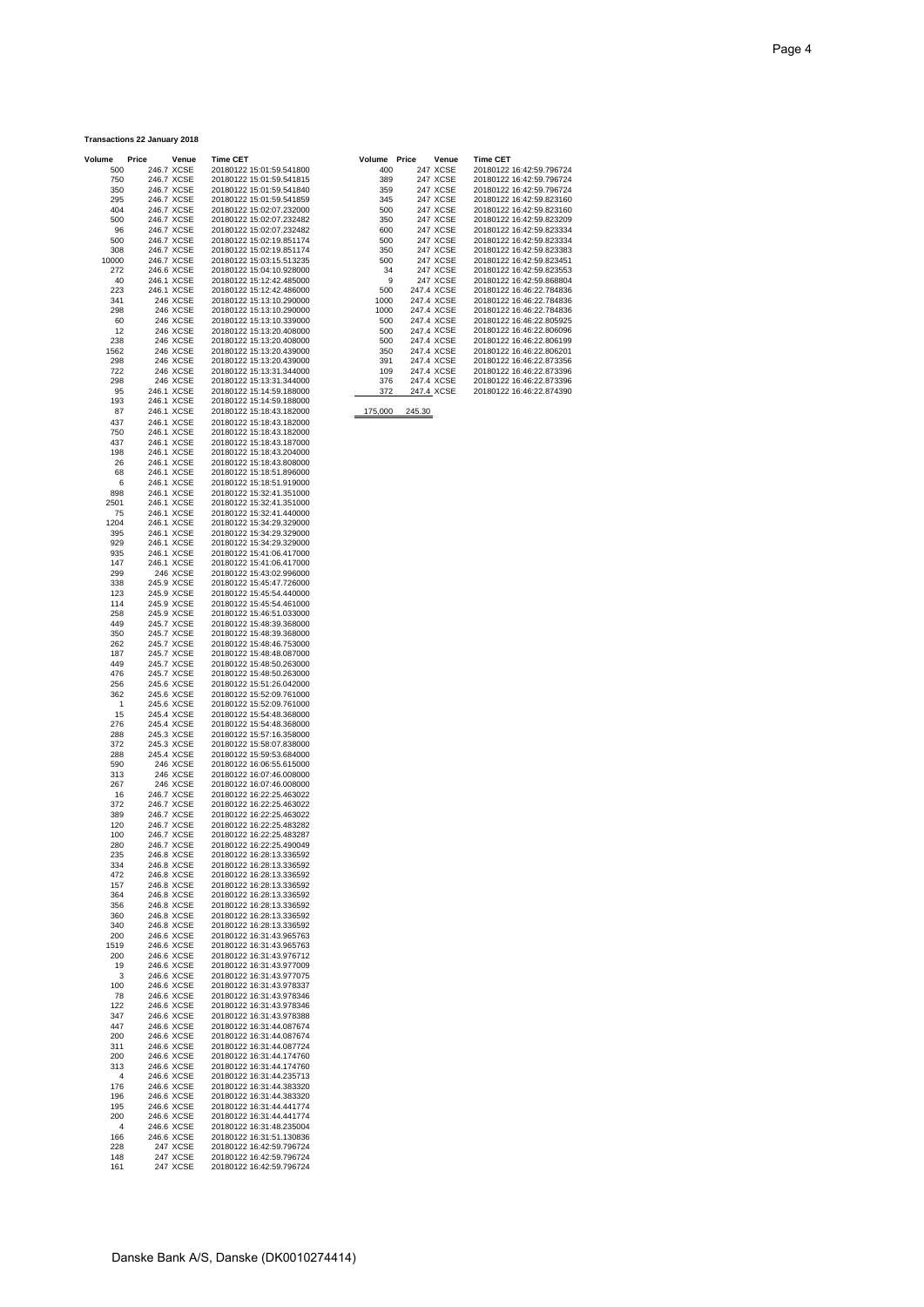| Volume     | Price                    | Venue                  | <b>Time CET</b>                                    | Volume      | Price | Venue                    | <b>Time CET</b>                                      | Volume Price            | Venue                    | <b>Time CET</b>                                      |
|------------|--------------------------|------------------------|----------------------------------------------------|-------------|-------|--------------------------|------------------------------------------------------|-------------------------|--------------------------|------------------------------------------------------|
| 518<br>468 | 247.1 XCSE<br>246.9 XCSE |                        | 20180123 9:00:42.115000<br>20180123 9:01:01.080000 | 350<br>86   |       | 245.6 XCSE<br>245.6 XCSE | 20180123 9:40:44.375000<br>20180123 9:40:44.401000   | 92<br>418               | 244.5 XCSE<br>244.5 XCSE | 20180123 11:09:03.933000<br>20180123 11:09:03.933000 |
| 643        | 246.9 XCSE               |                        | 20180123 9:01:01.080000                            | 80          |       | 245.6 XCSE               | 20180123 9:42:09.495000                              | 29                      | 244.6 XCSE               | 20180123 11:11:28.815000                             |
| 282        |                          | 247 XCSE               | 20180123 9:01:56.030000                            | 410         |       | 245.8 XCSE               | 20180123 9:43:05.026000                              | 225                     | 244.6 XCSE               | 20180123 11:11:28.815000                             |
| 39<br>322  |                          | 247 XCSE<br>246.8 XCSE | 20180123 9:01:56.050000<br>20180123 9:04:10.074000 | 47<br>55    |       | 245.8 XCSE<br>245.8 XCSE | 20180123 9:43:07.626000<br>20180123 9:43:17.062000   | 299<br>231              | 244.5 XCSE<br>244.4 XCSE | 20180123 11:15:09.421000<br>20180123 11:15:42.075000 |
| 20         |                          | 246.7 XCSE             | 20180123 9:04:29.676000                            | 45          |       | 245.8 XCSE               | 20180123 9:43:26.671000                              | 61                      | 244.4 XCSE               | 20180123 11:15:42.113000                             |
| 483        | 246.7 XCSE               |                        | 20180123 9:06:24.692000                            | 65          |       | 245.8 XCSE               | 20180123 9:43:26.671000                              | 243                     | 244.4 XCSE               | 20180123 11:15:52.270000                             |
| 237<br>131 | 246.7 XCSE<br>246.5 XCSE |                        | 20180123 9:06:24.692000<br>20180123 9:06:31.162000 | 35<br>13    |       | 245.6 XCSE<br>245.6 XCSE | 20180123 9:44:23.795000<br>20180123 9:44:25.901000   | 17<br>642               | 244.4 XCSE<br>244.4 XCSE | 20180123 11:19:01.266918<br>20180123 11:19:01.266918 |
| 175        | 246.5 XCSE               |                        | 20180123 9:06:31.175000                            | 43          |       | 245.6 XCSE               | 20180123 9:44:33.062000                              | 86                      | 244.4 XCSE               | 20180123 11:19:01.266918                             |
| 355        | 246.5 XCSE               |                        | 20180123 9:06:31.175000                            | 38          |       | 245.6 XCSE               | 20180123 9:44:41.280000                              | 384                     | 244.4 XCSE               | 20180123 11:19:01.266918                             |
| 292<br>313 |                          | 246.5 XCSE<br>246 XCSE | 20180123 9:06:32.006000<br>20180123 9:07:50.647000 | 25<br>72    |       | 245.6 XCSE<br>245.6 XCSE | 20180123 9:44:46.706000<br>20180123 9:44:53.075000   | 405<br>451              | 244.4 XCSE<br>244.4 XCSE | 20180123 11:19:01.266918<br>20180123 11:19:01.471836 |
| 334        | 245.8 XCSE               |                        | 20180123 9:08:22.247000                            | 29          |       | 245.6 XCSE               | 20180123 9:44:53.098000                              | -1                      | 244.4 XCSE               | 20180123 11:19:55.037429                             |
| 477        |                          | 246 XCSE               | 20180123 9:08:52.428641                            | 82          |       | 245.6 XCSE               | 20180123 9:44:53.112000                              | 114                     | 244.7 XCSE               | 20180123 11:31:32.171000                             |
| 145<br>150 |                          | 246 XCSE<br>246 XCSE   | 20180123 9:08:52.450000<br>20180123 9:08:52.450000 | 35<br>235   |       | 245.5 XCSE<br>245.5 XCSE | 20180123 9:45:39.372000<br>20180123 9:45:42.019000   | 308<br>254              | 244.8 XCSE<br>244.8 XCSE | 20180123 11:32:51.375000<br>20180123 11:32:52.840000 |
| 12         |                          | 246 XCSE               | 20180123 9:08:52.450000                            | 99          |       | 245.3 XCSE               | 20180123 9:46:16.160000                              | 54                      | 244.8 XCSE               | 20180123 11:32:53.305000                             |
| 10         |                          | 246 XCSE               | 20180123 9:08:52.450000                            | 171         |       | 245.3 XCSE               | 20180123 9:46:16.160000                              | 350                     | 245.8 XCSE               | 20180123 11:37:48.906000                             |
| 23<br>150  |                          | 246 XCSE<br>246 XCSE   | 20180123 9:08:52.450558<br>20180123 9:08:52.450592 | 208<br>240  |       | 245.2 XCSE<br>245.2 XCSE | 20180123 9:47:25.436000<br>20180123 9:47:58.444000   | 1309<br>823             | 245.8 XCSE<br>245.8 XCSE | 20180123 11:37:48.906000<br>20180123 11:37:48.906000 |
| 350        |                          | 246 XCSE               | 20180123 9:08:52.450601                            | 46          |       | 245.2 XCSE               | 20180123 9:47:58.444000                              | 480                     | 245.8 XCSE               | 20180123 11:37:48.906000                             |
| 162        |                          | 246 XCSE               | 20180123 9:08:52.450626                            | 269         |       | 245.1 XCSE               | 20180123 9:50:26.436000                              | 266                     | 245.8 XCSE               | 20180123 11:37:48.906000                             |
| 500<br>298 |                          | 246 XCSE<br>246 XCSE   | 20180123 9:08:52.450897<br>20180123 9:08:52.450897 | 74<br>350   |       | 245 XCSE<br>245.1 XCSE   | 20180123 9:50:51.396000<br>20180123 9:52:21.613432   | 1205<br>1368            | 245.7 XCSE<br>245.7 XCSE | 20180123 11:40:04.377000<br>20180123 11:40:04.377000 |
| 440        |                          | 246 XCSE               | 20180123 9:08:52.521797                            | 378         |       | 245.1 XCSE               | 20180123 9:52:21.613432                              | 530                     | 245.7 XCSE               | 20180123 11:45:42.621000                             |
| 26         |                          | 246 XCSE               | 20180123 9:08:52.541881                            | 97          |       | 245.1 XCSE               | 20180123 9:52:21.613432                              | $\overline{\mathbf{c}}$ | 245.7 XCSE               | 20180123 11:45:48.470000                             |
| 60<br>440  |                          | 246 XCSE<br>246 XCSE   | 20180123 9:08:52.541881<br>20180123 9:08:52.641718 | 238<br>190  |       | 245.1 XCSE<br>245.1 XCSE | 20180123 9:52:21.613432<br>20180123 9:52:21.613432   | 535<br>342              | 245.8 XCSE<br>246 XCSE   | 20180123 11:47:54.500000<br>20180123 11:49:01.964000 |
| 60         |                          | 246 XCSE               | 20180123 9:08:52.710057                            | 569         |       | 245.1 XCSE               | 20180123 9:52:21.633965                              | 25                      | 245.5 XCSE               | 20180123 11:50:55.357000                             |
| 436        |                          | 246 XCSE               | 20180123 9:08:52.710057                            | 640         |       | 245.1 XCSE               | 20180123 9:52:21.634090                              | 389                     | 245.6 XCSE               | 20180123 11:54:18.311000                             |
| 500<br>661 |                          | 246 XCSE<br>246 XCSE   | 20180123 9:08:52.812670<br>20180123 9:08:52.812670 | 800<br>86   |       | 245.1 XCSE<br>245.1 XCSE | 20180123 9:52:21.634111<br>20180123 9:52:21.634113   | 305<br>380              | 245.6 XCSE<br>245.7 XCSE | 20180123 11:54:18.311000<br>20180123 11:58:39.540000 |
| 417        |                          | 246 XCSE               | 20180123 9:08:52.813539                            | 1652        |       | 245.1 XCSE               | 20180123 9:52:21.656253                              | 546                     | 245.7 XCSE               | 20180123 11:58:39.540000                             |
| 311        | 245.8 XCSE               |                        | 20180123 9:10:05.153000                            | 281         |       | 245 XCSE                 | 20180123 9:52:21.837000                              | 149                     | 245.7 XCSE               | 20180123 11:58:39.540000                             |
| 430<br>636 | 245.8 XCSE               | 245.8 XCSE             | 20180123 9:11:18.942000<br>20180123 9:11:18.942618 | 113<br>416  |       | 245 XCSE<br>244.9 XCSE   | 20180123 9:52:21.992000<br>20180123 9:54:13.859000   | 209<br>118              | 245.7 XCSE<br>245.7 XCSE | 20180123 11:58:39.540000<br>20180123 11:58:39.540000 |
| 978        | 245.8 XCSE               |                        | 20180123 9:11:18.942655                            | 113         |       | 244.9 XCSE               | 20180123 9:54:20.536000                              | 232                     | 245.7 XCSE               | 20180123 11:58:39.540000                             |
| 245        | 245.8 TRQX               |                        | 20180123 9:11:18.952577                            | 259         |       | 244.9 XCSE               | 20180123 9:55:14.552000                              | 166                     | 245.7 XCSE               | 20180123 11:58:39.575000                             |
| 315<br>77  | 245.8 BATE<br>245.8 CHIX |                        | 20180123 9:11:18.952809<br>20180123 9:11:18.952809 | 65<br>297   |       | 244.9 XCSE<br>244.9 XCSE | 20180123 9:55:18.153000<br>20180123 9:55:18.153000   | 29<br>248               | 245.7 XCSE<br>245.7 XCSE | 20180123 11:58:39.588000<br>20180123 11:58:44.144000 |
| 182        | 245.8 CHIX               |                        | 20180123 9:11:18.952836                            | 269         |       | 244.8 XCSE               | 20180123 9:55:48.166000                              | 10                      | 245.7 XCSE               | 20180123 11:58:53.860000                             |
| 67         |                          | 245.8 AQXE             | 20180123 9:11:18.960037                            | 494         |       | 244.8 XCSE               | 20180123 9:58:44.262000                              | 52                      | 245.7 XCSE               | 20180123 11:58:53.862000                             |
| 500<br>500 |                          | 246 XCSE<br>246 XCSE   | 20180123 9:12:06.031554<br>20180123 9:12:06.139893 | 39<br>405   |       | 244.8 XCSE<br>244.6 XCSE | 20180123 9:58:44.262000<br>20180123 9:59:29.483000   | 20<br>169               | 245.7 XCSE<br>245.7 XCSE | 20180123 11:58:59.293000<br>20180123 12:02:10.805000 |
| 28         |                          | 246 XCSE               | 20180123 9:12:06.139893                            | 270         |       | 244.5 XCSE               | 20180123 10:00:00.147000                             | 31                      | 245.6 XCSE               | 20180123 12:07:25.313000                             |
| 310        |                          | 246 XCSE               | 20180123 9:12:06.139965                            | 268         |       | 244.3 XCSE               | 20180123 10:01:46.171000                             | 591                     | 245.6 XCSE               | 20180123 12:07:25.313000                             |
| 500<br>370 |                          | 246 XCSE<br>246 XCSE   | 20180123 9:12:06.159742<br>20180123 9:12:06.159751 | 658<br>215  |       | 244.3 XCSE<br>244.3 XCSE | 20180123 10:07:26.541000<br>20180123 10:07:26.542000 | 160<br>480              | 245.6 XCSE<br>245.6 XCSE | 20180123 12:07:25.313000<br>20180123 12:07:25.313000 |
| 624        |                          | 246 XCSE               | 20180123 9:12:06.170454                            | 445         |       | 244.7 XCSE               | 20180123 10:12:59.815000                             | 315                     | 245.4 XCSE               | 20180123 12:07:53.782000                             |
| 500        |                          | 246 XCSE               | 20180123 9:12:06.170454                            | 350         |       | 244.7 XCSE               | 20180123 10:12:59.815000                             | 276                     | 245.4 XCSE               | 20180123 12:11:08.618000                             |
| 350<br>266 |                          | 246 XCSE<br>246 XCSE   | 20180123 9:12:06.170521<br>20180123 9:12:06.231976 | 128<br>387  |       | 244.7 XCSE<br>244.7 XCSE | 20180123 10:12:59.815000<br>20180123 10:12:59.815000 | 472<br>115              | 245.4 XCSE<br>245.3 XCSE | 20180123 12:13:55.512000<br>20180123 12:16:29.154000 |
| 234        |                          | 246 XCSE               | 20180123 9:12:06.306054                            | 274         |       | 244.7 XCSE               | 20180123 10:12:59.816000                             | 59                      | 245.3 XCSE               | 20180123 12:16:55.692000                             |
| 266        |                          | 246 XCSE<br>246 XCSE   | 20180123 9:12:06.306054                            | 171<br>226  |       | 244.7 XCSE<br>244.6 XCSE | 20180123 10:12:59.816000                             | 20<br>3                 | 245.3 XCSE               | 20180123 12:16:55.760000                             |
| 52<br>500  |                          | 246 XCSE               | 20180123 9:12:06.538525<br>20180123 9:12:06.538525 | 327         |       | 244.6 XCSE               | 20180123 10:13:37.496000<br>20180123 10:13:37.496000 | 79                      | 245.3 XCSE<br>245.3 XCSE | 20180123 12:16:55.761000<br>20180123 12:16:57.174000 |
| 284        | 245.9 XCSE               |                        | 20180123 9:12:56.478000                            | 308         |       | 244.6 XCSE               | 20180123 10:14:44.517000                             | 27                      | 245.3 XCSE               | 20180123 12:18:21.983000                             |
| 347<br>500 | 245.9 XCSE<br>245.9 XCSE |                        | 20180123 9:12:56.478000<br>20180123 9:12:56.478185 | 221<br>482  |       | 244.6 XCSE<br>244.7 XCSE | 20180123 10:14:53.017000<br>20180123 10:19:26.019000 | 50<br>22                | 245.3 XCSE<br>245.3 XCSE | 20180123 12:18:44.168000<br>20180123 12:18:53.862000 |
| 712        | 245.9 XCSE               |                        | 20180123 9:12:56.478189                            | 390         |       | 244.7 XCSE               | 20180123 10:19:26.020000                             | 9                       | 245.3 XCSE               | 20180123 12:18:56.194000                             |
| 350        | 245.9 XCSE               |                        | 20180123 9:12:56.478231                            | 482         |       | 244.7 XCSE               | 20180123 10:19:26.020000                             | 17                      | 245.3 XCSE               | 20180123 12:19:01.556000                             |
| 268<br>272 | 245.9 XCSE<br>245.9 XCSE |                        | 20180123 9:12:56.498093<br>20180123 9:13:33.631000 | 221<br>537  |       | 244.7 XCSE<br>244.6 XCSE | 20180123 10:19:26.042000<br>20180123 10:19:50.154000 | 53<br>18                | 245.3 XCSE<br>245.3 XCSE | 20180123 12:19:25.042000<br>20180123 12:19:33.140000 |
| 23         | 245.9 XCSE               |                        | 20180123 9:13:33.657000                            | 194         |       | 244.6 XCSE               | 20180123 10:19:50.154000                             | 27                      | 245.3 XCSE               | 20180123 12:19:45.057000                             |
| 288        | 245.9 XCSE               |                        | 20180123 9:15:25.068000                            | 198         |       | 244.6 XCSE               | 20180123 10:22:41.018000                             | 25                      | 245.3 XCSE               | 20180123 12:19:55.946000                             |
| 5<br>308   | 245.9 XCSE               | 245.9 XCSE             | 20180123 9:15:52.046000<br>20180123 9:15:52.967000 | 348<br>311  |       | 244.6 XCSE<br>244.5 XCSE | 20180123 10:22:41.018000<br>20180123 10:23:45.357000 | 12<br>17                | 245.3 XCSE<br>245.3 XCSE | 20180123 12:20:01.370000<br>20180123 12:20:08.971000 |
| 294        | 245.8 XCSE               |                        | 20180123 9:18:29.648000                            | 508         |       | 244.5 XCSE               | 20180123 10:26:11.014000                             | 13                      | 245.3 XCSE               | 20180123 12:20:14.599000                             |
| 3000       | 245.8 XCSE               |                        | 20180123 9:18:29.648854                            | 39          |       | 244.4 XCSE               | 20180123 10:27:01.020000                             | 6                       | 245.3 XCSE               | 20180123 12:20:16.150000                             |
| 5<br>76    | 245.7 XCSE<br>245.7 XCSE |                        | 20180123 9:18:31.000000<br>20180123 9:18:31.346000 | 20<br>253   |       | 244.4 XCSE<br>244.4 XCSE | 20180123 10:27:08.029000<br>20180123 10:27:12.661000 | 34<br>18                | 245.3 XCSE<br>245.3 XCSE | 20180123 12:22:25.587000<br>20180123 12:22:33.500000 |
| 229        | 245.7 XCSE               |                        | 20180123 9:18:31.346000                            | 200         |       | 244.4 XCSE               | 20180123 10:29:18.066000                             | 13                      | 245.3 XCSE               | 20180123 12:22:39.424000                             |
| 47         | 245.7 XCSE               |                        | 20180123 9:18:31.346000                            | 142         |       | 244.4 XCSE               | 20180123 10:30:16.355000                             | 26                      | 245.3 XCSE               | 20180123 12:22:50.785000                             |
| 386<br>24  | 245.8 XCSE<br>245.8 XCSE |                        | 20180123 9:20:51.527000<br>20180123 9:20:51.563000 | 545<br>2124 |       | 244.4 XCSE<br>244.4 XCSE | 20180123 10:30:16.356000<br>20180123 10:33:41.536000 | 325<br>93               | 245.3 XCSE<br>245.3 XCSE | 20180123 12:22:56.451000<br>20180123 12:22:56.451000 |
| 509        | 245.8 XCSE               |                        | 20180123 9:24:58.888000                            | 200         |       | 244.4 XCSE               | 20180123 10:33:41.536000                             | 20                      | 245.3 XCSE               | 20180123 12:23:36.813000                             |
| 160        | 245.8 XCSE               |                        | 20180123 9:24:58.888000                            | 25<br>77    |       | 244.4 XCSE               | 20180123 10:33:41.536000                             | 39                      | 245.3 XCSE               | 20180123 12:23:54.205000                             |
| 276<br>306 | 245.8 XCSE<br>245.7 XCSE |                        | 20180123 9:24:58.888000<br>20180123 9:26:39.276000 | 147         |       | 244.6 XCSE<br>244.6 XCSE | 20180123 10:35:02.196000<br>20180123 10:35:50.042000 | 237<br>260              | 245.3 XCSE<br>245.5 XCSE | 20180123 12:26:02.844000<br>20180123 12:31:42.417000 |
| 5          | 245.7 XCSE               |                        | 20180123 9:26:47.100000                            | 80          |       | 244.6 XCSE               | 20180123 10:36:00.465000                             | 32                      | 245.5 XCSE               | 20180123 12:31:42.417000                             |
| 39         | 245.7 XCSE               |                        | 20180123 9:26:59.416000                            | 255         |       | 244.6 XCSE               | 20180123 10:36:19.018000                             | 114                     | 245.5 XCSE               | 20180123 12:31:42.417000                             |
| 177<br>269 | 245.7 XCSE               | 245.7 XCSE             | 20180123 9:26:59.416000<br>20180123 9:27:35.018000 | 589<br>289  |       | 244.6 XCSE<br>244.5 XCSE | 20180123 10:38:14.956000<br>20180123 10:39:14.357000 | 9<br>283                | 245.5 XCSE<br>245.5 XCSE | 20180123 12:31:42.418000<br>20180123 12:31:42.418000 |
| 289        | 245.6 XCSE               |                        | 20180123 9:29:52.108000                            | 112         |       | 244.4 XCSE               | 20180123 10:43:49.094000                             | 73                      | 245.5 XCSE               | 20180123 12:31:42.443000                             |
| 177        | 245.6 XCSE               |                        | 20180123 9:30:12.117000                            | 86          |       | 244.4 XCSE               | 20180123 10:45:41.793000                             | 292                     | 245.5 XCSE               | 20180123 12:31:42.443000                             |
| 134<br>315 | 245.6 XCSE<br>245.6 XCSE |                        | 20180123 9:30:12.141000<br>20180123 9:31:46.885000 | 651<br>21   |       | 244.5 XCSE<br>244.5 XCSE | 20180123 10:50:06.289000<br>20180123 10:50:06.289000 | 24<br>292               | 245.5 XCSE<br>245.5 XCSE | 20180123 12:31:42.465000<br>20180123 12:31:42.465000 |
| 212        | 245.6 XCSE               |                        | 20180123 9:32:51.826000                            | 294         |       | 244.5 XCSE               | 20180123 10:50:06.289000                             | 273                     | 245.5 XCSE               | 20180123 12:31:48.923000                             |
| 26         | 245.6 XCSE               |                        | 20180123 9:32:51.862000                            | 800         |       | 244.5 XCSE               | 20180123 10:50:06.289000                             | 253                     | 245.4 XCSE               | 20180123 12:33:34.971000                             |
| 82<br>163  | 245.6 XCSE<br>245.6 XCSE |                        | 20180123 9:33:02.535000<br>20180123 9:33:12.020000 | 89<br>563   |       | 244.6 XCSE<br>244.6 XCSE | 20180123 10:59:06.044000<br>20180123 10:59:06.107000 | 271<br>192              | 245.4 XCSE<br>245.3 XCSE | 20180123 12:35:47.589000<br>20180123 12:38:40.491000 |
| 342        | 245.6 XCSE               |                        | 20180123 9:34:00.023000                            | 549         |       | 244.7 XCSE               | 20180123 11:02:29.978000                             | 106                     | 245.3 XCSE               | 20180123 12:38:40.491000                             |
| 388        | 245.5 XCSE               |                        | 20180123 9:34:29.117000<br>20180123 9:35:17.080000 | 799         |       | 244.7 XCSE               | 20180123 11:02:29.978000                             | 131                     | 245.2 XCSE               | 20180123 12:42:36.359000                             |
| 323<br>494 | 245.5 XCSE<br>245.6 XCSE |                        | 20180123 9:38:16.487000                            | 1429<br>549 |       | 244.7 XCSE<br>244.7 XCSE | 20180123 11:02:29.978000<br>20180123 11:02:29.978000 | 170<br>4                | 245.2 XCSE<br>245.2 XCSE | 20180123 12:42:36.453000<br>20180123 12:45:04.846000 |
| 368        | 245.6 XCSE               |                        | 20180123 9:38:16.487000                            | 491         |       | 244.6 XCSE               | 20180123 11:02:32.671000                             | 111                     | 245.2 XCSE               | 20180123 12:45:05.896000                             |
| 167<br>278 | 245.5 XCSE               | 245.6 XCSE             | 20180123 9:40:11.933000<br>20180123 9:40:44.375000 | 260<br>298  |       | 244.6 XCSE<br>244.6 XCSE | 20180123 11:04:31.088000<br>20180123 11:08:39.999000 | 258<br>226              | 245.2 XCSE<br>245.2 XCSE | 20180123 12:45:11.055000<br>20180123 12:45:11.055000 |

**Transactions 23 January 2018**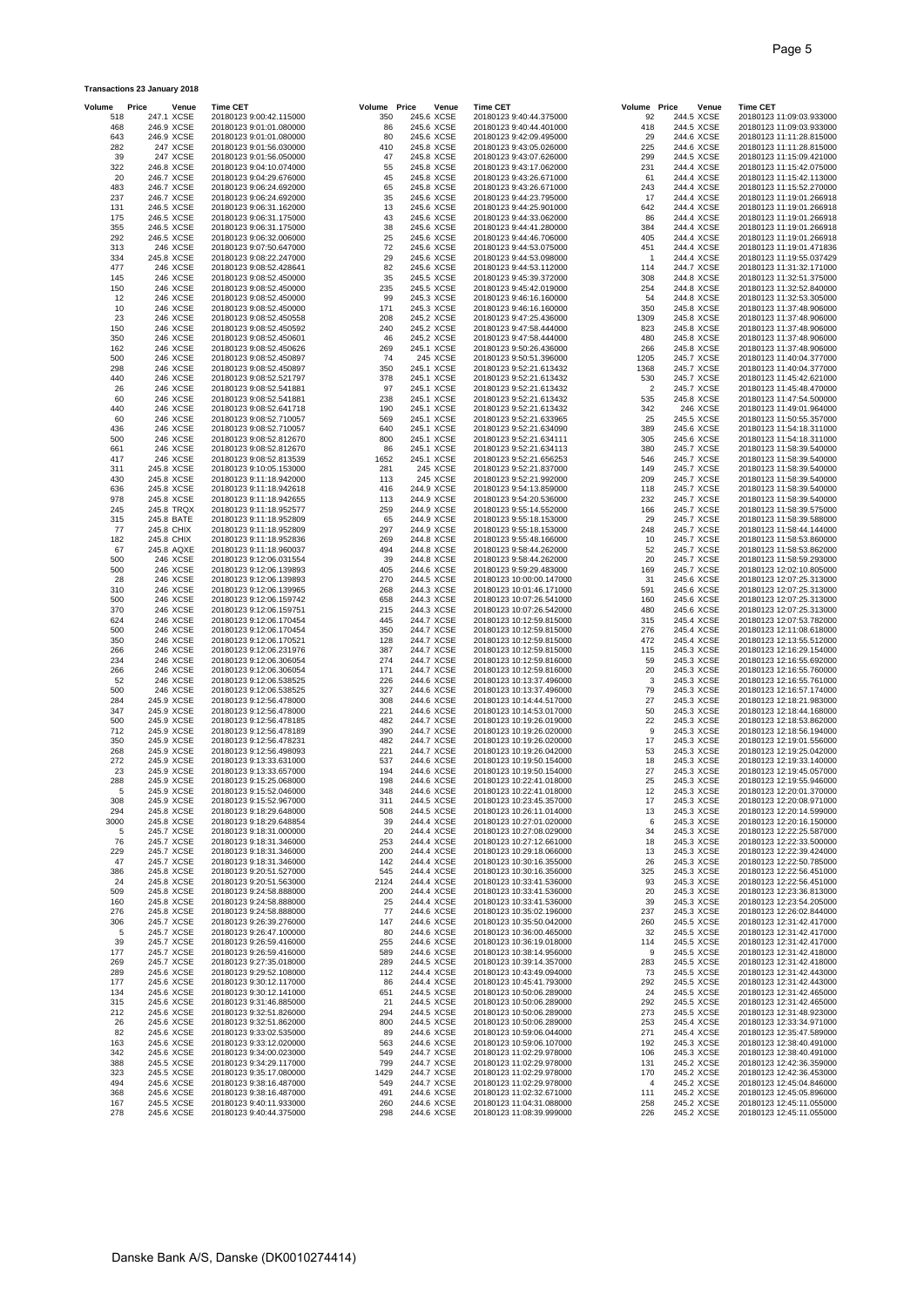| Transactions 23 January 2018 |
|------------------------------|
|------------------------------|

| Volume      | Price<br>Venue           | <b>Time CET</b>                                      | Volume Price   | Venue                    | <b>Time CET</b>                                      | Volume Price |        | Venue                    | <b>Time CET</b>                                      |
|-------------|--------------------------|------------------------------------------------------|----------------|--------------------------|------------------------------------------------------|--------------|--------|--------------------------|------------------------------------------------------|
| 419         | 245.2 XCSE               | 20180123 12:47:52.300000                             | 116            | 244.6 XCSE               | 20180123 14:55:21.825903                             | 974          |        | 244.3 XCSE               | 20180123 15:56:40.689000                             |
| 268         | 245.2 XCSE               | 20180123 12:49:15.065000                             | 1029           | 244.6 XCSE               | 20180123 14:55:21.825903                             | 279          |        | 244.2 XCSE               | 20180123 15:57:44.780000                             |
| 278         | 245.2 XCSE               | 20180123 12:50:04.208000                             | 1694<br>640    | 244.6 XCSE               | 20180123 14:55:21.846432                             | 313          |        | 244.1 XCSE               | 20180123 15:58:36.114000                             |
| 842<br>176  | 245.2 XCSE<br>245.2 XCSE | 20180123 12:56:53.142000<br>20180123 12:56:53.142000 | 139            | 244.6 XCSE<br>244.6 XCSE | 20180123 14:55:21.846440<br>20180123 14:55:21.852000 | 311<br>290   |        | 244 XCSE<br>244 XCSE     | 20180123 15:58:53.982000<br>20180123 16:00:06.931000 |
| 281         | 245.1 XCSE               | 20180123 12:59:34.097000                             | 12             | 244.6 XCSE               | 20180123 14:55:21.858040                             | 559          |        | 244 XCSE                 | 20180123 16:00:06.931000                             |
| 263         | 245.1 XCSE               | 20180123 13:02:44.942000                             | $\overline{4}$ | 244.6 XCSE               | 20180123 14:55:21.872672                             | 180          |        | 244 XCSE                 | 20180123 16:00:06.931000                             |
| 326         | 245.1 XCSE               | 20180123 13:04:28.383000                             | 191            | 244.7 XCSE               | 20180123 14:56:33.705000                             | 117          |        | 244 XCSE                 | 20180123 16:00:06.957000                             |
| 246         | 244.9 XCSE               | 20180123 13:06:23.876000                             | 88             | 244.7 XCSE               | 20180123 14:56:33.705000                             | 248          |        | 244.6 XCSE               | 20180123 16:05:06.992000                             |
| 22          | 244.9 XCSE               | 20180123 13:06:24.370000                             | 351            | 244.7 XCSE               | 20180123 14:56:33.705000                             | 556          |        | 244.7 XCSE               | 20180123 16:07:00.647000                             |
| 347         | 245.1 XCSE               | 20180123 13:13:01.033000                             | 299            | 244.8 XCSE               | 20180123 14:57:42.996000                             | 170          |        | 244.7 XCSE               | 20180123 16:07:00.647000                             |
| 43          | 245.1 XCSE               | 20180123 13:13:01.150000                             | 360            | 244.9 XCSE               | 20180123 15:05:19.402831                             | 179          |        | 244.7 XCSE               | 20180123 16:07:00.647000                             |
| 482         | 245.1 XCSE               | 20180123 13:16:35.396000                             | 738            | 244.9 XCSE               | 20180123 15:05:19.402831                             | 82           |        | 244.7 XCSE               | 20180123 16:07:00.652000                             |
| 257         | 245.1 XCSE               | 20180123 13:16:35.396000                             | 200            | 244.9 XCSE               | 20180123 15:05:19.402831                             | 726          |        | 244.7 XCSE               | 20180123 16:07:00.652000                             |
| 382         | 245.1 XCSE               | 20180123 13:16:35.396000                             | 197            | 244.9 XCSE               | 20180123 15:05:19.402831                             | 300          |        | 244.7 XCSE               | 20180123 16:07:00.652000                             |
| 286         | 245 XCSE                 | 20180123 13:19:40.826000                             | 50             | 244.9 XCSE               | 20180123 15:05:19.402831                             | 191          |        | 244.9 XCSE               | 20180123 16:10:07.350000                             |
| 494         | 245 XCSE                 | 20180123 13:19:40.826000                             | 425            | 244.9 XCSE               | 20180123 15:05:19.402831                             | 615          |        | 244.9 XCSE               | 20180123 16:10:07.403000                             |
| 400<br>294  | 245 XCSE<br>244.9 XCSE   | 20180123 13:19:40.826000<br>20180123 13:22:01.199000 | 300<br>229     | 244.9 XCSE<br>244.9 XCSE | 20180123 15:05:19.402831<br>20180123 15:05:19.402831 | 54<br>752    |        | 244.9 XCSE<br>244.9 XCSE | 20180123 16:10:07.413000<br>20180123 16:10:07.500000 |
| 381         | 244.9 XCSE               | 20180123 13:34:10.756000                             | 2292           | 244.9 XCSE               | 20180123 15:05:19.402831                             | 19           |        | 244.9 XCSE               | 20180123 16:10:13.672000                             |
| 621         | 244.9 XCSE               | 20180123 13:34:38.031000                             | 261            | 244.9 XCSE               | 20180123 15:05:25.088128                             | 916          |        | 245 XCSE                 | 20180123 16:21:54.588000                             |
| 485         | 244.9 XCSE               | 20180123 13:34:38.031000                             | 1165           | 245.3 XCSE               | 20180123 15:09:38.559000                             | 621          |        | 245 XCSE                 | 20180123 16:21:54.588000                             |
| 37          | 244.9 XCSE               | 20180123 13:34:38.078000                             | 1065           | 245.3 XCSE               | 20180123 15:09:38.568000                             | 12422        |        | 245 XCSE                 | 20180123 16:27:07.784314                             |
| 87          | 245 XCSE                 | 20180123 13:43:19.421623                             | 118            | 245.3 XCSE               | 20180123 15:11:50.680000                             |              |        |                          |                                                      |
| 52          | 245 XCSE                 | 20180123 13:43:19.421623                             | 187            | 245.3 XCSE               | 20180123 15:11:50.680000                             | 185,000      | 245.18 |                          |                                                      |
| 324         | 245 XCSE                 | 20180123 13:43:19.421623                             | 308            | 245.2 XCSE               | 20180123 15:12:20.877000                             |              |        |                          |                                                      |
| 350         | 245 XCSE                 | 20180123 13:43:19.421623                             | 301            | 245 XCSE                 | 20180123 15:13:37.320000                             |              |        |                          |                                                      |
| 153         | 245 XCSE                 | 20180123 13:43:19.447076                             | 388            | 245.3 XCSE               | 20180123 15:21:21.774036                             |              |        |                          |                                                      |
| 347         | 245 XCSE                 | 20180123 13:43:19.447588                             | 210            | 245.3 XCSE               | 20180123 15:21:21.774036                             |              |        |                          |                                                      |
| 317         | 245 XCSE                 | 20180123 13:43:19.447810                             | 210            | 245.3 XCSE               | 20180123 15:21:21.774036                             |              |        |                          |                                                      |
| 183         | 245 XCSE                 | 20180123 13:43:19.449035                             | 92             | 245.3 XCSE               | 20180123 15:21:21.774036                             |              |        |                          |                                                      |
| 215<br>383  | 245 XCSE<br>245 XCSE     | 20180123 13:43:19.449035<br>20180123 13:43:19.449083 | 192<br>205     | 245.5 XCSE<br>245.5 XCSE | 20180123 15:23:56.118509<br>20180123 15:23:56.118509 |              |        |                          |                                                      |
| 92          | 245 XCSE                 | 20180123 13:43:19.460853                             | 186            | 245.5 XCSE               | 20180123 15:27:14.601000                             |              |        |                          |                                                      |
| 5           | 245 XCSE                 | 20180123 13:43:19.465301                             | 37             | 245.5 XCSE               | 20180123 15:27:14.973000                             |              |        |                          |                                                      |
| 258         | 245 XCSE                 | 20180123 13:43:20.139018                             | 500            | 245.5 XCSE               | 20180123 15:27:21.504000                             |              |        |                          |                                                      |
| 145         | 245 XCSE                 | 20180123 13:44:09.293218                             | 350            | 245.5 XCSE               | 20180123 15:27:21.504000                             |              |        |                          |                                                      |
| 300         | 245 XCSE                 | 20180123 13:44:09.293245                             | 236            | 245.5 XCSE               | 20180123 15:27:21.504000                             |              |        |                          |                                                      |
| 376         | 245 XCSE                 | 20180123 13:44:09.293487                             | 71             | 245.5 XCSE               | 20180123 15:27:21.505000                             |              |        |                          |                                                      |
| 500         | 245 XCSE                 | 20180123 13:44:09.293487                             | 71             | 245.5 XCSE               | 20180123 15:27:21.505000                             |              |        |                          |                                                      |
| 90          | 245 XCSE                 | 20180123 13:47:08.022613                             | 416            | 245.5 XCSE               | 20180123 15:27:21.505000                             |              |        |                          |                                                      |
| 799<br>10   | 245 XCSE<br>245 XCSE     | 20180123 13:47:18.332000<br>20180123 13:47:18.332000 | 350<br>294     | 245.5 XCSE<br>245.5 XCSE | 20180123 15:27:21.505000<br>20180123 15:27:21.505000 |              |        |                          |                                                      |
| 350         | 245 XCSE                 | 20180123 13:47:18.332000                             | 146            | 245.5 XCSE               | 20180123 15:27:21.505000                             |              |        |                          |                                                      |
| 350         | 245 XCSE                 | 20180123 13:47:18.332000                             | 73             | 245.3 XCSE               | 20180123 15:27:27.373766                             |              |        |                          |                                                      |
| 89          | 245 XCSE                 | 20180123 13:47:18.332000                             | 3              | 245.3 XCSE               | 20180123 15:27:29.167055                             |              |        |                          |                                                      |
| 410         | 245 XCSE                 | 20180123 13:47:18.332551                             | 89             | 245.5 XCSE               | 20180123 15:28:16.351621                             |              |        |                          |                                                      |
| 895         | 245 XCSE                 | 20180123 13:47:18.332603                             | 387            | 245.5 XCSE               | 20180123 15:28:16.351621                             |              |        |                          |                                                      |
| 350         | 245 XCSE                 | 20180123 13:47:18.332605                             | 196            | 245.5 XCSE               | 20180123 15:28:16.351621                             |              |        |                          |                                                      |
| 354         | 245 XCSE                 | 20180123 13:47:18.332612                             | 204            | 245.5 XCSE               | 20180123 15:28:16.351621                             |              |        |                          |                                                      |
| 314<br>201  | 245 XCSE<br>245 XCSE     | 20180123 13:47:18.332632<br>20180123 13:47:18.332708 | 203<br>138     | 245.5 XCSE<br>245.5 XCSE | 20180123 15:28:16.351621<br>20180123 15:28:16.377545 |              |        |                          |                                                      |
| 299         | 245 XCSE                 | 20180123 13:47:18.335237                             | 500            | 245.5 XCSE               | 20180123 15:28:16.377545                             |              |        |                          |                                                      |
| 101         | 244.9 XCSE               | 20180123 13:47:41.656000                             | 52             | 245.5 XCSE               | 20180123 15:28:16.382563                             |              |        |                          |                                                      |
| 27          | 244.9 XCSE               | 20180123 13:50:35.311000                             | 54             | 245.5 XCSE               | 20180123 15:28:16.383233                             |              |        |                          |                                                      |
| 175         | 244.9 XCSE               | 20180123 13:56:43.806000                             | 53             | 245.5 XCSE               | 20180123 15:28:16.385120                             |              |        |                          |                                                      |
| 169         | 244.9 XCSE               | 20180123 14:04:12.817000                             | 299            | 245.5 XCSE               | 20180123 15:28:16.402972                             |              |        |                          |                                                      |
| 4           | 244.9 XCSE               | 20180123 14:12:16.410000                             | 500            | 245.6 XCSE               | 20180123 15:28:28.537044                             |              |        |                          |                                                      |
| 601         | 244.9 XCSE               | 20180123 14:17:27.523000                             | -8             | 245.6 XCSE               | 20180123 15:28:28.537164                             |              |        |                          |                                                      |
| 13          | 244.9 XCSE               | 20180123 14:17:27.523000                             | 383            | 245.6 XCSE               | 20180123 15:32:03.743000                             |              |        |                          |                                                      |
| 299<br>1887 | 244.9 XCSE<br>244.9 XCSE | 20180123 14:17:27.523000                             | 289            | 245.6 XCSE<br>245.4 XCSE | 20180123 15:32:03.743000                             |              |        |                          |                                                      |
| 185         | 244.9 XCSE               | 20180123 14:17:27.523000<br>20180123 14:17:33.107000 | 133<br>1887    | 245.4 XCSE               | 20180123 15:32:44.300270<br>20180123 15:32:44.300270 |              |        |                          |                                                      |
| 31          | 244.9 XCSE               | 20180123 14:17:44.092000                             | 245            | 245.4 XCSE               | 20180123 15:32:44.300270                             |              |        |                          |                                                      |
| 30          | 244.9 XCSE               | 20180123 14:17:50.623000                             | 204            | 245.4 XCSE               | 20180123 15:32:44.300270                             |              |        |                          |                                                      |
| 19          | 244.9 XCSE               | 20180123 14:17:50.667000                             | 195            | 245.4 XCSE               | 20180123 15:32:44.300270                             |              |        |                          |                                                      |
| 22          | 244.9 XCSE               | 20180123 14:17:58.479000                             | 2336           | 245.4 XCSE               | 20180123 15:32:44.300320                             |              |        |                          |                                                      |
| 30          | 244.9 XCSE               | 20180123 14:18:19.445000                             | 10000          | 245.4 XCSE               | 20180123 15:33:19.330206                             |              |        |                          |                                                      |
| 317         | 244.9 XCSE               | 20180123 14:18:45.167000                             | 408            | 245.3 XCSE               | 20180123 15:34:54.526000                             |              |        |                          |                                                      |
| 1293        | 244.9 XCSE               | 20180123 14:18:45.167000                             | 479            | 245.3 XCSE               | 20180123 15:34:54.526000                             |              |        |                          |                                                      |
| 265         | 244.9 XCSE               | 20180123 14:25:12.266000                             | 670            | 245.2 XCSE               | 20180123 15:36:55.735000                             |              |        |                          |                                                      |
| 1404<br>943 | 244.8 XCSE<br>244.8 XCSE | 20180123 14:25:39.215000<br>20180123 14:25:39.215000 | 14<br>11       | 245.2 XCSE<br>245.2 XCSE | 20180123 15:37:07.545000<br>20180123 15:37:07.942000 |              |        |                          |                                                      |
| 256         | 244.8 XCSE               | 20180123 14:31:01.351000                             | 453            | 245.2 XCSE               | 20180123 15:37:07.942000                             |              |        |                          |                                                      |
| 707         | 244.8 XCSE               | 20180123 14:35:24.480000                             | 350            | 245.2 XCSE               | 20180123 15:43:32.367000                             |              |        |                          |                                                      |
| 703         | 244.7 XCSE               | 20180123 14:36:55.060000                             | 174            | 245.2 XCSE               | 20180123 15:43:32.367000                             |              |        |                          |                                                      |
| 273         | 244.7 XCSE               | 20180123 14:42:36.445000                             | 584            | 245.2 XCSE               | 20180123 15:49:53.053000                             |              |        |                          |                                                      |
| 19          | 244.6 XCSE               | 20180123 14:43:49.656000                             | 3              | 245.2 XCSE               | 20180123 15:49:53.098000                             |              |        |                          |                                                      |
| 15          | 244.6 XCSE               | 20180123 14:43:56.744000                             | 62             | 245.2 XCSE               | 20180123 15:49:54.074000                             |              |        |                          |                                                      |
| 31          | 244.6 XCSE               | 20180123 14:44:11.562000<br>20180123 14:44:27.584000 | 649            | 245.2 XCSE               | 20180123 15:50:23.995000                             |              |        |                          |                                                      |
| 33<br>27    | 244.6 XCSE<br>244.6 XCSE | 20180123 14:44:40.084000                             | 649<br>350     | 245.2 XCSE<br>245.2 XCSE | 20180123 15:50:24.112000<br>20180123 15:50:24.112000 |              |        |                          |                                                      |
| 23          | 244.6 XCSE               | 20180123 14:44:51.330000                             | 59             | 245.2 XCSE               | 20180123 15:50:24.112000                             |              |        |                          |                                                      |
| 21          | 244.6 XCSE               | 20180123 14:45:01.047000                             | 649            | 245.2 XCSE               | 20180123 15:50:28.127000                             |              |        |                          |                                                      |
| 13          | 244.6 XCSE               | 20180123 14:45:07.297000                             | 168            | 245.2 XCSE               | 20180123 15:50:28.127000                             |              |        |                          |                                                      |
| 105         | 244.6 XCSE               | 20180123 14:47:14.703000                             | 371            | 244.9 XCSE               | 20180123 15:51:58.244144                             |              |        |                          |                                                      |
| 1326        | 244.7 XCSE               | 20180123 14:51:36.982000                             | 1384           | 244.9 XCSE               | 20180123 15:51:58.244144                             |              |        |                          |                                                      |
| 221         | 244.6 XCSE               | 20180123 14:53:21.830000                             | 53             | 244.9 XCSE               | 20180123 15:51:58.244144                             |              |        |                          |                                                      |
| 407         | 244.6 XCSE               | 20180123 14:53:21.830000                             | 207            | 244.9 XCSE               | 20180123 15:51:58.244144                             |              |        |                          |                                                      |
| 61<br>196   | 244.6 XCSE<br>244.6 XCSE | 20180123 14:53:21.830000<br>20180123 14:55:21.825903 | 669<br>195     | 244.9 XCSE<br>244.9 XCSE | 20180123 15:51:58.244144<br>20180123 15:51:58.244144 |              |        |                          |                                                      |
| 205         | 244.6 XCSE               | 20180123 14:55:21.825903                             | 796            | 244.9 XCSE               | 20180123 15:51:58.244144                             |              |        |                          |                                                      |
| 491         | 244.6 XCSE               | 20180123 14:55:21.825903                             | 261            | 244.9 XCSE               | 20180123 15:51:58.244144                             |              |        |                          |                                                      |
| 33          | 244.6 XCSE               | 20180123 14:55:21.825903                             | 238            | 244.9 XCSE               | 20180123 15:51:58.244144                             |              |        |                          |                                                      |
| 836         | 244.6 XCSE               | 20180123 14:55:21.825903                             | 230            | 244.9 XCSE               | 20180123 15:51:58.244144                             |              |        |                          |                                                      |
| 509         | 244.6 XCSE               | 20180123 14:55:21.825903                             | 1919           | 244.9 XCSE               | 20180123 15:51:58.244144                             |              |        |                          |                                                      |
| 384         | 244.6 XCSE               | 20180123 14:55:21.825903                             | 677            | 244.9 XCSE               | 20180123 15:51:58.244144                             |              |        |                          |                                                      |
| 252<br>50   | 244.6 XCSE<br>244.6 XCSE | 20180123 14:55:21.825903<br>20180123 14:55:21.825903 | 1069<br>126    | 244.6 XCSE<br>244.5 XCSE | 20180123 15:53:33.926000<br>20180123 15:53:44.170000 |              |        |                          |                                                      |
|             |                          |                                                      |                |                          |                                                      |              |        |                          |                                                      |

| è              | Price      | Venue                | <b>Time CET</b>                                      | Volume Price   | Venue                    | <b>Time CET</b> |                                                      |
|----------------|------------|----------------------|------------------------------------------------------|----------------|--------------------------|-----------------|------------------------------------------------------|
| 419            |            | 245.2 XCSE           | 20180123 12:47:52.300000                             | 116            | 244.6 XCSE               |                 | 20180123 14:55:21.825903                             |
| 268            | 245.2 XCSE |                      | 20180123 12:49:15.065000                             | 1029           | 244.6 XCSE               |                 | 20180123 14:55:21.825903                             |
| 278            |            | 245.2 XCSE           | 20180123 12:50:04.208000                             | 1694           | 244.6 XCSE               |                 | 20180123 14:55:21.846432                             |
| 842            |            | 245.2 XCSE           | 20180123 12:56:53.142000                             | 640            | 244.6 XCSE               |                 | 20180123 14:55:21.846440                             |
| 176            | 245.2 XCSE |                      | 20180123 12:56:53.142000                             | 139            | 244.6 XCSE               |                 | 20180123 14:55:21.852000                             |
| 281            |            | 245.1 XCSE           | 20180123 12:59:34.097000                             | 12             | 244.6 XCSE               |                 | 20180123 14:55:21.858040                             |
| 263            |            | 245.1 XCSE           | 20180123 13:02:44.942000                             | $\overline{4}$ | 244.6 XCSE               |                 | 20180123 14:55:21.872672                             |
| 326            | 245.1 XCSE |                      | 20180123 13:04:28.383000                             | 191            | 244.7 XCSE               |                 | 20180123 14:56:33.705000                             |
| 246            |            | 244.9 XCSE           | 20180123 13:06:23.876000                             | 88             | 244.7 XCSE               |                 | 20180123 14:56:33.705000                             |
|                |            |                      |                                                      |                | 244.7 XCSE               |                 | 20180123 14:56:33.705000                             |
| 22             |            | 244.9 XCSE           | 20180123 13:06:24.370000                             | 351            |                          |                 |                                                      |
| 347            |            | 245.1 XCSE           | 20180123 13:13:01.033000                             | 299            | 244.8 XCSE               |                 | 20180123 14:57:42.996000                             |
| 43             |            | 245.1 XCSE           | 20180123 13:13:01.150000                             | 360            | 244.9 XCSE               |                 | 20180123 15:05:19.402831                             |
| 482            | 245.1 XCSE |                      | 20180123 13:16:35.396000                             | 738            | 244.9 XCSE               |                 | 20180123 15:05:19.402831                             |
| 257            |            | 245.1 XCSE           | 20180123 13:16:35.396000                             | 200            | 244.9 XCSE               |                 | 20180123 15:05:19.402831                             |
| 382            | 245.1 XCSE |                      | 20180123 13:16:35.396000                             | 197            | 244.9 XCSE               |                 | 20180123 15:05:19.402831                             |
| 286            |            | 245 XCSE             | 20180123 13:19:40.826000                             | 50             | 244.9 XCSE               |                 | 20180123 15:05:19.402831                             |
| 494            |            | 245 XCSE             | 20180123 13:19:40.826000                             | 425            | 244.9 XCSE               |                 | 20180123 15:05:19.402831                             |
| 400            |            | 245 XCSE             | 20180123 13:19:40.826000                             | 300            | 244.9 XCSE               |                 | 20180123 15:05:19.402831                             |
| 294            |            | 244.9 XCSE           | 20180123 13:22:01.199000                             | 229            | 244.9 XCSE               |                 | 20180123 15:05:19.402831                             |
| 381            |            | 244.9 XCSE           | 20180123 13:34:10.756000                             | 2292           | 244.9 XCSE               |                 | 20180123 15:05:19.402831                             |
| 621            |            | 244.9 XCSE           | 20180123 13:34:38.031000                             | 261            | 244.9 XCSE               |                 | 20180123 15:05:25.088128                             |
| 485            |            | 244.9 XCSE           | 20180123 13:34:38.031000                             | 1165           | 245.3 XCSE               |                 | 20180123 15:09:38.559000                             |
| 37             |            | 244.9 XCSE           | 20180123 13:34:38.078000                             | 1065           | 245.3 XCSE               |                 | 20180123 15:09:38.568000                             |
| 87             |            | 245 XCSE             | 20180123 13:43:19.421623                             | 118            | 245.3 XCSE               |                 | 20180123 15:11:50.680000                             |
| 52             |            | 245 XCSE             | 20180123 13:43:19.421623                             | 187            | 245.3 XCSE               |                 | 20180123 15:11:50.680000                             |
|                |            |                      |                                                      |                |                          |                 |                                                      |
| 324            |            | 245 XCSE             | 20180123 13:43:19.421623                             | 308            | 245.2 XCSE               |                 | 20180123 15:12:20.877000                             |
| 350            |            | 245 XCSE             | 20180123 13:43:19.421623                             | 301            | 245 XCSE                 |                 | 20180123 15:13:37.320000                             |
| 153            |            | 245 XCSE             | 20180123 13:43:19.447076                             | 388            | 245.3 XCSE               |                 | 20180123 15:21:21.774036                             |
| 347            |            | 245 XCSE             | 20180123 13:43:19.447588                             | 210            | 245.3 XCSE               |                 | 20180123 15:21:21.774036                             |
| 317            |            | 245 XCSE             | 20180123 13:43:19.447810                             | 210            | 245.3 XCSE               |                 | 20180123 15:21:21.774036                             |
| 183            |            | 245 XCSE             | 20180123 13:43:19.449035                             | 92             | 245.3 XCSE               |                 | 20180123 15:21:21.774036                             |
| 215            |            | 245 XCSE             | 20180123 13:43:19.449035                             | 192            | 245.5 XCSE               |                 | 20180123 15:23:56.118509                             |
| 383            |            | 245 XCSE             | 20180123 13:43:19.449083                             | 205            | 245.5 XCSE               |                 | 20180123 15:23:56.118509                             |
| 92             |            | 245 XCSE             | 20180123 13:43:19.460853                             | 186            | 245.5 XCSE               |                 | 20180123 15:27:14.601000                             |
| 5              |            | 245 XCSE             | 20180123 13:43:19.465301                             | 37             | 245.5 XCSE               |                 | 20180123 15:27:14.973000                             |
| 258            |            | 245 XCSE             | 20180123 13:43:20.139018                             | 500            | 245.5 XCSE               |                 | 20180123 15:27:21.504000                             |
| 145            |            | 245 XCSE             | 20180123 13:44:09.293218                             | 350            | 245.5 XCSE               |                 | 20180123 15:27:21.504000                             |
| 300            |            | 245 XCSE             | 20180123 13:44:09.293245                             | 236            | 245.5 XCSE               |                 | 20180123 15:27:21.504000                             |
| 376            |            | 245 XCSE             | 20180123 13:44:09.293487                             | 71             | 245.5 XCSE               |                 | 20180123 15:27:21.505000                             |
| 500            |            | 245 XCSE             | 20180123 13:44:09.293487                             | 71             | 245.5 XCSE               |                 | 20180123 15:27:21.505000                             |
| 90             |            |                      |                                                      | 416            |                          |                 |                                                      |
| 799            |            | 245 XCSE<br>245 XCSE | 20180123 13:47:08.022613<br>20180123 13:47:18.332000 | 350            | 245.5 XCSE<br>245.5 XCSE |                 | 20180123 15:27:21.505000<br>20180123 15:27:21.505000 |
|                |            | 245 XCSE             |                                                      | 294            |                          |                 |                                                      |
| 10             |            |                      | 20180123 13:47:18.332000                             |                | 245.5 XCSE               |                 | 20180123 15:27:21.505000                             |
| 350            |            | 245 XCSE             | 20180123 13:47:18.332000                             | 146            | 245.5 XCSE               |                 | 20180123 15:27:21.505000                             |
| 350            |            | 245 XCSE             | 20180123 13:47:18.332000                             | 73             | 245.3 XCSE               |                 | 20180123 15:27:27.373766                             |
| 89             |            | 245 XCSE             | 20180123 13:47:18.332000                             | 3              | 245.3 XCSE               |                 | 20180123 15:27:29.167055                             |
| 410            |            | 245 XCSE             | 20180123 13:47:18.332551                             | 89             | 245.5 XCSE               |                 | 20180123 15:28:16.351621                             |
| 895            |            | 245 XCSE             | 20180123 13:47:18.332603                             | 387            | 245.5 XCSE               |                 | 20180123 15:28:16.351621                             |
| 350            |            | 245 XCSE             | 20180123 13:47:18.332605                             | 196            | 245.5 XCSE               |                 | 20180123 15:28:16.351621                             |
| 354            |            | 245 XCSE             | 20180123 13:47:18.332612                             | 204            | 245.5 XCSE               |                 | 20180123 15:28:16.351621                             |
| 314            |            | 245 XCSE             | 20180123 13:47:18.332632                             | 203            | 245.5 XCSE               |                 | 20180123 15:28:16.351621                             |
| 201            |            | 245 XCSE             | 20180123 13:47:18.332708                             | 138            | 245.5 XCSE               |                 | 20180123 15:28:16.377545                             |
| 299            |            | 245 XCSE             | 20180123 13:47:18.335237                             | 500            | 245.5 XCSE               |                 | 20180123 15:28:16.377545                             |
| 101            |            | 244.9 XCSE           | 20180123 13:47:41.656000                             | 52             | 245.5 XCSE               |                 | 20180123 15:28:16.382563                             |
| 27             |            | 244.9 XCSE           | 20180123 13:50:35.311000                             | 54             | 245.5 XCSE               |                 | 20180123 15:28:16.383233                             |
| 175            |            | 244.9 XCSE           | 20180123 13:56:43.806000                             | 53             | 245.5 XCSE               |                 | 20180123 15:28:16.385120                             |
| 169            | 244.9 XCSE |                      | 20180123 14:04:12.817000                             | 299            | 245.5 XCSE               |                 | 20180123 15:28:16.402972                             |
| $\overline{4}$ | 244.9 XCSE |                      | 20180123 14:12:16.410000                             | 500            | 245.6 XCSE               |                 | 20180123 15:28:28.537044                             |
| 601            |            | 244.9 XCSE           | 20180123 14:17:27.523000                             | 8              | 245.6 XCSE               |                 | 20180123 15:28:28.537164                             |
| 13             | 244.9 XCSE |                      | 20180123 14:17:27.523000                             | 383            | 245.6 XCSE               |                 | 20180123 15:32:03.743000                             |
| 299            |            | 244.9 XCSE           | 20180123 14:17:27.523000                             | 289            | 245.6 XCSE               |                 | 20180123 15:32:03.743000                             |
| 887            |            | 244.9 XCSE           | 20180123 14:17:27.523000                             | 133            | 245.4 XCSE               |                 | 20180123 15:32:44.300270                             |
| 185            | 244.9 XCSE |                      | 20180123 14:17:33.107000                             | 1887           | 245.4 XCSE               |                 | 20180123 15:32:44.300270                             |
| 31             |            | 244.9 XCSE           | 20180123 14:17:44.092000                             | 245            | 245.4 XCSE               |                 | 20180123 15:32:44.300270                             |
|                |            |                      |                                                      |                |                          |                 |                                                      |
| 30             |            | 244.9 XCSE           | 20180123 14:17:50.623000                             | 204            | 245.4 XCSE               |                 | 20180123 15:32:44.300270                             |
| 19             | 244.9 XCSE |                      | 20180123 14:17:50.667000                             | 195            | 245.4 XCSE               |                 | 20180123 15:32:44.300270                             |
| 22             |            | 244.9 XCSE           | 20180123 14:17:58.479000                             | 2336           | 245.4 XCSE               |                 | 20180123 15:32:44.300320                             |
| 30             | 244.9 XCSE |                      | 20180123 14:18:19.445000                             | 10000          | 245.4 XCSE               |                 | 20180123 15:33:19.330206                             |
| 317            |            | 244.9 XCSE           | 20180123 14:18:45.167000                             | 408            | 245.3 XCSE               |                 | 20180123 15:34:54.526000                             |
| 293            |            | 244.9 XCSE           | 20180123 14:18:45.167000                             | 479            | 245.3 XCSE               |                 | 20180123 15:34:54.526000                             |
| 265            |            | 244.9 XCSE           | 20180123 14:25:12.266000                             | 670            | 245.2 XCSE               |                 | 20180123 15:36:55.735000                             |
| 404            |            | 244.8 XCSE           | 20180123 14:25:39.215000                             | 14             | 245.2 XCSE               |                 | 20180123 15:37:07.545000                             |
| 943            |            | 244.8 XCSE           | 20180123 14:25:39.215000                             | 11             | 245.2 XCSE               |                 | 20180123 15:37:07.942000                             |
| 256            |            | 244.8 XCSE           | 20180123 14:31:01.351000                             | 453            | 245.2 XCSE               |                 | 20180123 15:37:07.942000                             |
| 707            |            | 244.8 XCSE           | 20180123 14:35:24.480000                             | 350            | 245.2 XCSE               |                 | 20180123 15:43:32.367000                             |
| 703            |            | 244.7 XCSE           | 20180123 14:36:55.060000                             | 174            | 245.2 XCSE               |                 | 20180123 15:43:32.367000                             |
| 273            |            | 244.7 XCSE           | 20180123 14:42:36.445000                             | 584            | 245.2 XCSE               |                 | 20180123 15:49:53.053000                             |
| 19             |            | 244.6 XCSE           | 20180123 14:43:49.656000                             | 3              | 245.2 XCSE               |                 | 20180123 15:49:53.098000                             |
| 15             |            | 244.6 XCSE           | 20180123 14:43:56.744000                             | 62             | 245.2 XCSE               |                 | 20180123 15:49:54.074000                             |
| 31             |            | 244.6 XCSE           | 20180123 14:44:11.562000                             | 649            | 245.2 XCSE               |                 | 20180123 15:50:23.995000                             |
| 33             |            | 244.6 XCSE           | 20180123 14:44:27.584000                             | 649            | 245.2 XCSE               |                 | 20180123 15:50:24.112000                             |
| 27             |            | 244.6 XCSE           | 20180123 14:44:40.084000                             | 350            | 245.2 XCSE               |                 | 20180123 15:50:24.112000                             |
| 23             |            | 244.6 XCSE           | 20180123 14:44:51.330000                             | 59             | 245.2 XCSE               |                 | 20180123 15:50:24.112000                             |
| 21             |            | 244.6 XCSE           | 20180123 14:45:01.047000                             | 649            | 245.2 XCSE               |                 | 20180123 15:50:28.127000                             |
| 13             |            | 244.6 XCSE           | 20180123 14:45:07.297000                             | 168            | 245.2 XCSE               |                 | 20180123 15:50:28.127000                             |
| 105            |            | 244.6 XCSE           | 20180123 14:47:14.703000                             | 371            | 244.9 XCSE               |                 | 20180123 15:51:58.244144                             |
| 326            |            | 244.7 XCSE           | 20180123 14:51:36.982000                             | 1384           | 244.9 XCSE               |                 | 20180123 15:51:58.244144                             |
| 221            |            | 244.6 XCSE           | 20180123 14:53:21.830000                             | 53             | 244.9 XCSE               |                 | 20180123 15:51:58.244144                             |
| 407            |            | 244.6 XCSE           | 20180123 14:53:21.830000                             | 207            | 244.9 XCSE               |                 | 20180123 15:51:58.244144                             |
| 61             |            | 244.6 XCSE           | 20180123 14:53:21.830000                             | 669            | 244.9 XCSE               |                 | 20180123 15:51:58.244144                             |
| 196            |            | 244.6 XCSE           | 20180123 14:55:21.825903                             | 195            | 244.9 XCSE               |                 | 20180123 15:51:58.244144                             |
| 205            |            | 244.6 XCSE           | 20180123 14:55:21.825903                             | 796            | 244.9 XCSE               |                 | 20180123 15:51:58.244144                             |
| 491            |            | 244.6 XCSE           | 20180123 14:55:21.825903                             | 261            | 244.9 XCSE               |                 | 20180123 15:51:58.244144                             |
| 33             |            | 244.6 XCSE           | 20180123 14:55:21.825903                             | 238            | 244.9 XCSE               |                 | 20180123 15:51:58.244144                             |
| 836            |            | 244.6 XCSE           | 20180123 14:55:21.825903                             | 230            | 244.9 XCSE               |                 | 20180123 15:51:58.244144                             |
| 509            |            | 244.6 XCSE           | 20180123 14:55:21.825903                             | 1919           | 244.9 XCSE               |                 | 20180123 15:51:58.244144                             |
| 384            |            | 244.6 XCSE           | 20180123 14:55:21.825903                             | 677            | 244.9 XCSE               |                 | 20180123 15:51:58.244144                             |
| 252            |            | 244.6 XCSE           | 20180123 14:55:21.825903                             | 1069           | 244.6 XCSE               |                 | 20180123 15:53:33.926000                             |
| 50             |            | 244.6 XCSE           | 20180123 14:55:21.825903                             | 126            | 244.5 XCSE               |                 | 20180123 15:53:44.170000                             |
|                |            |                      |                                                      |                |                          |                 |                                                      |
| 410            |            | 244.6 XCSE           | 20180123 14:55:21.825903                             | 173            | 244.5 XCSE               |                 | 20180123 15:53:44.170000                             |

| $\overline{\phantom{a}}$ | Price | Venue      | <b>Time CET</b>          | Volume Price   | Venue      | <b>Time CET</b>          | Volume Price |        | Venue      | <b>Time CET</b>          |
|--------------------------|-------|------------|--------------------------|----------------|------------|--------------------------|--------------|--------|------------|--------------------------|
| 419                      |       | 245.2 XCSE | 20180123 12:47:52.300000 | 116            | 244.6 XCSE | 20180123 14:55:21.825903 | 974          |        | 244.3 XCSE | 20180123 15:56:40.689000 |
| 268                      |       | 245.2 XCSE | 20180123 12:49:15.065000 | 1029           | 244.6 XCSE | 20180123 14:55:21.825903 | 279          |        | 244.2 XCSE | 20180123 15:57:44.780000 |
| 278                      |       | 245.2 XCSE | 20180123 12:50:04.208000 | 1694           | 244.6 XCSE | 20180123 14:55:21.846432 | 313          |        | 244.1 XCSE | 20180123 15:58:36.114000 |
| 842                      |       | 245.2 XCSE | 20180123 12:56:53.142000 | 640            | 244.6 XCSE | 20180123 14:55:21.846440 | 311          |        | 244 XCSE   | 20180123 15:58:53.982000 |
| 176                      |       | 245.2 XCSE | 20180123 12:56:53.142000 | 139            | 244.6 XCSE | 20180123 14:55:21.852000 | 290          |        | 244 XCSE   | 20180123 16:00:06.931000 |
| 281                      |       | 245.1 XCSE | 20180123 12:59:34.097000 | 12             | 244.6 XCSE | 20180123 14:55:21.858040 | 559          |        | 244 XCSE   | 20180123 16:00:06.931000 |
| 263                      |       | 245.1 XCSE | 20180123 13:02:44.942000 | $\overline{4}$ | 244.6 XCSE | 20180123 14:55:21.872672 | 180          |        | 244 XCSE   | 20180123 16:00:06.931000 |
| 326                      |       | 245.1 XCSE | 20180123 13:04:28.383000 | 191            | 244.7 XCSE | 20180123 14:56:33.705000 | 117          |        | 244 XCSE   | 20180123 16:00:06.957000 |
| 246                      |       | 244.9 XCSE | 20180123 13:06:23.876000 | 88             | 244.7 XCSE | 20180123 14:56:33.705000 | 248          |        | 244.6 XCSE | 20180123 16:05:06.992000 |
| 22                       |       | 244.9 XCSE | 20180123 13:06:24.370000 | 351            | 244.7 XCSE | 20180123 14:56:33.705000 | 556          |        | 244.7 XCSE | 20180123 16:07:00.647000 |
| 347                      |       | 245.1 XCSE | 20180123 13:13:01.033000 | 299            | 244.8 XCSE | 20180123 14:57:42.996000 | 170          |        | 244.7 XCSE | 20180123 16:07:00.647000 |
| 43                       |       | 245.1 XCSE | 20180123 13:13:01.150000 | 360            | 244.9 XCSE | 20180123 15:05:19.402831 | 179          |        | 244.7 XCSE | 20180123 16:07:00.647000 |
| 482                      |       | 245.1 XCSE | 20180123 13:16:35.396000 | 738            | 244.9 XCSE | 20180123 15:05:19.402831 | 82           |        | 244.7 XCSE | 20180123 16:07:00.652000 |
| 257                      |       | 245.1 XCSE | 20180123 13:16:35.396000 | 200            | 244.9 XCSE | 20180123 15:05:19.402831 | 726          |        | 244.7 XCSE | 20180123 16:07:00.652000 |
| 382                      |       | 245.1 XCSE | 20180123 13:16:35.396000 | 197            | 244.9 XCSE | 20180123 15:05:19.402831 | 300          |        | 244.7 XCSE | 20180123 16:07:00.652000 |
| 286                      |       | 245 XCSE   | 20180123 13:19:40.826000 | 50             | 244.9 XCSE | 20180123 15:05:19.402831 | 191          |        | 244.9 XCSE | 20180123 16:10:07.350000 |
| 494                      |       | 245 XCSE   | 20180123 13:19:40.826000 | 425            | 244.9 XCSE | 20180123 15:05:19.402831 | 615          |        | 244.9 XCSE | 20180123 16:10:07.403000 |
| 400                      |       | 245 XCSE   | 20180123 13:19:40.826000 | 300            | 244.9 XCSE | 20180123 15:05:19.402831 | 54           |        | 244.9 XCSE | 20180123 16:10:07.413000 |
| 294                      |       | 244.9 XCSE | 20180123 13:22:01.199000 | 229            | 244.9 XCSE | 20180123 15:05:19.402831 | 752          |        | 244.9 XCSE | 20180123 16:10:07.500000 |
| 381                      |       | 244.9 XCSE | 20180123 13:34:10.756000 | 2292           | 244.9 XCSE | 20180123 15:05:19.402831 | 19           |        | 244.9 XCSE | 20180123 16:10:13.672000 |
| 621                      |       | 244.9 XCSE | 20180123 13:34:38.031000 | 261            | 244.9 XCSE | 20180123 15:05:25.088128 | 916          |        | 245 XCSE   | 20180123 16:21:54.588000 |
| 485                      |       | 244.9 XCSE | 20180123 13:34:38.031000 | 1165           | 245.3 XCSE | 20180123 15:09:38.559000 | 621          |        | 245 XCSE   | 20180123 16:21:54.588000 |
| 37                       |       | 244.9 XCSE | 20180123 13:34:38.078000 | 1065           | 245.3 XCSE | 20180123 15:09:38.568000 | 12422        |        | 245 XCSE   | 20180123 16:27:07.784314 |
| 87                       |       | 245 XCSE   | 20180123 13:43:19.421623 | 118            | 245.3 XCSE | 20180123 15:11:50.680000 |              |        |            |                          |
| 52                       |       | 245 XCSE   | 20180123 13:43:19.421623 | 187            | 245.3 XCSE | 20180123 15:11:50.680000 | 185,000      | 245.18 |            |                          |
| 324                      |       | 245 XCSE   | 20180123 13:43:19.421623 | 308            | 245.2 XCSE | 20180123 15:12:20.877000 |              |        |            |                          |
| 350                      |       | 245 XCSE   | 20180123 13:43:19.421623 | 301            | 245 XCSE   | 20180123 15:13:37.320000 |              |        |            |                          |
| 153                      |       | 245 XCSE   | 20180123 13:43:19.447076 | 388            | 245.3 XCSE | 20180123 15:21:21.774036 |              |        |            |                          |
| 347                      |       | 245 XCSE   | 20180123 13:43:19.447588 | 210            | 245.3 XCSE | 20180123 15:21:21.774036 |              |        |            |                          |
| 317                      |       | 245 XCSE   | 20180123 13:43:19.447810 | 210            | 245.3 XCSE | 20180123 15:21:21.774036 |              |        |            |                          |
| 183                      |       | 245 XCSE   | 20180123 13:43:19.449035 | 92             | 245.3 XCSE | 20180123 15:21:21.774036 |              |        |            |                          |
| 215                      |       | 245 XCSE   | 20180123 13:43:19.449035 | 192            | 245.5 XCSE | 20180123 15:23:56.118509 |              |        |            |                          |
| 383                      |       | 245 XCSE   | 20180123 13:43:19.449083 | 205            | 245.5 XCSE | 20180123 15:23:56.118509 |              |        |            |                          |
| 92                       |       | 245 XCSE   | 20180123 13:43:19.460853 | 186            | 245.5 XCSE | 20180123 15:27:14.601000 |              |        |            |                          |
| 5                        |       | 245 XCSE   | 20180123 13:43:19.465301 | 37             | 245.5 XCSE | 20180123 15:27:14.973000 |              |        |            |                          |
| 258                      |       | 245 XCSE   | 20180123 13:43:20.139018 | 500            | 245.5 XCSE | 20180123 15:27:21.504000 |              |        |            |                          |
| 145                      |       | 245 XCSE   | 20180123 13:44:09.293218 | 350            | 245.5 XCSE | 20180123 15:27:21.504000 |              |        |            |                          |
| 300                      |       | 245 XCSE   | 20180123 13:44:09.293245 | 236            | 245.5 XCSE | 20180123 15:27:21.504000 |              |        |            |                          |
| 376                      |       | 245 XCSE   | 20180123 13:44:09.293487 | 71             | 245.5 XCSE | 20180123 15:27:21.505000 |              |        |            |                          |
| 500                      |       | 245 XCSE   | 20180123 13:44:09.293487 | 71             | 245.5 XCSE | 20180123 15:27:21.505000 |              |        |            |                          |
| 90                       |       | 245 XCSE   | 20180123 13:47:08.022613 | 416            | 245.5 XCSE | 20180123 15:27:21.505000 |              |        |            |                          |
| 799                      |       | 245 XCSE   | 20180123 13:47:18.332000 | 350            | 245.5 XCSE | 20180123 15:27:21.505000 |              |        |            |                          |
| 10                       |       | 245 XCSE   | 20180123 13:47:18.332000 | 294            | 245.5 XCSE | 20180123 15:27:21.505000 |              |        |            |                          |
| 350                      |       | 245 XCSE   | 20180123 13:47:18.332000 | 146            | 245.5 XCSE | 20180123 15:27:21.505000 |              |        |            |                          |
| 350                      |       | 245 XCSE   | 20180123 13:47:18.332000 | 73             | 245.3 XCSE | 20180123 15:27:27.373766 |              |        |            |                          |
| 89                       |       | 245 XCSE   | 20180123 13:47:18.332000 | 3              | 245.3 XCSE | 20180123 15:27:29.167055 |              |        |            |                          |
| 410                      |       | 245 XCSE   | 20180123 13:47:18.332551 | 89             | 245.5 XCSE | 20180123 15:28:16.351621 |              |        |            |                          |
| 895                      |       | 245 XCSE   | 20180123 13:47:18.332603 | 387            | 245.5 XCSE | 20180123 15:28:16.351621 |              |        |            |                          |
| 350                      |       | 245 XCSE   | 20180123 13:47:18.332605 | 196            | 245.5 XCSE | 20180123 15:28:16.351621 |              |        |            |                          |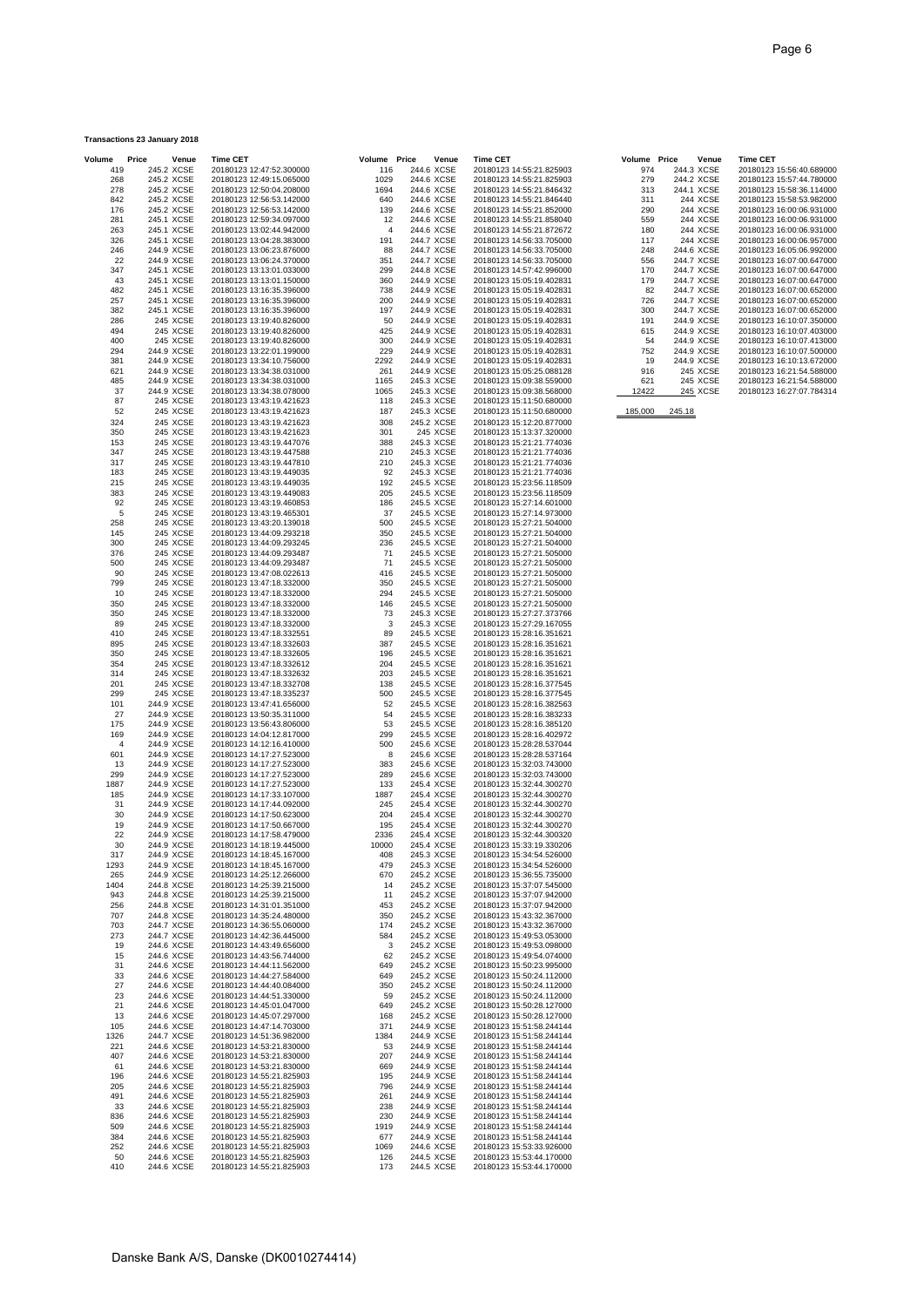| Volume              | Price                    | Venue                    | <b>Time CET</b>                                      | Volume Price   | Venue                    | <b>Time CET</b>                                      | Volume Price   | Venue                    | <b>Time CET</b>                                      |
|---------------------|--------------------------|--------------------------|------------------------------------------------------|----------------|--------------------------|------------------------------------------------------|----------------|--------------------------|------------------------------------------------------|
| 24                  | 246.4 XCSE               |                          | 20180124 9:03:13.588000                              | 164            | 246.2 XCSE               | 20180124 10:22:07.891000                             | 1089           | 247.3 XCSE               | 20180124 11:51:07.647000                             |
| 695                 | 246.3 XCSE               |                          | 20180124 9:04:05.457000                              | 299            | 246.2 XCSE               | 20180124 10:25:30.975000                             | 1440           | 247.3 XCSE               | 20180124 11:51:07.647000                             |
| 142                 | 246.3 XCSE               | 246.3 XCSE               | 20180124 9:04:05.457000                              | 342<br>116     | 246.2 XCSE               | 20180124 10:25:30.975000                             | 300            | 247.3 XCSE               | 20180124 11:51:07.647000<br>20180124 11:51:07.647000 |
| 458<br>779          | 246.3 XCSE               |                          | 20180124 9:04:05.457000<br>20180124 9:04:05.457000   | 326            | 246.2 XCSE<br>246.1 XCSE | 20180124 10:25:30.975000<br>20180124 10:25:47.272974 | 350<br>52      | 247.3 XCSE<br>247.3 XCSE | 20180124 11:51:07.647000                             |
| 157                 | 246.2 XCSE               |                          | 20180124 9:04:31.795000                              | 65             | 246.1 XCSE               | 20180124 10:25:47.299802                             | 270            | 247.2 XCSE               | 20180124 11:53:45.752000                             |
| 201                 | 246.2 XCSE               |                          | 20180124 9:04:31.795000                              | 83             | 246.1 XCSE               | 20180124 10:25:47.301546                             | 25             | 247 XCSE                 | 20180124 11:56:51.570000                             |
| 300                 | 246.6 XCSE               |                          | 20180124 9:06:06.698000                              | 196            | 246.2 XCSE               | 20180124 10:27:59.827000                             | 3              | 247 XCSE                 | 20180124 11:57:01.345000                             |
| 182                 |                          | 246.6 XCSE               | 20180124 9:06:06.698000                              | 221            | 246.1 XCSE               | 20180124 10:29:07.903421                             | 11             | 247 XCSE                 | 20180124 11:57:01.346000                             |
| 80<br>748           | 246.8 XCSE<br>246.8 XCSE |                          | 20180124 9:07:53.936000<br>20180124 9:08:07.098000   | 538<br>459     | 246.1 XCSE<br>246.1 XCSE | 20180124 10:30:21.043738<br>20180124 10:30:50.494000 | 60<br>13       | 247 XCSE<br>247 XCSE     | 20180124 11:57:55.156000<br>20180124 11:57:55.157000 |
| 383                 | 246.8 XCSE               |                          | 20180124 9:08:07.101000                              | 845            | 246.1 XCSE               | 20180124 10:30:50.494000                             | 156            | 247 XCSE                 | 20180124 11:57:56.572000                             |
| 362                 | 246.5 XCSE               |                          | 20180124 9:09:03.316000                              | 1767           | 246.1 XCSE               | 20180124 10:30:50.494870                             | 579            | 246.9 XCSE               | 20180124 12:03:18.580000                             |
| 356                 | 246.4 XCSE               |                          | 20180124 9:09:20.556000                              | 24             | 246.1 XCSE               | 20180124 10:30:50.495000                             | -1             | 246.7 XCSE               | 20180124 12:04:27.204000                             |
| 368                 |                          | 246.6 XCSE               | 20180124 9:10:51.038000                              | 435            | 246.1 XCSE               | 20180124 10:30:50.496000                             | 298            | 246.7 XCSE               | 20180124 12:04:28.445000                             |
| 499                 |                          | 246.5 XCSE               | 20180124 9:11:13.941000                              | 72             | 246.1 XCSE               | 20180124 10:30:50.502000                             | 373            | 246.7 XCSE               | 20180124 12:04:28.445000                             |
| 314<br>44           | 246.5 XCSE               | 246.5 XCSE               | 20180124 9:14:03.571000<br>20180124 9:14:03.575000   | 374<br>92      | 246.1 XCSE<br>246.3 XCSE | 20180124 10:30:50.515000<br>20180124 10:34:39.699000 | 259<br>267     | 246.7 XCSE<br>246.8 XCSE | 20180124 12:04:28.447000<br>20180124 12:08:13.493000 |
| 756                 | 246.4 XCSE               |                          | 20180124 9:15:24.479000                              | 500            | 246.3 XCSE               | 20180124 10:36:49.749000                             | 2441           | 246.8 XCSE               | 20180124 12:08:13.493000                             |
| 23                  | 245.8 XCSE               |                          | 20180124 9:15:30.220000                              | 251            | 246.3 XCSE               | 20180124 10:36:49.749000                             | 431            | 246.8 XCSE               | 20180124 12:12:04.732000                             |
| 398                 | 245.9 XCSE               |                          | 20180124 9:15:47.321000                              | 442            | 246.3 XCSE               | 20180124 10:36:49.749000                             | 7              | 246.8 XCSE               | 20180124 12:15:44.556000                             |
| 722                 |                          | 246.2 XCSE               | 20180124 9:18:20.164000                              | 432            | 246.3 XCSE               | 20180124 10:36:49.749000                             | 58             | 246.8 XCSE               | 20180124 12:15:44.557000                             |
| 1454                | 246.1 XCSE               |                          | 20180124 9:18:21.268494                              | 349            | 246.5 XCSE               | 20180124 10:39:16.254000                             | 365            | 246.8 XCSE               | 20180124 12:15:58.238000                             |
| 1546<br>281         |                          | 246.1 XCSE<br>245.9 XCSE | 20180124 9:18:21.268526<br>20180124 9:19:22.310000   | 727<br>172     | 246.5 XCSE<br>246.5 XCSE | 20180124 10:39:16.254000<br>20180124 10:39:16.254000 | 104<br>4       | 246.8 XCSE<br>246.8 XCSE | 20180124 12:16:37.028000<br>20180124 12:17:34.500000 |
| 354                 | 246.1 XCSE               |                          | 20180124 9:22:09.729000                              | 307            | 246.5 XCSE               | 20180124 10:39:16.254000                             | 12             | 246.8 XCSE               | 20180124 12:17:52.713000                             |
| 732                 | 246.2 XCSE               |                          | 20180124 9:24:50.666000                              | 47             | 246.5 XCSE               | 20180124 10:39:29.545000                             | 9              | 246.8 XCSE               | 20180124 12:18:06.454000                             |
| 39                  |                          | 246.2 XCSE               | 20180124 9:24:50.667000                              | 3              | 246.5 XCSE               | 20180124 10:39:45.646000                             | 45             | 246.8 XCSE               | 20180124 12:19:24.224000                             |
| 838                 | 246.2 XCSE               |                          | 20180124 9:28:03.643000                              | 12             | 246.5 XCSE               | 20180124 10:39:45.648000                             | 94             | 246.8 XCSE               | 20180124 12:19:41.791000                             |
| 391                 | 246.2 XCSE               |                          | 20180124 9:29:10.230000                              | 9              | 246.5 XCSE               | 20180124 10:39:56.714000                             | $\mathbf{1}$   | 246.8 XCSE               | 20180124 12:19:41.802000                             |
| 338<br>792          | 246.2 XCSE               | 246.2 XCSE               | 20180124 9:29:10.230000<br>20180124 9:31:47.161000   | 10<br>31       | 246.5 XCSE<br>246.5 XCSE | 20180124 10:40:38.244000<br>20180124 10:40:38.246000 | 414<br>402     | 246.6 XCSE<br>246.6 XCSE | 20180124 12:25:20.994000<br>20180124 12:26:05.645000 |
| 312                 |                          | 246 XCSE                 | 20180124 9:32:46.386000                              | 27             | 246.5 XCSE               | 20180124 10:42:25.700000                             | 12             | 246.6 XCSE               | 20180124 12:26:05.657000                             |
| 117                 |                          | 246 XCSE                 | 20180124 9:32:46.386000                              | 134            | 246.5 XCSE               | 20180124 10:42:25.701000                             | 350            | 246.6 XCSE               | 20180124 12:26:05.657000                             |
| 305                 | 246.1 XCSE               |                          | 20180124 9:35:08.740000                              | 1175           | 246.7 XCSE               | 20180124 10:45:59.752000                             | 63             | 246.6 XCSE               | 20180124 12:26:05.657000                             |
| 39                  | 246.1 XCSE               |                          | 20180124 9:35:08.740000                              | 381            | 246.7 XCSE               | 20180124 10:45:59.752000                             | 437            | 246.5 XCSE               | 20180124 12:26:16.162000                             |
| 86                  | 246.1 XCSE               |                          | 20180124 9:35:08.744000                              | 271            | 246.6 XCSE               | 20180124 10:48:09.723000                             | 36             | 246.4 XCSE               | 20180124 12:30:17.856000                             |
| 219                 | 246.1 XCSE<br>246.1 XCSE |                          | 20180124 9:35:08.744000<br>20180124 9:35:08.744000   | 420<br>122     | 246.5 XCSE<br>246.5 XCSE | 20180124 10:53:11.192000<br>20180124 10:53:11.193000 | $\overline{2}$ | 246.4 XCSE<br>246.4 XCSE | 20180124 12:30:17.856000                             |
| 186<br>380          |                          | 246 XCSE                 | 20180124 9:36:34.441000                              | 68             | 246.4 XCSE               | 20180124 10:55:01.887000                             | 129<br>103     | 246.4 XCSE               | 20180124 12:30:17.943000<br>20180124 12:30:29.046000 |
| 561                 | 245.9 XCSE               |                          | 20180124 9:40:37.208000                              | 81             | 246.4 XCSE               | 20180124 10:55:01.887000                             | 139            | 246.4 XCSE               | 20180124 12:31:40.229000                             |
| 937                 | 245.8 XCSE               |                          | 20180124 9:41:52.638000                              | 14             | 246.4 XCSE               | 20180124 10:55:01.935000                             | -1             | 246.4 XCSE               | 20180124 12:31:40.229000                             |
| 290                 |                          | 245.8 XCSE               | 20180124 9:41:52.638000                              | 141            | 246.4 XCSE               | 20180124 10:55:01.936000                             | 130            | 246.4 XCSE               | 20180124 12:32:05.399000                             |
| 290                 | 245.8 XCSE               |                          | 20180124 9:41:52.650000                              | 6              | 246.4 XCSE               | 20180124 10:55:09.891000                             | 46             | 246.4 XCSE               | 20180124 12:32:05.401000                             |
| 163                 | 245.8 XCSE               |                          | 20180124 9:41:52.650000                              | 8              | 246.4 XCSE               | 20180124 10:55:22.499000                             | 11             | 246.4 XCSE               | 20180124 12:32:05.651000                             |
| 156<br>164          |                          | 246 XCSE<br>246 XCSE     | 20180124 9:44:54.321000<br>20180124 9:44:54.354000   | 315<br>157     | 246.4 XCSE<br>246.8 XCSE | 20180124 10:55:25.228000<br>20180124 11:00:44.881000 | 317<br>181     | 246.4 XCSE<br>246.4 XCSE | 20180124 12:33:57.306000<br>20180124 12:36:06.548601 |
| 320                 |                          | 246 XCSE                 | 20180124 9:44:54.354000                              | 1225           | 246.8 XCSE               | 20180124 11:00:44.881000                             | 61             | 246.4 XCSE               | 20180124 12:36:06.548601                             |
| 30                  |                          | 246 XCSE                 | 20180124 9:44:54.354000                              | 641            | 246.8 XCSE               | 20180124 11:00:44.881000                             | 257            | 246.4 XCSE               | 20180124 12:36:06.548601                             |
| 124                 |                          | 246 XCSE                 | 20180124 9:44:54.374000                              | 116            | 246.8 XCSE               | 20180124 11:00:44.881000                             | 364            | 246.4 XCSE               | 20180124 12:36:06.548601                             |
| 196                 |                          | 246 XCSE                 | 20180124 9:44:54.374000                              | 104            | 246.9 XCSE               | 20180124 11:03:56.807000                             | 342            | 246.4 XCSE               | 20180124 12:36:06.548601                             |
| 168                 |                          | 246 XCSE                 | 20180124 9:44:54.374000                              | 373            | 246.9 XCSE               | 20180124 11:03:56.807000                             | 75<br>381      | 246.4 XCSE<br>246.4 XCSE | 20180124 12:36:06.548601                             |
| 370<br>131          |                          | 246 XCSE<br>246 XCSE     | 20180124 9:48:04.068000<br>20180124 9:48:22.549000   | 718<br>303     | 246.9 XCSE<br>246.9 XCSE | 20180124 11:05:25.945000<br>20180124 11:05:25.966000 | 527            | 246.4 XCSE               | 20180124 12:36:06.548601<br>20180124 12:36:06.548601 |
| 274                 |                          | 246 XCSE                 | 20180124 9:48:22.549000                              | 358            | 246.9 XCSE               | 20180124 11:05:25.972000                             | 350            | 246.4 XCSE               | 20180124 12:36:06.548601                             |
| 98                  |                          | 246 XCSE                 | 20180124 9:49:51.007000                              | 3              | 246.9 XCSE               | 20180124 11:05:28.142000                             | 194            | 246.4 XCSE               | 20180124 12:36:06.548601                             |
| 448                 |                          | 246 XCSE                 | 20180124 9:52:53.553000                              | 11             | 246.9 XCSE               | 20180124 11:05:37.314000                             | 434            | 246.4 XCSE               | 20180124 12:36:06.548601                             |
| 264                 | 245.9 XCSE               |                          | 20180124 9:54:51.013000                              | 43             | 246.9 XCSE<br>247.2 XCSE | 20180124 11:05:39.903000                             | 1834           | 246.4 XCSE               | 20180124 12:36:06.548666                             |
| 681<br>299          | 245.9 XCSE               | 245.9 XCSE               | 20180124 9:54:51.013000<br>20180124 9:54:51.013000   | 1552<br>19     | 247.1 XCSE               | 20180124 11:07:02.106000<br>20180124 11:11:39.947000 | 323<br>217     | 246.7 XCSE<br>246.7 XCSE | 20180124 12:42:05.654000<br>20180124 12:42:05.654000 |
| 373                 | 245.7 XCSE               |                          | 20180124 9:55:57.703000                              | 283            | 247.1 XCSE               | 20180124 11:14:50.000000                             | 265            | 246.8 XCSE               | 20180124 12:44:40.229000                             |
| 249                 | 245.7 XCSE               |                          | 20180124 9:55:57.703000                              | 153            | 247.1 XCSE               | 20180124 11:15:55.136000                             | 371            | 246.8 XCSE               | 20180124 12:46:25.803000                             |
| 67                  | 245.6 XCSE               |                          | 20180124 9:56:00.969000                              | 101            | 247.1 XCSE               | 20180124 11:15:58.632000                             | 114            | 246.8 XCSE               | 20180124 12:46:25.803000                             |
| 248                 | 245.6 XCSE               |                          | 20180124 9:56:00.969000                              | 30             | 247.1 XCSE               | 20180124 11:16:10.579000                             | 425            | 246.7 XCSE               | 20180124 12:46:44.426000                             |
| 92<br>333           | 245.6 XCSE               | 245.6 XCSE               | 20180124 9:56:17.798041<br>20180124 9:56:17.798041   | 452<br>284     | 247.1 XCSE<br>247.1 XCSE | 20180124 11:16:10.579000<br>20180124 11:16:29.899000 | 311<br>482     | 246.5 XCSE<br>246.4 XCSE | 20180124 12:48:38.633000<br>20180124 12:51:55.251000 |
| 350                 | 245.6 XCSE               |                          | 20180124 9:56:17.798041                              | 25             | 247.1 XCSE               | 20180124 11:16:29.919000                             | 907            | 246.4 XCSE               | 20180124 13:01:07.854000                             |
| 500                 | 245.6 XCSE               |                          | 20180124 9:56:17.798041                              | 15             | 247.1 XCSE               | 20180124 11:16:29.919000                             | 404            | 246.4 XCSE               | 20180124 13:01:07.854000                             |
| 84                  | 245.6 XCSE               |                          | 20180124 9:56:17.798041                              | 244            | 247.1 XCSE               | 20180124 11:16:29.920000                             | 679            | 246.4 XCSE               | 20180124 13:01:07.854000                             |
| 81                  | 245.6 XCSE               |                          | 20180124 9:56:17.798041                              | 162            | 247.1 XCSE               | 20180124 11:16:29.920000                             | 232            | 246.4 XCSE               | 20180124 13:01:07.854000                             |
| 144                 | 245.6 XCSE               |                          | 20180124 9:56:17.798041                              | 360            | 246.9 XCSE               | 20180124 11:18:54.766000                             | 414            | 246.2 XCSE<br>246 XCSE   | 20180124 13:01:39.147000                             |
| 1486<br>1930        | 245.6 XCSE<br>245.6 XCSE |                          | 20180124 9:56:17.798041<br>20180124 9:56:17.824418   | 9<br>518       | 246.6 XCSE<br>246.6 XCSE | 20180124 11:19:11.608000<br>20180124 11:21:15.206000 | 260<br>353     | 245.8 XCSE               | 20180124 13:04:40.250000<br>20180124 13:07:09.953000 |
| 1322                | 245.9 XCSE               |                          | 20180124 10:00:48.145000                             | 702            | 246.8 XCSE               | 20180124 11:25:55.229000                             | 138            | 245.8 XCSE               | 20180124 13:07:09.953000                             |
| 343                 |                          | 246 XCSE                 | 20180124 10:01:57.724000                             | 208            | 246.7 XCSE               | 20180124 11:26:46.078000                             | 1034           | 246 XCSE                 | 20180124 13:10:49.940000                             |
| 48                  |                          | 246 XCSE                 | 20180124 10:01:57.724000                             | 81             | 246.7 XCSE               | 20180124 11:26:46.078000                             | 42             | 245.8 XCSE               | 20180124 13:11:55.275000                             |
| 6                   |                          | 246.2 XCSE               | 20180124 10:06:49.757000                             | 150            | 246.7 XCSE               | 20180124 11:26:46.078000                             | 31             | 245.8 XCSE               | 20180124 13:11:55.277000                             |
| 677                 |                          | 246.2 XCSE               | 20180124 10:07:17.298000                             | 350            | 246.7 XCSE               | 20180124 11:26:46.078000                             | 10             | 245.8 XCSE               | 20180124 13:12:09.956000                             |
| 336<br>$\mathbf{1}$ | 246.2 XCSE               | 246.2 XCSE               | 20180124 10:07:17.298000<br>20180124 10:07:17.298000 | 70<br>77       | 246.7 XCSE<br>246.7 XCSE | 20180124 11:26:46.078000<br>20180124 11:26:46.078000 | 119<br>7       | 245.8 XCSE<br>245.8 XCSE | 20180124 13:12:41.071000<br>20180124 13:12:42.138000 |
| 444                 |                          | 246.1 XCSE               | 20180124 10:08:40.228000                             | 636            | 247.6 XCSE               | 20180124 11:33:31.013000                             | 21             | 245.8 XCSE               | 20180124 13:12:42.139000                             |
| 181                 |                          | 246.1 XCSE               | 20180124 10:08:40.228000                             | 312            | 247.6 XCSE               | 20180124 11:33:31.013000                             | 479            | 245.8 XCSE               | 20180124 13:16:15.354000                             |
| 40                  |                          | 246.1 XCSE               | 20180124 10:09:47.498000                             | 535            | 247.6 XCSE               | 20180124 11:33:31.013000                             | 713            | 245.6 XCSE               | 20180124 13:21:17.777000                             |
| 223                 |                          | 246.1 XCSE               | 20180124 10:11:51.000000                             | 350            | 247.6 XCSE               | 20180124 11:33:31.013000                             | 394            | 245.6 XCSE               | 20180124 13:21:17.777000                             |
| 350<br>338          | 246.4 XCSE<br>246.4 XCSE |                          | 20180124 10:13:31.398050<br>20180124 10:13:31.398050 | 538<br>538     | 247.6 XCSE<br>247.6 XCSE | 20180124 11:33:31.013000<br>20180124 11:33:31.013000 | 319<br>112     | 245.7 XCSE<br>245.7 XCSE | 20180124 13:28:27.311000<br>20180124 13:28:27.311000 |
| 367                 |                          | 246.4 XCSE               | 20180124 10:13:31.398050                             | 455            | 247.6 XCSE               | 20180124 11:33:31.013000                             | 339            | 245.7 XCSE               | 20180124 13:28:27.311000                             |
| 387                 | 246.4 XCSE               |                          | 20180124 10:13:31.398050                             | 400            | 247.6 XCSE               | 20180124 11:33:31.013000                             | 339            | 245.7 XCSE               | 20180124 13:28:27.311000                             |
| 500                 | 246.7 XCSE               |                          | 20180124 10:16:03.684383                             | 298            | 247.6 XCSE               | 20180124 11:33:31.013000                             | 350            | 245.7 XCSE               | 20180124 13:28:27.311000                             |
| 805                 | 246.7 XCSE               |                          | 20180124 10:16:03.684383                             | 382            | 247.7 XCSE               | 20180124 11:37:53.080000                             | 232            | 245.7 XCSE               | 20180124 13:28:27.311000                             |
| 396                 | 246.7 XCSE               |                          | 20180124 10:16:03.684383                             | 348            | 247.7 XCSE               | 20180124 11:37:53.080000                             | 319            | 245.7 XCSE               | 20180124 13:28:27.311000                             |
| 3299<br>1940        |                          | 246.7 XCSE<br>246.6 XCSE | 20180124 10:16:03.684383<br>20180124 10:16:51.066000 | 293<br>293     | 247.6 XCSE<br>247.6 XCSE | 20180124 11:39:33.854000<br>20180124 11:40:30.873000 | 410<br>137     | 245.6 XCSE<br>245.5 XCSE | 20180124 13:30:15.105000<br>20180124 13:31:07.990000 |
| 137                 |                          | 246.6 XCSE               | 20180124 10:16:51.066000                             | 276            | 247.6 XCSE               | 20180124 11:41:40.229000                             | 272            | 245.5 XCSE               | 20180124 13:31:07.990000                             |
| 269                 | 246.4 XCSE               |                          | 20180124 10:17:51.492000                             | 263            | 247.5 XCSE               | 20180124 11:42:31.698000                             | 229            | 245.5 XCSE               | 20180124 13:33:59.513383                             |
| 60                  |                          | 246.4 XCSE               | 20180124 10:17:59.019000                             | 293            | 247.4 XCSE               | 20180124 11:44:40.229000                             | 225            | 245.5 XCSE               | 20180124 13:33:59.513383                             |
| 8                   | 246.4 XCSE               |                          | 20180124 10:18:15.711000                             | $\overline{4}$ | 247.3 XCSE               | 20180124 11:46:18.083000                             | 350            | 245.5 XCSE               | 20180124 13:33:59.513383                             |
| 56<br>293           | 246.4 XCSE               | 246.4 XCSE               | 20180124 10:19:45.238000<br>20180124 10:19:45.238000 | 19<br>7        | 247.3 XCSE<br>247.3 XCSE | 20180124 11:46:18.085000<br>20180124 11:46:24.755000 | 648<br>3123    | 245.5 XCSE<br>245.5 XCSE | 20180124 13:33:59.513383<br>20180124 13:33:59.513383 |
| 50                  |                          | 246.2 XCSE               | 20180124 10:20:11.695000                             | 245            | 247.3 XCSE               | 20180124 11:46:31.099000                             | 945            | 245.5 XCSE               | 20180124 13:33:59.634089                             |

**Transactions 24 January 2018**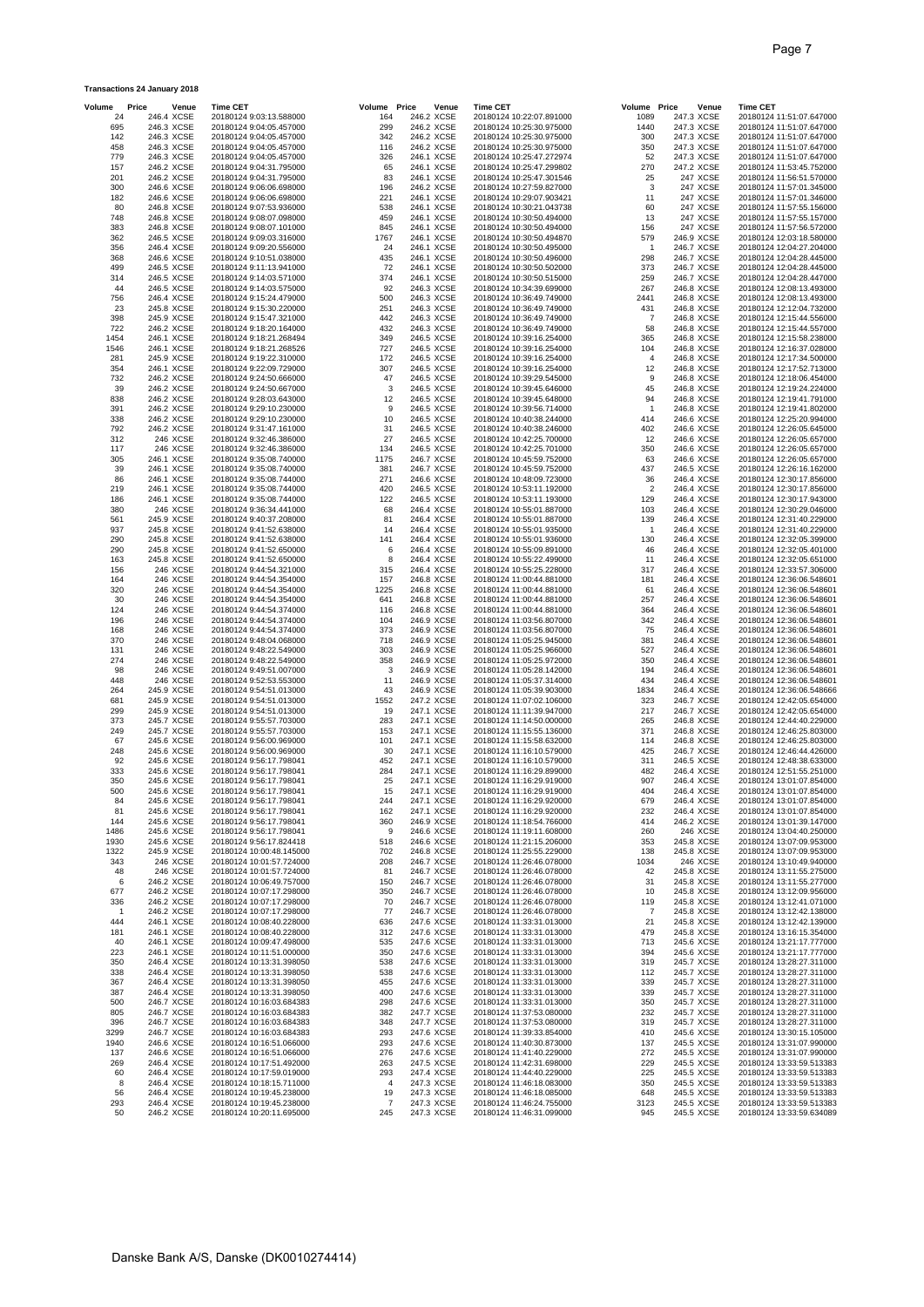| 150  | 245.5 XCSE | 20180124 13:33:59.634097 | 463  | 245.7 XCSE | 20180124 14:57:46.877000 |
|------|------------|--------------------------|------|------------|--------------------------|
|      |            |                          |      | 245.5 XCSE | 20180124 15:03:25.854000 |
| 218  | 245.5 XCSE | 20180124 13:34:00.489696 | 20   |            |                          |
| 112  | 245.5 XCSE | 20180124 13:34:00.489733 | 296  | 245.5 XCSE | 20180124 15:03:25.854000 |
| 217  | 245.5 XCSE | 20180124 13:34:08.022936 | 350  | 245.5 XCSE | 20180124 15:10:52.200000 |
|      |            |                          |      |            | 20180124 15:10:52.200000 |
| 204  | 245.5 XCSE | 20180124 13:34:08.022936 | 526  | 245.5 XCSE |                          |
| 122  | 245.5 XCSE | 20180124 13:34:08.022936 | - 78 | 245.5 XCSE | 20180124 15:10:52.200000 |
| 25   | 245.5 XCSE | 20180124 13:34:08.027470 | 145  | 245.5 XCSE | 20180124 15:10:52.200000 |
| 769  | 245.5 XCSE |                          | 67   | 245.5 XCSE | 20180124 15:10:52.200000 |
|      |            | 20180124 13:34:08.048353 |      |            |                          |
| 150  | 245.5 XCSE | 20180124 13:34:08.048369 | 982  | 245.4 XCSE | 20180124 15:16:47.949000 |
| 42   | 245.5 XCSE | 20180124 13:34:08.059967 | 116  | 245.4 XCSE | 20180124 15:17:02.262000 |
|      | 245.5 XCSE |                          |      |            |                          |
| 649  |            | 20180124 13:34:08.075592 | 1243 | 245.4 XCSE | 20180124 15:17:12.709000 |
| 84   | 245.5 XCSE | 20180124 13:34:08.076253 | 1193 | 245.4 XCSE | 20180124 15:17:12.709000 |
| 1164 | 245.5 XCSE | 20180124 13:34:12.257118 | 497  | 245.4 XCSE | 20180124 15:17:12.721000 |
|      |            |                          |      |            |                          |
| 307  | 245.4 XCSE | 20180124 13:36:47.369000 | 300  | 245.4 XCSE | 20180124 15:17:12.721000 |
| 674  | 245.6 XCSE | 20180124 13:40:55.229000 | 367  | 245.4 XCSE | 20180124 15:17:12.721000 |
| 350  | 245.6 XCSE | 20180124 13:40:55.229000 | 202  | 245.4 XCSE | 20180124 15:17:12.744000 |
| 674  | 245.6 XCSE | 20180124 13:40:55.229000 | 783  | 245.5 XCSE | 20180124 15:18:52.755000 |
|      |            |                          |      |            |                          |
| 90   | 245.6 XCSE | 20180124 13:40:55.229000 | 1095 | 245.5 XCSE | 20180124 15:18:52.755000 |
| 306  | 245.7 XCSE | 20180124 13:43:36.139000 | 20   | 245.5 XCSE | 20180124 15:18:52.798000 |
| 306  | 245.7 XCSE | 20180124 13:43:36.139000 | 31   | 245.6 XCSE | 20180124 15:24:44.283000 |
|      |            |                          |      |            |                          |
| 170  | 245.7 XCSE | 20180124 13:43:36.139000 | 531  | 245.6 XCSE | 20180124 15:25:21.081000 |
| 304  | 245.8 XCSE | 20180124 13:48:55.796000 | 124  | 245.6 XCSE | 20180124 15:25:26.286000 |
| 1068 | 245.8 XCSE | 20180124 13:49:02.702000 | 346  | 245.6 XCSE | 20180124 15:25:47.902000 |
|      |            |                          |      |            |                          |
| 7    | 245.8 XCSE | 20180124 13:49:02.702000 | 117  | 245.4 XCSE | 20180124 15:26:47.288000 |
| 859  | 245.8 XCSE | 20180124 13:53:40.242000 | 117  | 245.4 XCSE | 20180124 15:27:26.290000 |
| 440  | 245.8 XCSE | 20180124 13:53:40.242000 | 287  | 245.4 XCSE | 20180124 15:28:02.340000 |
|      |            |                          |      |            |                          |
| 65   | 245.8 XCSE | 20180124 13:53:40.242000 | 314  | 245.4 XCSE | 20180124 15:28:02.468000 |
| 95   | 245.7 XCSE | 20180124 13:54:23.635000 | 566  | 245.4 XCSE | 20180124 15:28:02.488000 |
| 708  | 245.7 XCSE | 20180124 13:54:23.635000 | 116  | 245.4 XCSE | 20180124 15:30:05.297000 |
|      |            |                          |      |            |                          |
| 275  | 245.6 XCSE | 20180124 13:56:25.229000 | 125  | 245.4 XCSE | 20180124 15:30:44.298000 |
| 572  | 245.5 XCSE | 20180124 13:56:57.803000 | 120  | 245.4 XCSE | 20180124 15:31:20.301000 |
| 350  | 245.5 XCSE | 20180124 13:56:57.803000 | 301  | 245.4 XCSE | 20180124 15:32:28.843000 |
|      |            |                          |      |            |                          |
| 572  | 245.5 XCSE | 20180124 13:56:57.814000 | 451  | 245.4 XCSE | 20180124 15:32:59.908000 |
| 183  | 245.5 XCSE | 20180124 13:56:57.814000 | 1317 | 245.3 XCSE | 20180124 15:33:10.886000 |
| 59   | 245.4 XCSE | 20180124 13:58:09.624000 | 1317 | 245.3 XCSE | 20180124 15:33:10.906000 |
|      |            |                          |      |            |                          |
| 210  | 245.4 XCSE | 20180124 13:58:09.624000 | 835  | 245.3 XCSE | 20180124 15:33:10.917000 |
| 270  | 245.3 XCSE | 20180124 14:02:29.462000 | 354  | 245.3 XCSE | 20180124 15:33:10.966000 |
| 608  | 245.9 XCSE | 20180124 14:14:31.894000 | 5425 | 245.5 XCSE | 20180124 15:33:43.620498 |
|      |            |                          |      |            |                          |
| 500  | 245.9 XCSE | 20180124 14:14:31.894000 | 282  | 245.5 TRQX | 20180124 15:33:43.621461 |
| 360  | 245.9 XCSE | 20180124 14:14:31.894000 | 229  | 245.5 AQXE | 20180124 15:33:43.621679 |
| 608  | 245.9 XCSE | 20180124 14:14:31.905000 | 1080 | 245.5 BATE | 20180124 15:33:43.621705 |
|      |            |                          |      |            |                          |
| 608  | 245.9 XCSE | 20180124 14:14:31.905000 | 876  | 245.5 CHIX | 20180124 15:33:43.621793 |
| 390  | 245.9 XCSE | 20180124 14:14:31.906000 | 500  | 245.5 TRQX | 20180124 15:33:43.622002 |
| 219  | 245.9 XCSE | 20180124 14:15:44.197000 | 41   | 245.5 TRQX | 20180124 15:33:43.622021 |
|      |            |                          |      |            |                          |
| 389  | 245.9 XCSE | 20180124 14:16:16.133000 | 287  | 245.5 XCSE | 20180124 15:34:03.472000 |
| 517  | 245.9 XCSE | 20180124 14:16:16.133000 | 258  | 245.5 XCSE | 20180124 15:35:53.934000 |
| 46   | 245.8 XCSE | 20180124 14:17:25.230000 | 174  | 245.5 XCSE | 20180124 15:35:53.934000 |
|      |            |                          |      |            |                          |
| 293  | 245.8 XCSE | 20180124 14:17:25.230000 | 288  | 245.4 XCSE | 20180124 15:37:40.009000 |
| 116  | 245.8 XCSE | 20180124 14:17:25.236000 | 359  | 245.3 XCSE | 20180124 15:38:36.635000 |
| 223  | 245.8 XCSE | 20180124 14:17:25.251000 | 67   | 245.3 XCSE | 20180124 15:40:05.395000 |
| 31   |            |                          |      |            |                          |
|      | 245.8 XCSE | 20180124 14:17:25.252000 | 219  | 245.3 XCSE | 20180124 15:40:20.329000 |
| 49   | 245.8 XCSE | 20180124 14:17:25.252000 | 1081 | 245.4 XCSE | 20180124 15:44:54.983000 |
| 44   | 245.8 XCSE | 20180124 14:17:25.252000 | 138  | 245.3 XCSE | 20180124 15:46:44.937000 |
|      |            |                          |      |            |                          |
| 75   | 245.8 XCSE | 20180124 14:19:08.169000 | 578  | 245.3 XCSE | 20180124 15:47:15.778000 |
| 85   | 245.8 XCSE | 20180124 14:19:29.777000 | 599  | 245.1 XCSE | 20180124 15:48:37.456000 |
| 91   | 245.8 XCSE | 20180124 14:20:10.603000 | 216  | 245.1 XCSE | 20180124 15:48:37.456000 |
| 230  | 245.8 XCSE | 20180124 14:20:10.603000 | 406  | 245.1 XCSE | 20180124 15:50:28.929000 |
|      |            |                          |      |            |                          |
| 119  | 245.8 XCSE | 20180124 14:20:50.171000 | 437  | 245 XCSE   | 20180124 15:51:11.988000 |
| 119  | 245.8 XCSE | 20180124 14:21:41.172000 | 131  | 245 XCSE   | 20180124 15:51:11.988000 |
| 758  |            |                          | 404  |            |                          |
|      | 245.8 XCSE | 20180124 14:24:15.650000 |      | 245.1 XCSE | 20180124 15:54:01.987000 |
| 747  | 245.7 XCSE | 20180124 14:24:34.687000 | 98   | 245 XCSE   | 20180124 15:54:21.317000 |
| 298  | 245.6 XCSE | 20180124 14:27:39.898000 | 315  | 245.2 XCSE | 20180124 15:56:21.820000 |
| 47   | 245.5 XCSE | 20180124 14:28:14.180000 | 1048 | 245.2 XCSE | 20180124 15:56:21.820000 |
|      |            |                          |      |            |                          |
| 119  | 245.5 XCSE | 20180124 14:29:05.181000 | 715  | 245.4 XCSE | 20180124 15:59:31.734000 |
| 3    | 245.5 XCSE | 20180124 14:29:05.259000 | 600  | 245.4 XCSE | 20180124 15:59:31.734000 |
| 117  | 245.5 XCSE | 20180124 14:29:52.814000 | 95   | 245.4 XCSE | 20180124 15:59:31.734000 |
|      |            |                          |      |            |                          |
| 3    | 245.5 XCSE | 20180124 14:29:56.214000 | 184  | 245.4 XCSE | 20180124 15:59:31.734000 |
| 116  | 245.6 XCSE | 20180124 14:34:23.188000 | 2053 | 245.4 XCSE | 20180124 15:59:31.734000 |
| 117  | 245.6 XCSE | 20180124 14:36:02.192000 | 23   | 245.7 XCSE | 20180124 16:05:40.228000 |
|      |            |                          | 723  |            | 20180124 16:05:40.228000 |
| 800  | 245.6 XCSE | 20180124 14:38:02.317000 |      | 245.7 XCSE |                          |
| 52   | 245.6 XCSE | 20180124 14:38:02.317000 | 150  | 245.7 XCSE | 20180124 16:05:40.228000 |
| 1100 | 245.6 XCSE | 20180124 14:38:02.317000 | 15   | 245.7 XCSE | 20180124 16:05:40.229000 |
|      |            |                          |      |            |                          |
| 1525 | 245.6 XCSE | 20180124 14:38:02.317000 | 648  | 245.6 XCSE | 20180124 16:06:35.365000 |
| 150  | 245.6 XCSE | 20180124 14:38:02.317000 | 1300 | 245.8 XCSE | 20180124 16:15:21.663000 |
| 39   | 245.6 XCSE | 20180124 14:38:02.317000 | 423  | 245.8 XCSE | 20180124 16:16:08.338000 |
|      |            |                          |      |            |                          |
| 433  | 245.7 XCSE | 20180124 14:38:34.095000 | 228  | 245.8 XCSE | 20180124 16:16:08.339000 |
| 1106 | 245.7 XCSE | 20180124 14:38:34.095000 | 140  | 245.6 XCSE | 20180124 16:18:16.551000 |
| 263  | 245.6 XCSE | 20180124 14:41:24.783000 | 119  | 245.6 XCSE | 20180124 16:18:21.457000 |
| 45   | 245.6 XCSE | 20180124 14:48:17.203000 | 74   | 245.6 XCSE | 20180124 16:21:21.177000 |
|      |            |                          |      |            |                          |
| 119  | 245.6 XCSE | 20180124 14:49:08.204000 | 185  | 245.9 XCSE | 20180124 16:25:34.501000 |
| 220  | 245.6 XCSE | 20180124 14:49:20.979000 | 174  | 245.9 XCSE | 20180124 16:25:34.501000 |
| 886  | 245.6 XCSE | 20180124 14:53:26.859000 | 386  | 245.9 XCSE | 20180124 16:25:34.501000 |
|      |            |                          |      |            |                          |
| 469  | 245.6 XCSE | 20180124 14:53:26.859000 | 464  | 245.9 XCSE | 20180124 16:25:34.501000 |
| 359  | 245.6 XCSE | 20180124 14:53:26.871000 | 631  | 245.8 XCSE | 20180124 16:35:01.034000 |
| 206  | 245.6 XCSE | 20180124 14:53:26.871000 | 350  | 245.8 XCSE | 20180124 16:35:01.034000 |
|      |            |                          |      |            |                          |
| 233  | 245.6 XCSE | 20180124 14:53:26.872000 | 101  | 245.7 XCSE | 20180124 16:39:37.097000 |
| 61   | 245.6 XCSE | 20180124 14:53:26.872000 | 184  | 245.7 XCSE | 20180124 16:39:37.098000 |
| 27   | 245.6 XCSE | 20180124 14:53:26.872000 | 476  | 245.6 XCSE | 20180124 16:40:26.410000 |
|      |            |                          |      |            |                          |
| 61   | 245.6 XCSE | 20180124 14:53:26.872000 | 267  | 245.3 XCSE | 20180124 16:41:59.407000 |
| 350  | 245.6 XCSE | 20180124 14:53:26.872000 | 323  | 245.4 XCSE | 20180124 16:44:21.968000 |
| 27   |            | 20180124 14:53:26.872000 | 10   |            | 20180124 16:44:25.949000 |
|      | 245.6 XCSE |                          |      | 245.4 XCSE |                          |
| 350  | 245.6 XCSE | 20180124 14:53:26.872000 | 167  | 245.4 XCSE | 20180124 16:44:25.949000 |
| 333  | 245.6 XCSE | 20180124 14:53:26.872000 | 10   | 245.4 XCSE | 20180124 16:44:25.949000 |
|      |            |                          |      |            |                          |
| 294  | 245.6 XCSE | 20180124 14:53:26.872000 | 75   | 245.4 XCSE | 20180124 16:44:25.949000 |
| 321  | 245.6 XCSE | 20180124 14:53:26.873000 | 87   | 245.4 XCSE | 20180124 16:44:25.949000 |
|      |            |                          |      |            |                          |

**Transactions 24 January 2018**

**Volume Price Venue Time CET Volume Price Venue Time CET** 5:28:02.488000<br>5:30:05.297000 4.4.94.937000<br>5:46:44.937000<br>5:47:15.778000 9:48:37.456000<br>5:48:37.456000<br>5:50:28.929000 271 245.6 XCSE 20180124 14:53:26.893000 367 245.6 XCSE 20180124 16:54:22.841401<br>
245.6 XCSE 20180124 14:53:26.894000 181 245.6 XCSE 20180124 16:54:22.841401<br>
245.6 XCSE 20180124 14:53:26.917000 9400 245.6 XCSE 20180124 16:  $101245.6 XCSE 20180124 14:53:26.894000 181 245.6 XCSE 20180124 16:54:23.140215  
199 245.6 XCSE 20180124 14:53:26.917000 9400 245.6 XCSE 20180124 16:54:25.468359  
1017 245.7 XCSE 20180124 14:57:46.877000 52 245.6 XCSE 20180124 16:54:$ 

190,000 246.01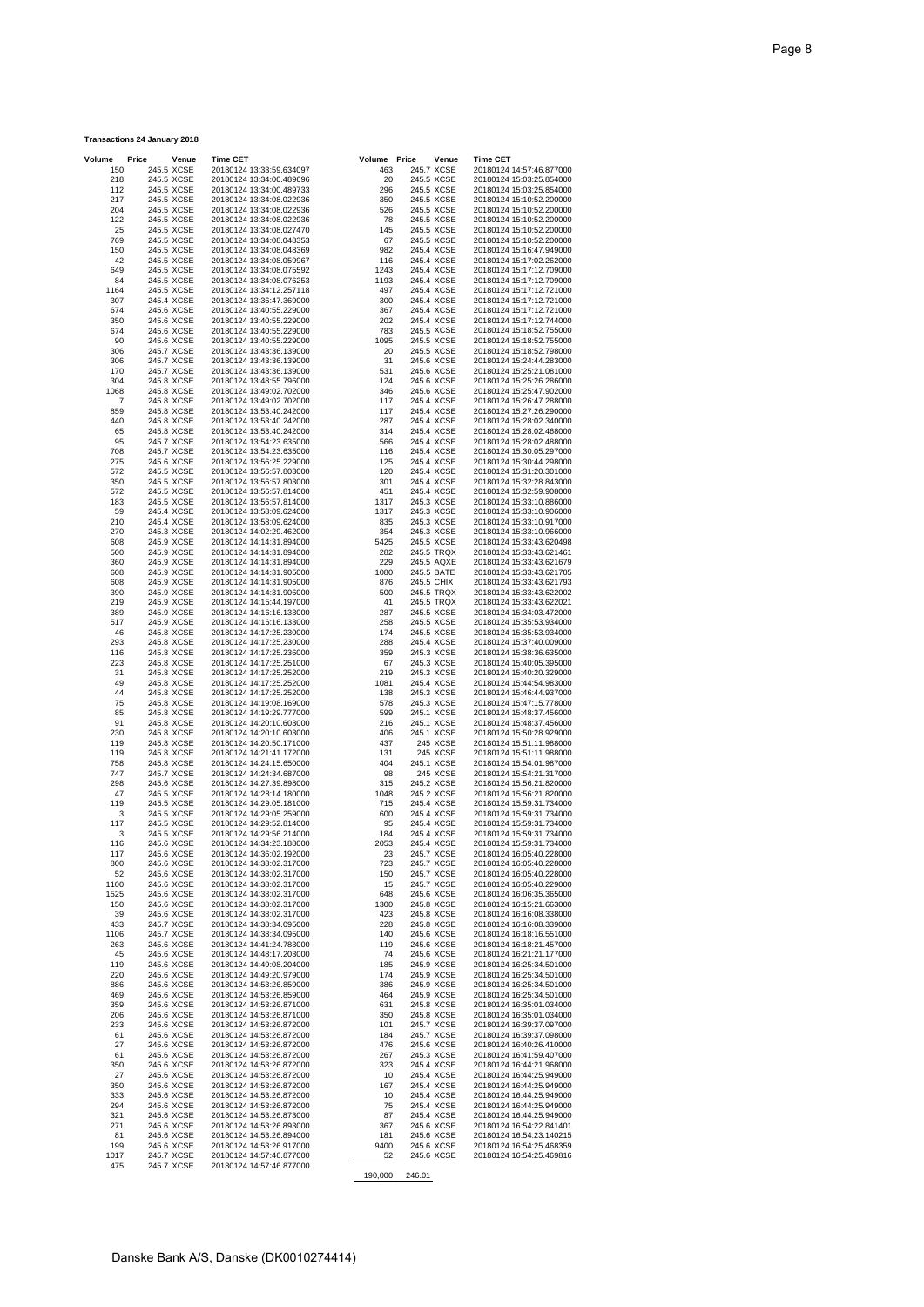| Volume     | Price                    | Venue                | <b>Time CET</b>                                      | Volume Price | Venue                    | <b>Time CET</b> |                                                      | Volume Price         | Venue                    | <b>Time CET</b>                                      |
|------------|--------------------------|----------------------|------------------------------------------------------|--------------|--------------------------|-----------------|------------------------------------------------------|----------------------|--------------------------|------------------------------------------------------|
| 60<br>422  | 242.8 XCSE<br>242.8 XCSE |                      | 20180125 9:00:02.365000<br>20180125 9:00:02.369000   | 251<br>248   | 240.2 XCSE<br>240.1 XCSE |                 | 20180125 10:04:18.280000<br>20180125 10:05:30.430000 | 6<br>5               | 240.6 XCSE<br>240.6 XCSE | 20180125 11:55:18.010000<br>20180125 11:55:18.011000 |
| 878        | 242.8 XCSE               |                      | 20180125 9:00:02.369000                              | 328          | 240 XCSE                 |                 | 20180125 10:09:27.266000                             | 296                  | 240.6 XCSE               | 20180125 11:56:41.376000                             |
| 96         | 242.8 XCSE               |                      | 20180125 9:00:02.379000                              | 63           | 239.9 XCSE               |                 | 20180125 10:10:58.100000                             | 713                  | 240.7 XCSE               | 20180125 12:01:20.986000                             |
| 304<br>298 | 241.7 XCSE               | 242 XCSE             | 20180125 9:00:46.919000<br>20180125 9:01:26.084000   | 57<br>458    | 239.9 XCSE<br>239.9 XCSE |                 | 20180125 10:10:58.145000<br>20180125 10:11:10.551000 | 389<br>56            | 240.6 XCSE<br>240.5 XCSE | 20180125 12:02:35.104000<br>20180125 12:04:26.129000 |
| 66         |                          | 242 XCSE             | 20180125 9:01:26.084000                              | 46           | 239.9 XCSE               |                 | 20180125 10:11:10.595000                             | 221                  | 240.5 XCSE               | 20180125 12:04:26.130000                             |
| 356        |                          | 240 XCSE             | 20180125 9:02:21.757000                              | 54           | 239.9 XCSE               |                 | 20180125 10:11:37.923000                             | 85                   | 240.4 XCSE               | 20180125 12:05:57.096000                             |
| 306<br>367 | 240.4 XCSE<br>240.4 XCSE |                      | 20180125 9:03:42.480000<br>20180125 9:03:42.480000   | 119<br>31    | 239.9 XCSE<br>239.9 XCSE |                 | 20180125 10:11:42.530000<br>20180125 10:11:50.998000 | 84<br>18             | 240.4 XCSE<br>240.4 XCSE | 20180125 12:05:57.097000<br>20180125 12:06:40.499000 |
| 5000       | 240.5 XCSE               |                      | 20180125 9:04:09.127696                              | 238          | 239.9 XCSE               |                 | 20180125 10:11:52.134000                             | 18                   | 240.4 XCSE               | 20180125 12:06:40.501000                             |
| 411        | 240.4 XCSE               |                      | 20180125 9:04:34.041000                              | 257          | 239.9 XCSE               |                 | 20180125 10:12:13.833000                             | 5                    | 240.4 XCSE               | 20180125 12:07:49.808000                             |
| 228<br>252 | 240.4 XCSE<br>240.4 XCSE |                      | 20180125 9:05:27.336000<br>20180125 9:05:27.336000   | 706<br>55    | 239.8 XCSE<br>239.8 XCSE |                 | 20180125 10:14:17.597000<br>20180125 10:14:27.422000 | 431<br>280           | 240.4 XCSE<br>240.4 XCSE | 20180125 12:08:26.846000<br>20180125 12:09:19.541000 |
| 352        | 240.5 XCSE               |                      | 20180125 9:06:13.249000                              | 360          | 239.8 XCSE               |                 | 20180125 10:14:27.422000                             | 277                  | 240.4 XCSE               | 20180125 12:11:03.915000                             |
| 609        | 240.5 XCSE               |                      | 20180125 9:07:05.350053                              | 31           | 239.8 XCSE               |                 | 20180125 10:14:27.469000                             | 399                  | 240.7 XCSE               | 20180125 12:15:15.421000                             |
| 235        | 240.5 XCSE               |                      | 20180125 9:07:05.350053                              | 124          | 239.8 XCSE               |                 | 20180125 10:14:31.889000                             | 351                  | 240.6 XCSE               | 20180125 12:17:23.030000                             |
| 101<br>97  | 240.5 XCSE<br>240.5 XCSE |                      | 20180125 9:07:05.350053<br>20180125 9:07:05.350053   | 152<br>344   | 239.8 XCSE<br>240.5 XCSE |                 | 20180125 10:15:03.832000<br>20180125 10:21:09.025000 | 230<br>252           | 240.5 XCSE<br>240.4 XCSE | 20180125 12:18:53.335000<br>20180125 12:20:18.930000 |
| 300        | 240.5 XCSE               |                      | 20180125 9:07:06.249629                              | 1416         | 240.5 XCSE               |                 | 20180125 10:21:09.025000                             | 21                   | 240.4 XCSE               | 20180125 12:20:19.507000                             |
| 478        | 240.9 XCSE               |                      | 20180125 9:09:36.936000                              | 281          | 240.4 XCSE               |                 | 20180125 10:22:37.323000                             | 266                  | 240.5 XCSE               | 20180125 12:22:53.715000                             |
| 980<br>843 | 240.9 XCSE               | 241 XCSE             | 20180125 9:09:36.936000<br>20180125 9:11:11.931000   | 279<br>18    | 240.3 XCSE<br>240.3 XCSE |                 | 20180125 10:23:00.252000<br>20180125 10:23:00.252000 | 697<br>156           | 240.4 XCSE<br>240.4 XCSE | 20180125 12:23:52.097000<br>20180125 12:23:53.348000 |
| 31         | 241.1 XCSE               |                      | 20180125 9:11:54.719000                              | 106          | 240.4 XCSE               |                 | 20180125 10:25:20.168000                             | 103                  | 240.4 XCSE               | 20180125 12:23:53.349000                             |
| 499        | 241.5 XCSE               |                      | 20180125 9:12:41.166000                              | 193          | 240.4 XCSE               |                 | 20180125 10:25:20.168000                             | 283                  | 240.3 XCSE               | 20180125 12:24:45.889000                             |
| 113<br>383 | 241.5 XCSE<br>241.8 XCSE |                      | 20180125 9:12:41.166000                              | 104<br>180   | 240.4 XCSE<br>240.4 XCSE |                 | 20180125 10:26:17.260000<br>20180125 10:26:17.260000 | 236<br>28            | 240.4 XCSE<br>240.4 XCSE | 20180125 12:27:02.279000                             |
| 3          | 241.8 XCSE               |                      | 20180125 9:15:43.976000<br>20180125 9:15:43.976000   | 21           | 240.4 XCSE               |                 | 20180125 10:26:17.260000                             | 265                  | 240.5 XCSE               | 20180125 12:27:02.280000<br>20180125 12:30:35.248000 |
| 528        | 241.8 XCSE               |                      | 20180125 9:15:43.976000                              | 180          | 240.4 XCSE               |                 | 20180125 10:26:17.260000                             | 20                   | 240.5 XCSE               | 20180125 12:30:40.026000                             |
| 298        | 241.8 XCSE               |                      | 20180125 9:17:15.061000                              | 201          | 240.4 XCSE               |                 | 20180125 10:26:17.260000                             | 295                  | 240.6 XCSE               | 20180125 12:34:18.629000                             |
| 158<br>139 | 241.6 XCSE<br>241.6 XCSE |                      | 20180125 9:17:25.698000<br>20180125 9:18:53.637000   | 61<br>1321   | 240.4 XCSE<br>241.1 XCSE |                 | 20180125 10:26:17.260000<br>20180125 10:32:47.821000 | 101<br>141           | 240.6 XCSE<br>240.6 XCSE | 20180125 12:34:18.630000<br>20180125 12:37:00.100000 |
| 444        | 241.5 XCSE               |                      | 20180125 9:19:00.843000                              | 2316         | 241.1 XCSE               |                 | 20180125 10:32:47.821000                             | 32                   | 240.6 XCSE               | 20180125 12:37:00.101000                             |
| 300        | 241.3 XCSE               |                      | 20180125 9:20:24.279000                              | 293          | 241 XCSE                 |                 | 20180125 10:33:50.521000                             | 404                  | 240.6 XCSE               | 20180125 12:37:00.101000                             |
| 295        | 241.1 XCSE               |                      | 20180125 9:20:58.000000                              | 972<br>876   | 241.2 XCSE<br>241.2 XCSE |                 | 20180125 10:40:49.071000                             | 846                  | 240.7 XCSE<br>240.7 XCSE | 20180125 12:43:05.036000<br>20180125 12:45:37.987000 |
| 300<br>247 | 240.9 XCSE<br>240.8 XCSE |                      | 20180125 9:22:25.383000<br>20180125 9:23:22.344000   | 296          | 241.5 XCSE               |                 | 20180125 10:40:49.071000<br>20180125 10:43:20.082000 | 845<br>292           | 240.7 XCSE               | 20180125 12:47:21.262000                             |
| 446        | 240.7 XCSE               |                      | 20180125 9:24:14.996000                              | 86           | 241.5 XCSE               |                 | 20180125 10:43:20.082000                             | 260                  | 240.6 XCSE               | 20180125 12:47:58.952000                             |
| 138        | 240.5 XCSE               |                      | 20180125 9:24:40.418565                              | 213          | 241.5 XCSE               |                 | 20180125 10:43:20.103000                             | 259                  | 240.6 XCSE               | 20180125 12:51:12.324000                             |
| 43<br>61   | 240.5 XCSE<br>240.5 XCSE |                      | 20180125 9:24:41.156066<br>20180125 9:25:08.400551   | 395<br>263   | 241.3 XCSE<br>241.2 XCSE |                 | 20180125 10:43:27.137000<br>20180125 10:44:54.200000 | 174<br>143           | 240.6 XCSE<br>240.6 XCSE | 20180125 12:52:06.679000<br>20180125 12:52:17.079000 |
| 174        | 240.5 XCSE               |                      | 20180125 9:25:24.970302                              | 175          | 241.4 XCSE               |                 | 20180125 10:48:47.714000                             | 276                  | 240.6 XCSE               | 20180125 12:53:16.604000                             |
| 65         | 240.5 XCSE               |                      | 20180125 9:26:05.732914                              | 526          | 241.4 XCSE               |                 | 20180125 10:48:47.715000                             | 482                  | 241 XCSE                 | 20180125 12:57:04.230000                             |
| 544<br>298 | 240.5 XCSE<br>240.5 XCSE |                      | 20180125 9:26:10.427009<br>20180125 9:26:45.068000   | 1105<br>1145 | 241.4 XCSE<br>241.4 XCSE |                 | 20180125 10:48:47.715000<br>20180125 10:48:47.715000 | 249<br>291           | 240.9 XCSE<br>240.8 XCSE | 20180125 12:58:20.425000<br>20180125 12:59:55.989000 |
| 633        | 240.5 XCSE               |                      | 20180125 9:26:45.068088                              | 964          | 241.5 XCSE               |                 | 20180125 10:52:08.383000                             | 225                  | 240.8 XCSE               | 20180125 12:59:59.791000                             |
| 949        | 240.7 XCSE               |                      | 20180125 9:28:11.318000                              | 287          | 241.5 XCSE               |                 | 20180125 10:55:20.854000                             | 94                   | 241 XCSE                 | 20180125 13:07:35.942000                             |
| 305        | 240.8 XCSE               |                      | 20180125 9:31:08.718000                              | 66           | 241.5 XCSE               |                 | 20180125 10:55:26.811000                             | 1451                 | 241 XCSE                 | 20180125 13:07:35.942000                             |
| 212<br>748 | 240.8 XCSE<br>241.1 XCSE |                      | 20180125 9:31:08.718000<br>20180125 9:31:56.389000   | 398<br>172   | 241.5 XCSE<br>241.5 XCSE |                 | 20180125 10:55:26.812000<br>20180125 10:55:26.812000 | 168<br>116           | 241 XCSE<br>241 XCSE     | 20180125 13:07:35.942000<br>20180125 13:08:08.995000 |
| 288        | 240.9 XCSE               |                      | 20180125 9:33:17.516000                              | 286          | 241.4 XCSE               |                 | 20180125 10:57:54.043000                             | 150                  | 241 XCSE                 | 20180125 13:08:09.569000                             |
| 25         | 240.7 XCSE               |                      | 20180125 9:33:57.586000                              | 751          | 241.4 XCSE               |                 | 20180125 11:00:01.754000                             | 55                   | 241 XCSE                 | 20180125 13:10:01.940000                             |
| 400<br>77  | 240.7 XCSE<br>240.7 XCSE |                      | 20180125 9:34:00.152000<br>20180125 9:35:44.882000   | 873<br>1027  | 241.3 XCSE<br>241.3 XCSE |                 | 20180125 11:01:58.755000<br>20180125 11:01:58.755000 | 508<br>22            | 241 XCSE<br>241 XCSE     | 20180125 13:10:01.962000<br>20180125 13:10:35.314000 |
| 205        | 240.7 XCSE               |                      | 20180125 9:35:46.285000                              | 597          | 241.3 XCSE               |                 | 20180125 11:01:58.755000                             | 14                   | 241 XCSE                 | 20180125 13:10:35.316000                             |
| 616        | 240.6 XCSE               |                      | 20180125 9:36:15.989000                              | 68           | 241.3 XCSE               |                 | 20180125 11:03:04.515000                             | 527                  | 241 XCSE                 | 20180125 13:10:53.697000                             |
| 48         | 240.6 XCSE               |                      | 20180125 9:36:23.767000                              | 71           | 241.3 XCSE               |                 | 20180125 11:03:04.516000                             | 11                   | 241 XCSE                 | 20180125 13:10:53.772000                             |
| 761<br>282 |                          | 241 XCSE<br>241 XCSE | 20180125 9:38:12.815000<br>20180125 9:38:51.023000   | 143<br>438   | 241.3 XCSE<br>241.2 XCSE |                 | 20180125 11:03:04.517000<br>20180125 11:04:53.481000 | 11<br>6              | 241 XCSE<br>241 XCSE     | 20180125 13:10:58.923000<br>20180125 13:10:58.923000 |
| 287        | 240.8 XCSE               |                      | 20180125 9:39:35.629000                              | 85           | 241 XCSE                 |                 | 20180125 11:08:03.813000                             | 14                   | 241 XCSE                 | 20180125 13:11:06.136000                             |
| 297        |                          | 241 XCSE             | 20180125 9:41:42.741000                              | 199          | 241 XCSE                 |                 | 20180125 11:08:03.813000                             | 9                    | 241 XCSE                 | 20180125 13:11:06.137000                             |
| 96<br>65   |                          | 241 XCSE<br>241 XCSE | 20180125 9:41:42.786000<br>20180125 9:41:48.239000   | 383<br>477   | 241 XCSE<br>241.3 XCSE   |                 | 20180125 11:08:11.860000<br>20180125 11:11:04.889000 | 87<br>54             | 241 XCSE<br>241 XCSE     | 20180125 13:11:48.909000<br>20180125 13:11:48.910000 |
| 80         |                          | 241 XCSE             | 20180125 9:41:54.849000                              | 286          | 241.1 XCSE               |                 | 20180125 11:13:29.086000                             | 13                   | 241 XCSE                 | 20180125 13:11:55.398000                             |
| 75         |                          | 241 XCSE             | 20180125 9:42:01.012000                              | 286          | 241.1 XCSE               |                 | 20180125 11:14:03.397000                             | 8                    | 241 XCSE                 | 20180125 13:11:55.399000                             |
| 104        |                          | 241 XCSE             | 20180125 9:42:09.633000                              | 287          | 241.1 XCSE               |                 | 20180125 11:15:21.045000                             | 52                   | 241 XCSE                 | 20180125 13:12:20.512000                             |
| 114<br>301 |                          | 241 XCSE<br>241 XCSE | 20180125 9:42:09.634000<br>20180125 9:42:29.641000   | 249<br>689   | 241 XCSE<br>241 XCSE     |                 | 20180125 11:18:33.897000<br>20180125 11:18:43.683000 | 32<br>266            | 241 XCSE<br>241 XCSE     | 20180125 13:12:20.513000<br>20180125 13:12:22.357000 |
| 6          | 240.7 XCSE               |                      | 20180125 9:43:36.192000                              | 938          | 241 XCSE                 |                 | 20180125 11:20:19.459000                             | 35                   | 241 XCSE                 | 20180125 13:12:50.179000                             |
| 76         | 240.7 XCSE               |                      | 20180125 9:43:36.194000                              | 440          | 241 XCSE                 |                 | 20180125 11:20:19.459000                             | 21                   | 241 XCSE                 | 20180125 13:12:50.180000                             |
| 236<br>20  | 240.7 XCSE<br>240.6 XCSE |                      | 20180125 9:43:36.245000<br>20180125 9:44:42.346000   | 881<br>600   | 240.8 XCSE<br>240.7 XCSE |                 | 20180125 11:23:02.787000<br>20180125 11:23:42.681000 | 393<br>114           | 241 XCSE<br>241 XCSE     | 20180125 13:16:04.941000<br>20180125 13:16:21.297000 |
| 305        | 240.6 XCSE               |                      | 20180125 9:44:46.599000                              | 206          | 240.6 XCSE               |                 | 20180125 11:26:08.624000                             | 366                  | 241 XCSE                 | 20180125 13:16:58.318000                             |
| 320        | 240.5 XCSE               |                      | 20180125 9:47:03.375000                              | 68           | 240.6 XCSE               |                 | 20180125 11:26:08.647000                             | 16                   | 240.9 XCSE               | 20180125 13:18:00.342000                             |
| 564        | 240.5 XCSE<br>240.5 XCSE |                      | 20180125 9:47:40.801000                              | 386          | 240.6 XCSE               |                 | 20180125 11:27:18.366000                             | 47                   | 240.9 XCSE               | 20180125 13:18:00.390000                             |
| 318<br>74  | 240.4 XCSE               |                      | 20180125 9:48:14.866000<br>20180125 9:49:51.868000   | 1010<br>34   | 240.6 XCSE<br>240.5 XCSE |                 | 20180125 11:34:57.298000<br>20180125 11:37:11.920000 | 69<br>7              | 240.9 XCSE<br>240.9 XCSE | 20180125 13:18:00.393000<br>20180125 13:18:10.770000 |
| 124        | 240.4 XCSE               |                      | 20180125 9:49:51.869000                              | 251          | 240.5 XCSE               |                 | 20180125 11:37:41.534000                             | 12                   | 240.9 XCSE               | 20180125 13:18:10.771000                             |
| 123        | 240.4 XCSE               |                      | 20180125 9:49:51.869000                              | 360          | 240.5 XCSE               |                 | 20180125 11:37:41.534000                             | 347                  | 240.9 XCSE               | 20180125 13:18:57.292000                             |
| 964<br>300 | 240.3 XCSE<br>240.3 XCSE |                      | 20180125 9:53:06.827000<br>20180125 9:53:52.602943   | 113<br>563   | 240.5 XCSE<br>240.6 XCSE |                 | 20180125 11:37:41.534000<br>20180125 11:40:31.551000 | 223<br>275           | 240.9 XCSE<br>240.9 XCSE | 20180125 13:19:30.250000<br>20180125 13:19:30.250000 |
| 116        | 240.3 XCSE               |                      | 20180125 9:53:52.602943                              | 247          | 240.6 XCSE               |                 | 20180125 11:40:31.551000                             | 319                  | 240.9 XCSE               | 20180125 13:19:30.295000                             |
| 314        | 240.3 XCSE               |                      | 20180125 9:53:52.602943                              | 268          | 240.5 XCSE               |                 | 20180125 11:42:38.052000                             | 44                   | 240.9 XCSE               | 20180125 13:19:58.632000                             |
| 200        | 240.3 XCSE               |                      | 20180125 9:53:52.602943                              | 12           | 240.4 XCSE               |                 | 20180125 11:43:08.785000                             | 32                   | 240.9 XCSE               | 20180125 13:19:59.208000                             |
| 517<br>219 | 240.3 XCSE<br>240.3 XCSE |                      | 20180125 9:53:52.602943<br>20180125 9:53:52.602943   | 485<br>497   | 240.4 XCSE<br>240.4 XCSE |                 | 20180125 11:43:20.591000<br>20180125 11:43:20.614000 | 86<br>41             | 240.9 XCSE<br>240.9 XCSE | 20180125 13:20:14.157000<br>20180125 13:20:24.282000 |
| 517        | 240.3 XCSE               |                      | 20180125 9:53:52.782252                              | 118          | 240.4 XCSE               |                 | 20180125 11:43:20.614000                             | 198                  | 240.9 XCSE               | 20180125 13:20:24.282000                             |
| 2817       | 240.3 XCSE               |                      | 20180125 9:53:52.782285                              | 3            | 240.4 XCSE               |                 | 20180125 11:43:20.635000                             | 243                  | 240.8 XCSE               | 20180125 13:21:25.276000                             |
| 975<br>103 | 240.5 XCSE<br>240.5 XCSE |                      | 20180125 9:56:17.126000<br>20180125 9:56:17.126000   | 567<br>567   | 240.9 XCSE<br>240.9 XCSE |                 | 20180125 11:50:58.717000<br>20180125 11:50:58.721000 | $\mathbf{1}$<br>1447 | 240.8 XCSE<br>240.8 XCSE | 20180125 13:21:25.276000<br>20180125 13:22:24.163000 |
| 263        | 240.4 XCSE               |                      | 20180125 9:56:58.766000                              | 350          | 240.9 XCSE               |                 | 20180125 11:50:58.721000                             | 370                  | 240.8 XCSE               | 20180125 13:22:24.163000                             |
| 6          | 240.4 XCSE               |                      | 20180125 9:56:58.766000                              | 234          | 240.9 XCSE               |                 | 20180125 11:50:58.737000                             | 9                    | 240.8 XCSE               | 20180125 13:22:24.210000                             |
| 229        | 240.4 XCSE               |                      | 20180125 9:56:58.766000                              | 333          | 240.9 XCSE               |                 | 20180125 11:51:40.394000                             | 14                   | 240.8 XCSE               | 20180125 13:22:24.211000                             |
| 250<br>233 | 240.4 XCSE<br>240.3 XCSE |                      | 20180125 9:57:29.698000<br>20180125 9:59:42.553000   | 261<br>156   | 240.9 XCSE<br>240.7 XCSE |                 | 20180125 11:51:40.395000<br>20180125 11:54:04.013000 | 405<br>130           | 240.8 XCSE<br>240.6 XCSE | 20180125 13:22:28.479000<br>20180125 13:23:56.919000 |
| 256        | 240.3 XCSE               |                      | 20180125 9:59:42.553000                              | 445          | 240.7 XCSE               |                 | 20180125 11:54:04.013000                             | 14                   | 240.6 XCSE               | 20180125 13:24:07.149000                             |
| 87         | 240.3 XCSE               |                      | 20180125 9:59:42.553000                              | 12           | 240.6 XCSE               |                 | 20180125 11:54:43.274000                             | 20                   | 240.6 XCSE               | 20180125 13:24:07.150000                             |
| 293<br>40  | 240.4 XCSE<br>240.4 XCSE |                      | 20180125 10:02:57.465000<br>20180125 10:02:57.465000 | 11<br>4      | 240.6 XCSE<br>240.6 XCSE |                 | 20180125 11:54:43.275000<br>20180125 11:54:56.820000 | 110<br>138           | 240.6 XCSE<br>240.6 XCSE | 20180125 13:24:27.405000<br>20180125 13:24:54.712000 |
| 989        | 240.3 XCSE               |                      | 20180125 10:03:31.974000                             | 4            | 240.6 XCSE               |                 | 20180125 11:54:56.821000                             | 12                   | 240.6 XCSE               | 20180125 13:24:54.712000                             |

**Transactions 25 January 2018**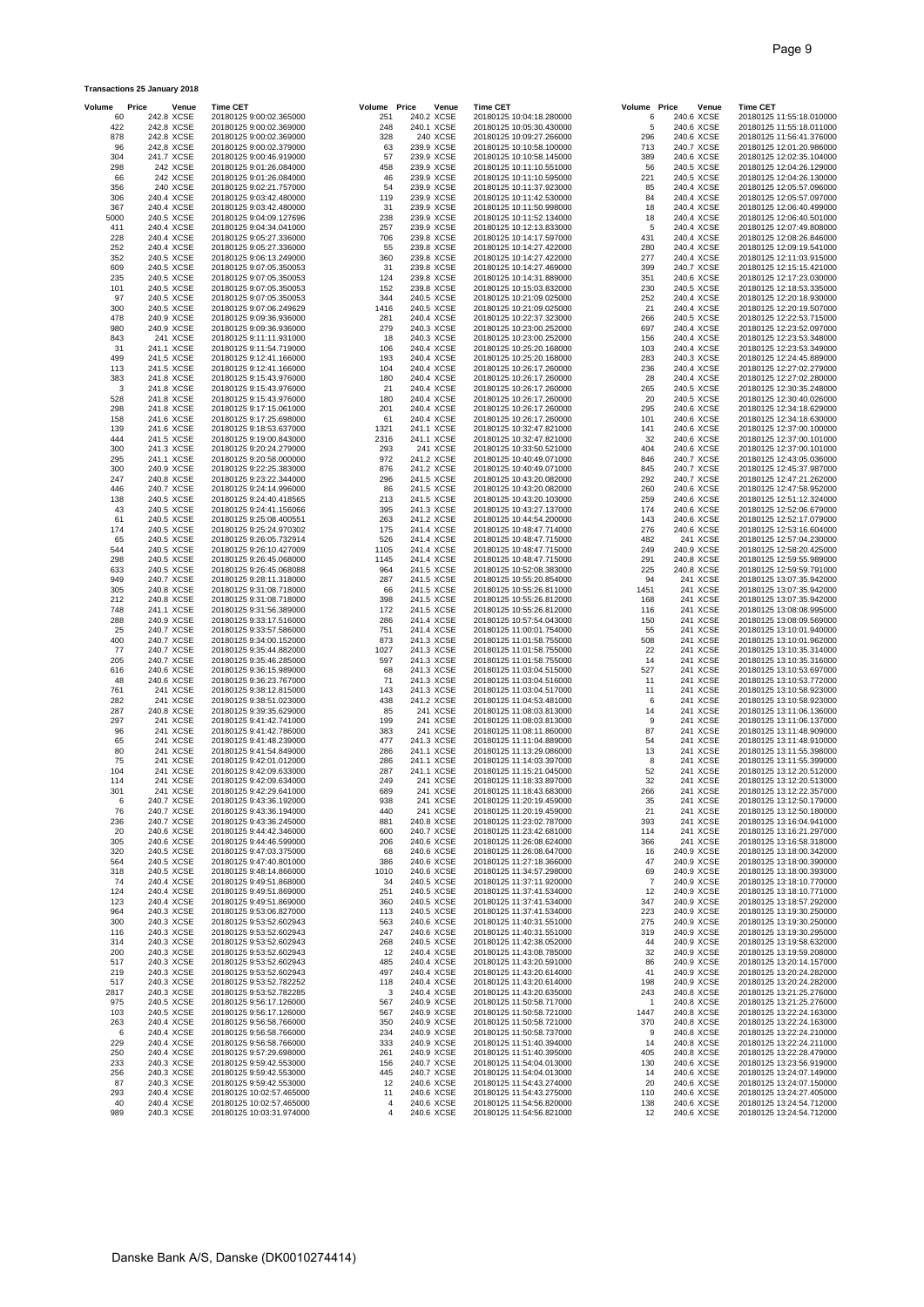| Volume      | Price                    | Venue                | <b>Time CET</b> |                                                      | Volume Price |   | Venue                    | <b>Time CET</b> |                                                      | Volume Price |        | Venue                    | Time CET                                             |
|-------------|--------------------------|----------------------|-----------------|------------------------------------------------------|--------------|---|--------------------------|-----------------|------------------------------------------------------|--------------|--------|--------------------------|------------------------------------------------------|
| 76          |                          | 240.5 XCSE           |                 | 20180125 13:27:11.406000                             | 204          |   | 239.3 XCSE               |                 | 20180125 15:33:18.075042                             | 248          |        | 238.3 XCSE               | 20180125 16:12:35.222000                             |
| 192         | 240.5 XCSE               |                      |                 | 20180125 13:27:20.108000                             | 350          |   | 239.3 XCSE               |                 | 20180125 15:33:18.075042                             | 144          |        | 238.2 XCSE               | 20180125 16:15:25.110000                             |
| 41          | 240.6 XCSE               |                      |                 | 20180125 13:32:47.097000                             | 247          |   | 239.3 XCSE               |                 | 20180125 15:33:18.095310                             | 353          |        | 238.2 XCSE               | 20180125 16:15:25.111000                             |
| 425<br>51   | 240.6 XCSE<br>240.5 XCSE |                      |                 | 20180125 13:32:47.097000<br>20180125 13:33:06.137000 | 360<br>360   |   | 239.3 XCSE<br>239.3 XCSE |                 | 20180125 15:33:18.095336<br>20180125 15:33:18.095352 | 289<br>154   |        | 238.1 XCSE<br>237.7 XCSE | 20180125 16:15:49.430000<br>20180125 16:17:10.390000 |
| 108         | 240.5 XCSE               |                      |                 | 20180125 13:34:25.984000                             | 479          |   | 239.3 XCSE               |                 | 20180125 15:33:18.095366                             | 110          |        | 237.7 XCSE               | 20180125 16:17:11.603000                             |
| 333         | 240.5 XCSE               |                      |                 | 20180125 13:34:25.984000                             | 2008         |   | 239.2 XCSE               |                 | 20180125 15:33:52.493000                             | 355          |        | 237.8 XCSE               | 20180125 16:20:41.077000                             |
| 142         | 240.5 XCSE               |                      |                 | 20180125 13:34:25.984000                             | 2451         |   | 239.2 XCSE               |                 | 20180125 15:33:52.493000                             | 110          |        | 237.8 XCSE               | 20180125 16:21:28.263000                             |
| 147         | 240.4 XCSE               |                      |                 | 20180125 13:35:03.884000                             | 777          |   | 239.1 XCSE               |                 | 20180125 15:36:01.525000                             | 287          |        | 237.8 XCSE               | 20180125 16:22:10.840000                             |
| 155         | 240.4 XCSE               |                      |                 | 20180125 13:35:03.908000                             | 879          |   | 239.1 XCSE               |                 | 20180125 15:36:11.009000                             | 33           |        | 237.8 XCSE               | 20180125 16:22:10.840000                             |
| 43          | 240.5 XCSE               |                      |                 | 20180125 13:39:12.781000                             | 711          |   | 239.1 XCSE               |                 | 20180125 15:36:11.935000                             | 271          |        | 237.8 XCSE               | 20180125 16:22:41.299000                             |
| 350         | 240.5 XCSE               |                      |                 | 20180125 13:39:12.781000                             | 783          |   | 239.1 XCSE               |                 | 20180125 15:36:11.966000                             | 61           |        | 237.9 XCSE               | 20180125 16:25:24.214000                             |
| 138         | 240.5 XCSE               |                      |                 | 20180125 13:39:12.781000                             | 162          |   | 239.1 XCSE               |                 | 20180125 15:36:14.948000                             | 277          |        | 237.9 XCSE               | 20180125 16:25:24.214000                             |
| 466         | 240.5 XCSE               |                      |                 | 20180125 13:39:12.781000                             | 278          |   | 239.1 XCSE               |                 | 20180125 15:36:18.186000                             | 146          |        | 237.7 XCSE               | 20180125 16:26:38.672501                             |
| 1796        | 240.5 XCSE               |                      |                 | 20180125 13:39:12.781000                             | 384          |   | 239.1 XCSE               |                 | 20180125 15:36:18.244000                             | 168          |        | 237.7 XCSE               | 20180125 16:27:10.548449                             |
| 289         | 240.6 XCSE               |                      |                 | 20180125 13:41:17.650000                             | 470          |   | 239.1 XCSE               |                 | 20180125 15:36:33.576000                             | 1155         |        | 237.7 XCSE               | 20180125 16:27:22.468836                             |
| 290<br>670  | 240.5 XCSE<br>240.6 XCSE |                      |                 | 20180125 13:42:59.746000<br>20180125 13:47:13.467000 | 1283<br>386  |   | 239.1 XCSE<br>239.1 XCSE |                 | 20180125 15:36:41.848000<br>20180125 15:36:41.848000 | 358<br>358   |        | 237.7 XCSE<br>237.7 XCSE | 20180125 16:27:22.468872<br>20180125 16:27:22.468875 |
| 124         | 240.6 XCSE               |                      |                 | 20180125 13:47:13.467000                             | 47           |   | 238.9 XCSE               |                 | 20180125 15:40:03.718000                             | 134          |        | 237.7 XCSE               | 20180125 16:27:22.468925                             |
| 855         | 240.5 XCSE               |                      |                 | 20180125 13:48:43.045000                             | 464          |   | 239.2 XCSE               |                 | 20180125 15:41:55.943000                             | 1799         |        | 237.7 XCSE               | 20180125 16:27:22.468955                             |
| 343         | 240.5 XCSE               |                      |                 | 20180125 13:48:43.045000                             | 155          |   | 239.2 XCSE               |                 | 20180125 15:41:55.943000                             | 90           |        | 237.9 XCSE               | 20180125 16:28:28.567000                             |
| 868         | 240.5 XCSE               |                      |                 | 20180125 13:48:43.045000                             | 217          |   | 239.2 XCSE               |                 | 20180125 15:41:55.943000                             | 360          |        | 237.9 XCSE               | 20180125 16:28:28.567000                             |
| 237         | 240.5 XCSE               |                      |                 | 20180125 13:48:43.045000                             | 139          |   | 239.2 XCSE               |                 | 20180125 15:41:55.943000                             | 86           |        | 237.9 XCSE               | 20180125 16:28:28.568000                             |
| 98          | 240.5 XCSE               |                      |                 | 20180125 13:48:43.045000                             | 630          |   | 239.2 XCSE               |                 | 20180125 15:42:58.033000                             | 249          |        | 237.9 XCSE               | 20180125 16:30:17.545000                             |
| 66          | 240.5 XCSE               |                      |                 | 20180125 13:48:43.045000                             | 360          |   | 239.2 XCSE               |                 | 20180125 15:42:58.033000                             | 1154         |        | 237.9 XCSE               | 20180125 16:30:36.671745                             |
| 347         | 240.4 XCSE               |                      |                 | 20180125 13:51:28.985000                             | 1572         |   | 239.2 XCSE               |                 | 20180125 15:42:58.033000                             | 389          |        | 237.9 XCSE               | 20180125 16:30:36.699052                             |
| 152         | 240.4 XCSE               |                      |                 | 20180125 13:51:28.985000                             | 180          |   | 239.2 XCSE               |                 | 20180125 15:42:58.033000                             | 171          |        | 237.9 XCSE               | 20180125 16:30:38.336823                             |
| 61          | 240.3 XCSE               |                      |                 | 20180125 13:55:06.452000                             | 1572         |   | 239.2 XCSE               |                 | 20180125 15:42:58.033000                             | 770          |        | 237.9 XCSE               | 20180125 16:30:38.336862                             |
| 186<br>573  | 240.3 XCSE<br>240.2 XCSE |                      |                 | 20180125 13:55:41.097000<br>20180125 13:57:34.507000 | 153<br>138   |   | 239.2 XCSE<br>239.6 XCSE |                 | 20180125 15:42:58.033000<br>20180125 15:47:34.249000 | 770<br>58    |        | 237.9 XCSE<br>237.9 XCSE | 20180125 16:30:38.336868<br>20180125 16:30:38.551407 |
| 87          | 240.2 XCSE               |                      |                 | 20180125 13:57:34.507000                             | 384          |   | 239.6 XCSE               |                 | 20180125 15:48:56.176000                             | 1361         |        | 237.9 XCSE               | 20180125 16:31:06.677841                             |
| 269         | 240.1 XCSE               |                      |                 | 20180125 13:57:49.695000                             | 126          |   | 239.6 XCSE               |                 | 20180125 15:48:56.176000                             | 23           |        | 237.9 XCSE               | 20180125 16:31:08.367141                             |
| 1197        |                          | 240 XCSE             |                 | 20180125 14:00:55.398000                             | 239          |   | 239.6 XCSE               |                 | 20180125 15:48:56.176000                             | 3            |        | 237.9 XCSE               | 20180125 16:31:08.368265                             |
| 540         |                          | 240 XCSE             |                 | 20180125 14:00:55.398000                             | 477          |   | 239.6 XCSE               |                 | 20180125 15:48:56.176000                             | 15           |        | 237.9 XCSE               | 20180125 16:31:11.144959                             |
| 360         |                          | 240 XCSE             |                 | 20180125 14:00:55.398000                             | 240          |   | 239.6 XCSE               |                 | 20180125 15:48:56.176000                             | 286          |        | 237.9 XCSE               | 20180125 16:31:11.144995                             |
| 180         |                          | 240 XCSE             |                 | 20180125 14:00:55.398000                             | 755          |   | 239.6 XCSE               |                 | 20180125 15:48:56.176000                             | 822          |        | 237.8 XCSE               | 20180125 16:31:29.713673                             |
| 266         |                          | 240 XCSE             |                 | 20180125 14:00:55.398000                             | 345          |   | 239.6 XCSE               |                 | 20180125 15:48:56.177000                             | 60           |        | 237.8 XCSE               | 20180125 16:31:29.742012                             |
| 297         |                          | 239.9 XCSE           |                 | 20180125 14:01:49.539000                             | 350          |   | 239.6 XCSE               |                 | 20180125 15:48:56.177000                             | 97           |        | 237.7 XCSE               | 20180125 16:32:20.029546                             |
| 73          | 239.9 XCSE               |                      |                 | 20180125 14:01:51.325000                             | 297          |   | 239.6 XCSE               |                 | 20180125 15:48:56.177000                             | 1017         |        | 237.7 XCSE               | 20180125 16:32:21.784675                             |
| 265         | 239.8 XCSE               |                      |                 | 20180125 14:07:45.697000                             | 250          |   | 239.6 XCSE               |                 | 20180125 15:48:56.178000                             | 128          |        | 237.7 XCSE               | 20180125 16:32:36.749590                             |
| 13<br>966   | 239.8 XCSE<br>240.3 XCSE |                      |                 | 20180125 14:07:45.697000<br>20180125 14:12:22.760000 | 310<br>191   |   | 239.6 XCSE<br>239.6 XCSE |                 | 20180125 15:48:56.178000<br>20180125 15:48:57.100000 | 197<br>134   |        | 237.7 XCSE<br>237.7 XCSE | 20180125 16:32:43.657996<br>20180125 16:32:46.743955 |
| 345         | 240.3 XCSE               |                      |                 | 20180125 14:12:22.760000                             | 50           |   | 239.6 XCSE               |                 | 20180125 15:48:57.131000                             | 388          |        | 237.7 XCSE               | 20180125 16:32:47.016144                             |
| 279         | 240.1 XCSE               |                      |                 | 20180125 14:13:30.650000                             | 234          |   | 239.6 XCSE               |                 | 20180125 15:48:57.610000                             | 130          |        | 237.7 XCSE               | 20180125 16:32:50.708910                             |
| 275         |                          | 240 XCSE             |                 | 20180125 14:14:50.645000                             | 65           |   | 239.6 XCSE               |                 | 20180125 15:48:58.169000                             | 248          |        | 237.7 XCSE               | 20180125 16:32:51.453599                             |
| 2323        | 240.1 XCSE               |                      |                 | 20180125 14:17:07.054000                             | 592          |   | 239.6 XCSE               |                 | 20180125 15:50:44.413000                             | 390          |        | 237.7 XCSE               | 20180125 16:32:51.480808                             |
| 269         | 239.9 XCSE               |                      |                 | 20180125 14:22:20.239000                             | 200          |   | 239.6 XCSE               |                 | 20180125 15:51:36.322000                             | 180          |        | 237.7 XCSE               | 20180125 16:32:51.480844                             |
| 218         |                          | 240 XCSE             |                 | 20180125 14:22:47.650000                             | 136          |   | 239.6 XCSE               |                 | 20180125 15:51:43.698000                             | 1595         |        | 237.7 XCSE               | 20180125 16:32:51.933497                             |
| 560         |                          | 240 XCSE             |                 | 20180125 14:22:47.687000                             | 64           |   | 239.6 XCSE               |                 | 20180125 15:51:52.154000                             | 18           |        | 237.7 XCSE               | 20180125 16:32:51.933535                             |
| 64<br>200   |                          | 240 XCSE<br>240 XCSE |                 | 20180125 14:26:47.275000<br>20180125 14:26:47.275000 | 1852<br>2260 |   | 239.7 XCSE<br>239.7 XCSE |                 | 20180125 15:53:29.538000<br>20180125 15:53:29.538000 | 478<br>245   |        | 237.7 XCSE<br>237.5 XCSE | 20180125 16:32:51.933538<br>20180125 16:34:13.721000 |
| 258         |                          | 240 XCSE             |                 | 20180125 14:26:57.357000                             | 681          |   | 239.9 XCSE               |                 | 20180125 15:55:05.098000                             | 64           |        | 237 XCSE                 | 20180125 16:35:54.991321                             |
| 378         |                          | 240 XCSE             |                 | 20180125 14:26:57.358000                             | 534          |   | 239.6 XCSE               |                 | 20180125 15:56:52.200000                             | 59           |        | 237 XCSE                 | 20180125 16:35:54.993993                             |
| 271         | 239.9 XCSE               |                      |                 | 20180125 14:29:58.115000                             | 350          |   | 239.6 XCSE               |                 | 20180125 15:56:52.200000                             | 4877         |        | 237 XCSE                 | 20180125 16:35:55.029060                             |
| 312         |                          | 240 XCSE             |                 | 20180125 14:30:21.016000                             | 579          |   | 239.6 XCSE               |                 | 20180125 15:56:52.200000                             | 272          |        | 237 XCSE                 | 20180125 16:36:16.265000                             |
| 256         | 239.9 XCSE               |                      |                 | 20180125 14:31:28.233000                             | 697          |   | 239.6 XCSE               |                 | 20180125 15:56:52.200000                             | 290          |        | 236.7 XCSE               | 20180125 16:37:59.135000                             |
| 1941        | 240.2 XCSE               |                      |                 | 20180125 14:36:30.695000                             | 1113         |   | 239.6 XCSE               |                 | 20180125 15:56:52.220000                             | 505          |        | 236.9 XCSE               | 20180125 16:40:39.310000                             |
| 866         | 240.2 XCSE               |                      |                 | 20180125 14:36:30.695000                             | 195          |   | 239.6 XCSE               |                 | 20180125 15:56:55.088000                             | 25           |        | 236.9 XCSE               | 20180125 16:40:39.310000                             |
| 152         |                          | 240 XCSE             |                 | 20180125 14:39:27.718000                             | 51           |   | 239.6 XCSE               |                 | 20180125 15:56:55.120000<br>20180125 15:56:55.831000 | 241          |        | 236.6 XCSE               | 20180125 16:41:48.846000                             |
| 117<br>279  | 240.5 XCSE               | 240 XCSE             |                 | 20180125 14:39:32.582000<br>20180125 14:43:41.333000 | 193<br>4     |   | 239.6 XCSE<br>239.5 XCSE |                 | 20180125 15:58:08.993000                             | 82<br>280    |        | 236.6 XCSE<br>236.6 XCSE | 20180125 16:41:48.846000<br>20180125 16:42:57.090000 |
| 713         | 240.5 XCSE               |                      |                 | 20180125 14:43:41.333000                             | 1641         |   | 239.5 XCSE               |                 | 20180125 15:58:18.399000                             | 353          |        | 236.8 XCSE               | 20180125 16:44:24.547000                             |
| 43          | 240.5 XCSE               |                      |                 | 20180125 14:43:41.333000                             | 663          |   | 239.5 XCSE               |                 | 20180125 15:58:18.399000                             | 99           |        | 236.8 XCSE               | 20180125 16:44:28.493000                             |
| 224         | 240.6 XCSE               |                      |                 | 20180125 14:46:11.548000                             | 248          |   | 239.5 XCSE               |                 | 20180125 15:58:18.472000                             | 49           |        | 236.8 XCSE               | 20180125 16:44:28.493000                             |
| 45          | 240.6 XCSE               |                      |                 | 20180125 14:46:11.548000                             | 54           |   | 239.5 XCSE               |                 | 20180125 15:59:24.024000                             | 75           |        | 238.6 XCSE               | 20180125 16:49:47.183367                             |
| 281         | 240.4 XCSE               |                      |                 | 20180125 14:48:16.215000                             | 350          |   | 239.5 XCSE               |                 | 20180125 15:59:24.024000                             | 199          |        | 238.6 XCSE               | 20180125 16:49:47.183367                             |
| 280         | 240.5 XCSE               |                      |                 | 20180125 14:50:40.586000                             | 146          |   | 239.5 XCSE               |                 | 20180125 15:59:24.024000                             | 831          |        | 238.6 XCSE               | 20180125 16:50:02.496740                             |
| 319         | 240.4 XCSE               |                      |                 | 20180125 14:51:13.352000                             | 66           |   | 239.5 XCSE               |                 | 20180125 15:59:24.024000                             | 3894         |        | 238.6 XCSE               | 20180125 16:50:02.496776                             |
| 408         | 240.4 XCSE               |                      |                 | 20180125 14:53:15.588000                             | 259          |   | 239.4 XCSE               |                 | 20180125 15:59:26.506000                             |              |        | 238.6 XCSE               | 20180125 16:50:02.496779                             |
| 408         | 240.4 XCSE               |                      |                 | 20180125 14:53:15.608000                             | 133          |   | 239.4 XCSE               |                 | 20180125 15:59:27.074000                             | 3667         |        | 239.1 XCSE               | 20180125 16:51:19.956207                             |
| 408<br>92   | 240.4 XCSE<br>240.4 XCSE |                      |                 | 20180125 14:53:15.776000<br>20180125 14:53:17.652000 | 22<br>304    |   | 239.4 XCSE<br>239.1 XCSE |                 | 20180125 15:59:27.074000<br>20180125 16:00:21.498000 | 67<br>205    |        | 239.1 XCSE<br>239.1 XCSE | 20180125 16:51:20.011851<br>20180125 16:51:20.822378 |
| 316         | 240.4 XCSE               |                      |                 | 20180125 14:53:19.506000                             | 189          |   | 239.2 XCSE               |                 | 20180125 16:01:30.469000                             | 1061         |        | 239.1 XCSE               | 20180125 16:51:23.925326                             |
| 615         | 240.4 XCSE               |                      |                 | 20180125 14:53:19.506000                             | 88           |   | 239.2 XCSE               |                 | 20180125 16:01:38.825000                             |              |        |                          |                                                      |
| 135         | 240.5 XCSE               |                      |                 | 20180125 14:56:11.660000                             | 554          |   | 239.1 XCSE               |                 | 20180125 16:02:31.771000                             | 210,000      | 239.89 |                          |                                                      |
| 230         | 240.5 XCSE               |                      |                 | 20180125 14:56:11.699000                             | 277          |   | 238.9 XCSE               |                 | 20180125 16:03:34.780000                             |              |        |                          |                                                      |
| 290         | 240.3 XCSE               |                      |                 | 20180125 14:58:14.201000                             | 276          |   | 238.8 XCSE               |                 | 20180125 16:05:04.013000                             |              |        |                          |                                                      |
| 259         |                          | 240 XCSE             |                 | 20180125 15:00:17.950000                             | 90           |   | 238.6 XCSE               |                 | 20180125 16:05:20.635000                             |              |        |                          |                                                      |
| 273         | 239.9 XCSE               |                      |                 | 20180125 15:01:49.802000                             | 296          |   | 238.6 XCSE               |                 | 20180125 16:05:20.635000                             |              |        |                          |                                                      |
| 218         |                          | 240 XCSE             |                 | 20180125 15:03:17.650000                             | 10           |   | 238.6 XCSE               |                 | 20180125 16:05:20.711000                             |              |        |                          |                                                      |
| 76<br>896   |                          | 240 XCSE<br>240 XCSE |                 | 20180125 15:03:21.651000                             | 239          | 8 | 238.6 XCSE<br>238.4 XCSE |                 | 20180125 16:05:20.784000                             |              |        |                          |                                                      |
| 360         |                          | 240 XCSE             |                 | 20180125 15:13:08.718000<br>20180125 15:13:08.718000 | 63           |   | 238.4 XCSE               |                 | 20180125 16:06:31.172000<br>20180125 16:07:04.339000 |              |        |                          |                                                      |
| 166         |                          | 240 XCSE             |                 | 20180125 15:13:08.718000                             | 180          |   | 238.4 XCSE               |                 | 20180125 16:07:24.019000                             |              |        |                          |                                                      |
| 66          |                          | 240 XCSE             |                 | 20180125 15:17:17.070000                             | 97           |   | 238.4 XCSE               |                 | 20180125 16:07:24.019000                             |              |        |                          |                                                      |
| 51          |                          | 240 XCSE             |                 | 20180125 15:17:19.513000                             | 286          |   | 238.4 XCSE               |                 | 20180125 16:07:24.022000                             |              |        |                          |                                                      |
| 510         |                          | 240 XCSE             |                 | 20180125 15:17:41.537000                             | 138          |   | 238.4 XCSE               |                 | 20180125 16:07:24.028000                             |              |        |                          |                                                      |
| 786         | 240.1 XCSE               |                      |                 | 20180125 15:20:34.588000                             | 727          |   | 238.4 XCSE               |                 | 20180125 16:07:24.208000                             |              |        |                          |                                                      |
| 234         |                          | 240 XCSE             |                 | 20180125 15:21:41.645000                             | 347          |   | 238.4 XCSE               |                 | 20180125 16:07:24.208000                             |              |        |                          |                                                      |
| 108         |                          | 240 XCSE             |                 | 20180125 15:21:41.662000                             | 119          |   | 238.4 XCSE               |                 | 20180125 16:07:24.217000                             |              |        |                          |                                                      |
| 298<br>1667 |                          | 240 XCSE<br>240 XCSE |                 | 20180125 15:22:19.848000<br>20180125 15:25:31.438000 | 746<br>865   |   | 238.4 XCSE<br>238.4 XCSE |                 | 20180125 16:07:25.160000<br>20180125 16:07:29.187000 |              |        |                          |                                                      |
| 273         |                          | 240 XCSE             |                 | 20180125 15:25:31.438000                             | 192          |   | 238.4 XCSE               |                 | 20180125 16:07:29.187000                             |              |        |                          |                                                      |
| 350         |                          | 240 XCSE             |                 | 20180125 15:25:31.438000                             | 310          |   | 238.2 XCSE               |                 | 20180125 16:08:02.498000                             |              |        |                          |                                                      |
| 357         |                          | 240 XCSE             |                 | 20180125 15:25:31.483000                             | 23           |   | 238.1 XCSE               |                 | 20180125 16:09:53.667000                             |              |        |                          |                                                      |
| 255         |                          | 239.9 XCSE           |                 | 20180125 15:26:34.048000                             | 287          |   | 238.1 XCSE               |                 | 20180125 16:09:53.668000                             |              |        |                          |                                                      |
| 295         |                          | 239.7 XCSE           |                 | 20180125 15:28:24.529000                             | 310          |   | 238 XCSE                 |                 | 20180125 16:10:30.198000                             |              |        |                          |                                                      |
| 257         | 239.5 XCSE               |                      |                 | 20180125 15:29:41.602000                             | 74           |   | 238.3 XCSE               |                 | 20180125 16:11:32.763000                             |              |        |                          |                                                      |
| 268         | 239.4 XCSE               |                      |                 | 20180125 15:31:58.420000                             | 132          |   | 238.3 XCSE               |                 | 20180125 16:11:32.763000                             |              |        |                          |                                                      |
| 276         | 239.3 XCSE               |                      |                 | 20180125 15:32:49.805000                             | 106          |   | 238.3 XCSE               |                 | 20180125 16:11:32.763000                             |              |        |                          |                                                      |

**Transactions 25 January 2018**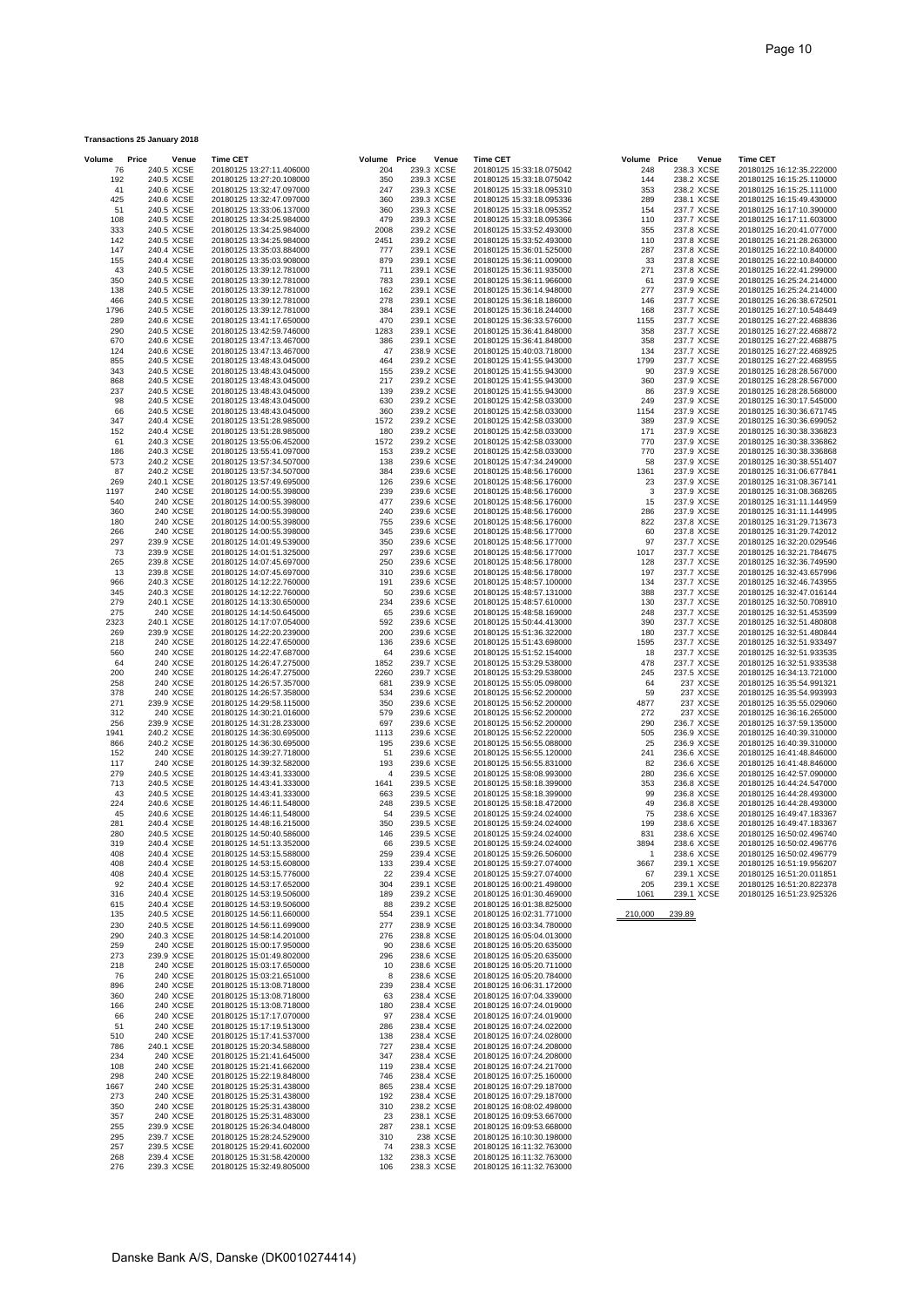| Volume     | Price                    | Venue                    | <b>Time CET</b>                                      | Volume Price   | Venue                    | <b>Time CET</b> |                                                      | Volume Price   | Venue                    | <b>Time CET</b>                                      |
|------------|--------------------------|--------------------------|------------------------------------------------------|----------------|--------------------------|-----------------|------------------------------------------------------|----------------|--------------------------|------------------------------------------------------|
| 430        | 240.4 XCSE               |                          | 20180126 9:00:20.804000                              | 374            | 241.4 XCSE               |                 | 20180126 10:06:05.987000                             | 527            | 242.7 XCSE               | 20180126 12:19:41.491000                             |
| 310        | 240.4 XCSE               |                          | 20180126 9:00:20.825000                              | 374            | 241.4 XCSE               |                 | 20180126 10:06:06.007000                             | 22             | 242.7 XCSE               | 20180126 12:19:41.495000                             |
| 120<br>360 | 240.4 XCSE<br>240.4 XCSE |                          | 20180126 9:00:20.825000<br>20180126 9:00:20.825000   | 39<br>639      | 241.4 XCSE<br>241.3 XCSE |                 | 20180126 10:06:06.007000<br>20180126 10:06:36.494000 | 393<br>618     | 242.6 XCSE<br>242.6 XCSE | 20180126 12:23:39.326000<br>20180126 12:24:42.756000 |
| 120        | 240.4 XCSE               |                          | 20180126 9:00:20.825000                              | 278            | 241.1 XCSE               |                 | 20180126 10:07:56.889000                             | 741            | 242.6 XCSE               | 20180126 12:24:42.756000                             |
| 319        | 240.4 XCSE               |                          | 20180126 9:00:20.825000                              | 150            | 241.2 XCSE               |                 | 20180126 10:13:23.631000                             | 85             | 242.6 XCSE               | 20180126 12:24:42.784000                             |
| 352        |                          | 241.3 XCSE               | 20180126 9:01:10.870000                              | 848            | 241.8 XCSE               |                 | 20180126 10:17:37.497000                             | 359            | 242.6 XCSE               | 20180126 12:24:42.810000                             |
| 23         | 241.3 XCSE               |                          | 20180126 9:01:10.870000                              | 300            | 241.8 XCSE               |                 | 20180126 10:17:37.497000                             | 915            | 242.6 XCSE               | 20180126 12:25:31.661000                             |
| 301        |                          | 241 XCSE                 | 20180126 9:01:50.358000                              | 687            | 241.8 XCSE               |                 | 20180126 10:17:37.501000                             | 155            | 242.6 XCSE               | 20180126 12:25:31.661000                             |
| 57<br>17   |                          | 241 XCSE<br>241 XCSE     | 20180126 9:01:50.358000<br>20180126 9:01:50.378000   | 1196<br>161    | 241.8 XCSE<br>241.8 XCSE |                 | 20180126 10:17:37.522000<br>20180126 10:17:37.522000 | 298<br>996     | 242.3 XCSE<br>242.5 XCSE | 20180126 12:25:50.255000<br>20180126 12:35:45.776000 |
| 298        | 240.2 XCSE               |                          | 20180126 9:02:52.879000                              | 309            | 241.7 XCSE               |                 | 20180126 10:21:23.256000                             | 7500           | 242.5 XCSE               | 20180126 12:36:19.760957                             |
| 201        | 240.2 XCSE               |                          | 20180126 9:02:52.899000                              | 940            | 241.5 XCSE               |                 | 20180126 10:23:05.888000                             | 224            | 242.5 XCSE               | 20180126 12:40:28.138375                             |
| 308        | 240.3 XCSE               |                          | 20180126 9:04:59.651000                              | 1841           | 241.5 XCSE               |                 | 20180126 10:23:05.888000                             | 100            | 242.5 XCSE               | 20180126 12:40:28.138375                             |
| 199        | 240.3 XCSE               |                          | 20180126 9:04:59.651000                              | 267            | 241.6 XCSE               |                 | 20180126 10:25:47.424000                             | 760            | 242.5 XCSE               | 20180126 12:40:28.138375                             |
| 199        | 240.3 XCSE               |                          | 20180126 9:04:59.651000                              | 19             | 241.6 XCSE               |                 | 20180126 10:25:47.424000                             | 98             | 242.5 XCSE               | 20180126 12:40:28.138375                             |
| 169<br>249 | 240.3 XCSE               | 240.1 XCSE               | 20180126 9:04:59.651000<br>20180126 9:05:37.545000   | 248<br>19      | 241.6 XCSE<br>241.6 XCSE |                 | 20180126 10:25:47.424000<br>20180126 10:25:47.424000 | 107<br>356     | 242.5 XCSE<br>242.5 XCSE | 20180126 12:40:28.138375<br>20180126 12:40:28.138375 |
| 1135       | 241.6 XCSE               |                          | 20180126 9:07:24.598000                              | 800            | 241.7 XCSE               |                 | 20180126 10:33:41.465000                             | 487            | 242.5 XCSE               | 20180126 12:40:28.173456                             |
| 205        | 241.2 XCSE               |                          | 20180126 9:08:14.838000                              | 477            | 241.7 XCSE               |                 | 20180126 10:33:41.465000                             | 51             | 242.5 XCSE               | 20180126 12:40:28.182475                             |
| 44         | 241.2 XCSE               |                          | 20180126 9:08:14.838000                              | 1072           | 241.7 XCSE               |                 | 20180126 10:33:41.466000                             | 211            | 242.5 XCSE               | 20180126 12:40:28.211497                             |
| 250        | 241.1 XCSE               |                          | 20180126 9:08:19.848000                              | 825            | 241.7 XCSE               |                 | 20180126 10:33:41.466000                             | 24             | 242.5 XCSE               | 20180126 12:40:28.238946                             |
| 308        | 241.6 XCSE               |                          | 20180126 9:09:49.306000                              | 1781           | 242 XCSE                 |                 | 20180126 10:39:56.286000                             | 40             | 242.5 XCSE               | 20180126 12:40:28.266119                             |
| 316        | 241.6 XCSE<br>241.6 XCSE |                          | 20180126 9:09:49.328000                              | 321            | 242 XCSE<br>242 XCSE     |                 | 20180126 10:43:38.072000                             | 278<br>720     | 242.5 XCSE<br>242.5 XCSE | 20180126 12:40:29.417215                             |
| 163<br>79  |                          | 241.6 XCSE               | 20180126 9:10:11.585000<br>20180126 9:10:12.907000   | 751<br>565     | 242 XCSE                 |                 | 20180126 10:43:38.072000<br>20180126 10:43:38.072000 | 417            | 242.5 XCSE               | 20180126 12:40:29.610341<br>20180126 12:40:29.637455 |
| 258        |                          | 241.5 XCSE               | 20180126 9:11:01.488000                              | 190            | 242 XCSE                 |                 | 20180126 10:43:38.072000                             | 1127           | 242.5 XCSE               | 20180126 12:40:29.637486                             |
| 453        | 241.3 XCSE               |                          | 20180126 9:11:53.247000                              | 631            | 241.9 XCSE               |                 | 20180126 10:43:55.615000                             | 437            | 242.4 XCSE               | 20180126 12:41:11.845000                             |
| 171        |                          | 241.3 XCSE               | 20180126 9:11:53.247000                              | 172            | 241.9 XCSE               |                 | 20180126 10:43:55.615000                             | 623            | 242.4 XCSE               | 20180126 12:41:11.845000                             |
| 276        |                          | 241 XCSE                 | 20180126 9:12:40.434000                              | 267            | 242 XCSE                 |                 | 20180126 10:45:22.066000                             | 100            | 242.3 XCSE               | 20180126 12:44:26.770000                             |
| 350        |                          | 241.4 XCSE               | 20180126 9:14:04.457000                              | 211            | 242 XCSE                 |                 | 20180126 10:45:22.066000                             | 233            | 242.3 XCSE               | 20180126 12:44:26.770000                             |
| 165<br>757 |                          | 241.4 XCSE<br>241.9 XCSE | 20180126 9:14:04.537000<br>20180126 9:17:48.137000   | 318<br>294     | 242 XCSE<br>241.9 XCSE   |                 | 20180126 10:46:29.397000<br>20180126 10:46:39.237407 | 892<br>263     | 242.3 XCSE<br>242.2 XCSE | 20180126 12:44:26.770000<br>20180126 12:44:45.084000 |
| 221        |                          | 241.9 XCSE               | 20180126 9:17:48.137000                              | 225            | 241.9 XCSE               |                 | 20180126 10:46:39.237407                             | 61             | 242.2 XCSE               | 20180126 12:44:45.109000                             |
| 3          | 241.8 XCSE               |                          | 20180126 9:18:14.865000                              | 4481           | 241.9 XCSE               |                 | 20180126 10:46:45.369442                             | 404            | 242.2 XCSE               | 20180126 12:44:45.109000                             |
| 100        | 241.8 XCSE               |                          | 20180126 9:18:15.858000                              | 1942           | 241.8 XCSE               |                 | 20180126 10:46:45.419000                             | 266            | 242 XCSE                 | 20180126 12:52:14.823000                             |
| 143        | 241.8 XCSE               |                          | 20180126 9:18:28.237000                              | 805            | 241.8 XCSE               |                 | 20180126 10:46:45.419000                             | 1099           | 242 XCSE                 | 20180126 12:52:14.823000                             |
| 406        | 241.8 XCSE               |                          | 20180126 9:19:57.570000                              | 302            | 242 XCSE                 |                 | 20180126 10:50:17.528000                             | 1099           | 242 XCSE                 | 20180126 12:52:14.843000                             |
| 642        |                          | 242 XCSE                 | 20180126 9:20:54.410000                              | 113            | 242 XCSE                 |                 | 20180126 10:50:17.528000                             | 390            | 242 XCSE                 | 20180126 12:52:14.843000                             |
| 14<br>76   |                          | 242 XCSE<br>242 XCSE     | 20180126 9:20:54.410000<br>20180126 9:20:54.410000   | 65<br>237      | 242 XCSE<br>242 XCSE     |                 | 20180126 10:51:34.176000<br>20180126 10:52:06.600000 | 1099<br>63     | 242 XCSE<br>242 XCSE     | 20180126 12:52:14.849000<br>20180126 12:52:14.849000 |
| 78         |                          | 242 XCSE                 | 20180126 9:20:54.410000                              | 270            | 242 XCSE                 |                 | 20180126 10:52:06.601000                             | 589            | 242.2 XCSE               | 20180126 13:02:41.701000                             |
| 344        |                          | 241.5 XCSE               | 20180126 9:22:10.460000                              | 1197           | 242 XCSE                 |                 | 20180126 11:00:24.860000                             | 372            | 242.2 XCSE               | 20180126 13:02:41.701000                             |
| 59         |                          | 242 XCSE                 | 20180126 9:24:34.698000                              | 1657           | 242 XCSE                 |                 | 20180126 11:00:24.860000                             | 804            | 242.2 XCSE               | 20180126 13:02:41.701000                             |
| 390        |                          | 242 XCSE                 | 20180126 9:24:34.698000                              | 278            | 241.9 XCSE               |                 | 20180126 11:01:08.127000                             | 387            | 242.1 XCSE               | 20180126 13:04:43.009000                             |
| 200        |                          | 242 XCSE                 | 20180126 9:24:34.698000                              | 7500           | 241.9 XCSE               |                 | 20180126 11:01:19.193440                             | 23             | 242.1 XCSE               | 20180126 13:04:43.009000                             |
| 287<br>338 |                          | 242 XCSE<br>242 XCSE     | 20180126 9:24:34.698000                              | 278<br>76      | 241.8 XCSE               |                 | 20180126 11:02:05.906000                             | 334<br>28      | 242 XCSE<br>242 XCSE     | 20180126 13:06:13.563000                             |
| 86         |                          | 242 XCSE                 | 20180126 9:25:42.540000<br>20180126 9:25:42.540000   | 72             | 241.9 XCSE<br>241.9 XCSE |                 | 20180126 11:06:10.820000<br>20180126 11:06:12.188000 | 276            | 241.9 XCSE               | 20180126 13:06:13.563000<br>20180126 13:06:37.826000 |
| 255        |                          | 242 XCSE                 | 20180126 9:28:50.819000                              | 121            | 241.9 XCSE               |                 | 20180126 11:06:45.946000                             | 874            | 241.8 XCSE               | 20180126 13:11:34.160000                             |
| 640        | 241.8 XCSE               |                          | 20180126 9:29:08.420000                              | 1411           | 241.9 XCSE               |                 | 20180126 11:09:38.749000                             | 874            | 241.8 XCSE               | 20180126 13:11:40.932000                             |
| 317        | 241.8 XCSE               |                          | 20180126 9:29:08.420000                              | 350            | 241.9 XCSE               |                 | 20180126 11:09:38.749000                             | 31             | 241.8 XCSE               | 20180126 13:11:40.932000                             |
| 117        | 241.8 XCSE               |                          | 20180126 9:29:08.443000                              | 1411           | 241.9 XCSE               |                 | 20180126 11:09:38.770000                             | 1881           | 241.9 XCSE               | 20180126 13:16:21.198000                             |
| 272        |                          | 241.8 XCSE               | 20180126 9:29:56.164000                              | 305            | 241.9 XCSE               |                 | 20180126 11:09:38.770000                             | 164            | 241.8 XCSE               | 20180126 13:20:58.425000                             |
| 386        |                          | 242.2 XCSE<br>241.9 XCSE | 20180126 9:31:30.622000                              | 177<br>628     | 241.9 XCSE<br>241.8 XCSE |                 | 20180126 11:09:38.770000                             | 149            | 241.8 XCSE               | 20180126 13:22:07.311000                             |
| 290<br>350 |                          | 241.9 XCSE               | 20180126 9:31:55.033000<br>20180126 9:31:55.033000   | 101            | 241.8 XCSE               |                 | 20180126 11:10:05.751000<br>20180126 11:10:05.751000 | 152<br>940     | 241.8 XCSE<br>241.8 XCSE | 20180126 13:22:07.341000<br>20180126 13:24:50.047000 |
| 77         | 241.9 XCSE               |                          | 20180126 9:31:55.033000                              | 295            | 241.7 XCSE               |                 | 20180126 11:11:20.166000                             | 413            | 241.7 XCSE               | 20180126 13:27:38.753000                             |
| 290        | 241.9 XCSE               |                          | 20180126 9:31:55.033000                              | 313            | 241.7 XCSE               |                 | 20180126 11:12:23.907000                             | 440            | 241.6 XCSE               | 20180126 13:28:04.080000                             |
| 323        | 241.7 XCSE               |                          | 20180126 9:34:07.459000                              | 302            | 241.8 XCSE               |                 | 20180126 11:18:01.325000                             | 53             | 241.6 XCSE               | 20180126 13:28:04.080000                             |
| 861        | 241.6 XCSE               |                          | 20180126 9:34:22.980000                              | 363            | 241.8 XCSE               |                 | 20180126 11:23:02.849000                             | 840            | 241.6 XCSE               | 20180126 13:31:35.175000                             |
| 430<br>323 | 241.7 XCSE<br>241.5 XCSE |                          | 20180126 9:35:45.134000<br>20180126 9:36:33.674000   | 440<br>363     | 241.8 XCSE<br>241.8 XCSE |                 | 20180126 11:23:02.849000                             | 986<br>1230    | 241.8 XCSE<br>241.8 XCSE | 20180126 13:36:33.730000<br>20180126 13:36:33.730000 |
| 323        | 241.2 XCSE               |                          | 20180126 9:37:00.292000                              | 2136           | 242 XCSE                 |                 | 20180126 11:34:46.467000<br>20180126 11:38:57.243000 | 157            | 241.8 XCSE               | 20180126 13:36:33.730000                             |
| 59         | 240.9 XCSE               |                          | 20180126 9:38:19.599000                              | 1666           | 242.1 XCSE               |                 | 20180126 11:40:39.818000                             | 153            | 241.8 XCSE               | 20180126 13:36:33.730000                             |
| 263        | 240.9 XCSE               |                          | 20180126 9:38:19.599000                              | 1763           | 242.1 XCSE               |                 | 20180126 11:40:39.818000                             | 525            | 241.7 XCSE               | 20180126 13:39:01.220000                             |
| 10         | 240.7 XCSE               |                          | 20180126 9:40:14.057000                              | 272            | 242 XCSE                 |                 | 20180126 11:41:08.659000                             | $\overline{7}$ | 241.7 XCSE               | 20180126 13:39:01.220000                             |
| 436        | 240.7 XCSE               |                          | 20180126 9:40:14.058000                              | 953            | 242.2 XCSE               |                 | 20180126 11:46:49.639000                             | 44             | 241.7 XCSE               | 20180126 13:39:01.220000                             |
| 1523       |                          | 241 XCSE                 | 20180126 9:42:36.836000<br>20180126 9:43:11.492000   | 350            | 242.2 XCSE               |                 | 20180126 11:46:49.639000                             | 267            | 241.5 XCSE               | 20180126 13:39:49.524000<br>20180126 13:48:44.453000 |
| 285<br>648 |                          | 241 XCSE<br>241 XCSE     | 20180126 9:49:32.454000                              | 45<br>953      | 242.2 XCSE<br>242.2 XCSE |                 | 20180126 11:46:49.639000<br>20180126 11:49:17.132000 | 645<br>167     | 241.9 XCSE<br>241.9 XCSE | 20180126 13:48:44.453000                             |
| 406        | 240.9 XCSE               |                          | 20180126 9:50:03.819000                              | 953            | 242.2 XCSE               |                 | 20180126 11:49:17.132000                             | 25             | 241.9 XCSE               | 20180126 13:48:44.473000                             |
| 21         |                          | 240.9 XCSE               | 20180126 9:50:03.819000                              | 17             | 242.2 XCSE               |                 | 20180126 11:49:17.132000                             | 645            | 241.9 XCSE               | 20180126 13:48:44.473000                             |
| 350        |                          | 240.9 XCSE               | 20180126 9:50:03.819000                              | 382            | 242.2 XCSE               |                 | 20180126 11:49:17.132000                             | 243            | 241.8 XCSE               | 20180126 13:50:34.760000                             |
| 21         | 240.9 XCSE               |                          | 20180126 9:50:03.819000                              | 182            | 242.2 XCSE               |                 | 20180126 11:49:17.132000                             | 147            | 241.8 XCSE               | 20180126 13:51:04.801000                             |
| 21         |                          | 240.9 XCSE               | 20180126 9:50:03.819000                              | 732            | 242.2 XCSE               |                 | 20180126 11:53:14.004000                             | 142            | 241.8 XCSE               | 20180126 13:51:09.777000                             |
| 350<br>427 | 240.9 XCSE<br>240.9 XCSE |                          | 20180126 9:50:03.819000<br>20180126 9:50:03.839000   | 106<br>300     | 242.2 XCSE<br>242.2 XCSE |                 | 20180126 11:53:14.004000<br>20180126 11:58:24.930000 | 113<br>12      | 241.8 XCSE<br>241.8 XCSE | 20180126 13:51:17.295000<br>20180126 13:51:17.295000 |
| 163        |                          | 240.9 XCSE               | 20180126 9:50:03.839000                              | $\overline{7}$ | 242.2 XCSE               |                 | 20180126 12:00:11.406000                             | 253            | 241.7 XCSE               | 20180126 13:52:27.990000                             |
| 280        |                          | 240.8 XCSE               | 20180126 9:52:05.648000                              | 434            | 242.2 XCSE               |                 | 20180126 12:00:11.406000                             | 400            | 241.9 XCSE               | 20180126 13:59:35.146000                             |
| 315        |                          | 240.7 XCSE               | 20180126 9:52:45.190000                              | 1041           | 241.9 XCSE               |                 | 20180126 12:00:40.363000                             | 105            | 241.9 XCSE               | 20180126 13:59:35.169000                             |
| 479        |                          | 240.7 XCSE               | 20180126 9:52:45.190000                              | 250            | 241.9 XCSE               |                 | 20180126 12:00:40.363000                             | 607            | 241.9 XCSE               | 20180126 13:59:35.169000                             |
| 277        |                          | 240.7 XCSE               | 20180126 9:53:51.015000                              | 9              | 241.9 XCSE               |                 | 20180126 12:00:40.363000                             | 976            | 241.9 XCSE               | 20180126 14:08:12.647000                             |
| 371        | 240.5 XCSE<br>240.7 XCSE |                          | 20180126 9:54:32.580000                              | 255            | 242.1 XCSE<br>242.1 XCSE |                 | 20180126 12:01:54.460000                             | 541            | 241.8 XCSE               | 20180126 14:08:36.341000                             |
| 647<br>99  | 240.7 XCSE               |                          | 20180126 9:56:17.419000<br>20180126 9:56:17.419000   | 159<br>698     | 242.1 XCSE               |                 | 20180126 12:04:24.391000<br>20180126 12:04:24.391000 | 543<br>14      | 241.8 XCSE<br>241.7 XCSE | 20180126 14:08:36.341000<br>20180126 14:14:05.906000 |
| 281        |                          | 240.7 XCSE               | 20180126 9:57:32.710000                              | 370            | 242.1 XCSE               |                 | 20180126 12:04:24.391000                             | 810            | 241.7 XCSE               | 20180126 14:14:05.906000                             |
| 326        |                          | 241.3 XCSE               | 20180126 10:03:12.649000                             | 350            | 242.1 XCSE               |                 | 20180126 12:04:24.391000                             | 1260           | 241.7 XCSE               | 20180126 14:14:05.906000                             |
| 326        |                          | 241.3 XCSE               | 20180126 10:03:12.649000                             | 251            | 242.1 XCSE               |                 | 20180126 12:04:24.391000                             | 350            | 241.7 XCSE               | 20180126 14:14:05.906000                             |
| 147        | 241.3 XCSE               |                          | 20180126 10:03:12.650000                             | 99             | 242.1 XCSE               |                 | 20180126 12:04:24.391000                             | 334            | 241.7 XCSE               | 20180126 14:14:05.906000                             |
| 179        | 241.3 XCSE               |                          | 20180126 10:03:12.650000                             | 758            | 242.1 XCSE               |                 | 20180126 12:04:24.391000                             | 795            | 241.6 XCSE               | 20180126 14:15:38.266000                             |
| 326<br>350 |                          | 241.3 XCSE<br>241.3 XCSE | 20180126 10:03:12.651000<br>20180126 10:03:12.651000 | 344<br>350     | 242.1 XCSE<br>242.5 XCSE |                 | 20180126 12:05:24.819000<br>20180126 12:08:06.096000 | 297<br>269     | 241.5 XCSE<br>241.4 XCSE | 20180126 14:16:11.636000<br>20180126 14:19:58.004000 |
| 326        |                          | 241.3 XCSE               | 20180126 10:03:12.653000                             | 164            | 242.5 XCSE               |                 | 20180126 12:09:07.853000                             | 221            | 241.7 XCSE               | 20180126 14:32:59.988000                             |
| 358        |                          | 241.3 XCSE               | 20180126 10:03:12.653000                             | 108            | 242.5 XCSE               |                 | 20180126 12:09:07.875000                             | 417            | 241.7 XCSE               | 20180126 14:32:59.988000                             |
| 57         |                          | 241.4 XCSE               | 20180126 10:04:23.598000                             | 60             | 242.5 XCSE               |                 | 20180126 12:09:07.879000                             | 928            | 241.7 XCSE               | 20180126 14:32:59.988000                             |
| 317        | 241.4 XCSE               |                          | 20180126 10:04:23.620000                             | 439            | 242.5 XCSE               |                 | 20180126 12:11:11.010000                             | 65             | 241.7 XCSE               | 20180126 14:32:59.988000                             |
| 374<br>374 | 241.4 XCSE               | 241.4 XCSE               | 20180126 10:06:05.986000<br>20180126 10:06:05.987000 | 7500<br>341    | 242.7 XCSE<br>242.6 XCSE |                 | 20180126 12:15:46.494535<br>20180126 12:16:40.148000 | 928<br>297     | 241.7 XCSE<br>241.7 XCSE | 20180126 14:32:59.988000<br>20180126 14:32:59.988000 |
| 374        |                          | 241.4 XCSE               | 20180126 10:06:05.987000                             | 475            | 242.7 XCSE               |                 | 20180126 12:19:41.491000                             | 464            | 241.6 XCSE               | 20180126 14:36:00.447000                             |

**Transactions 26 January 2018**